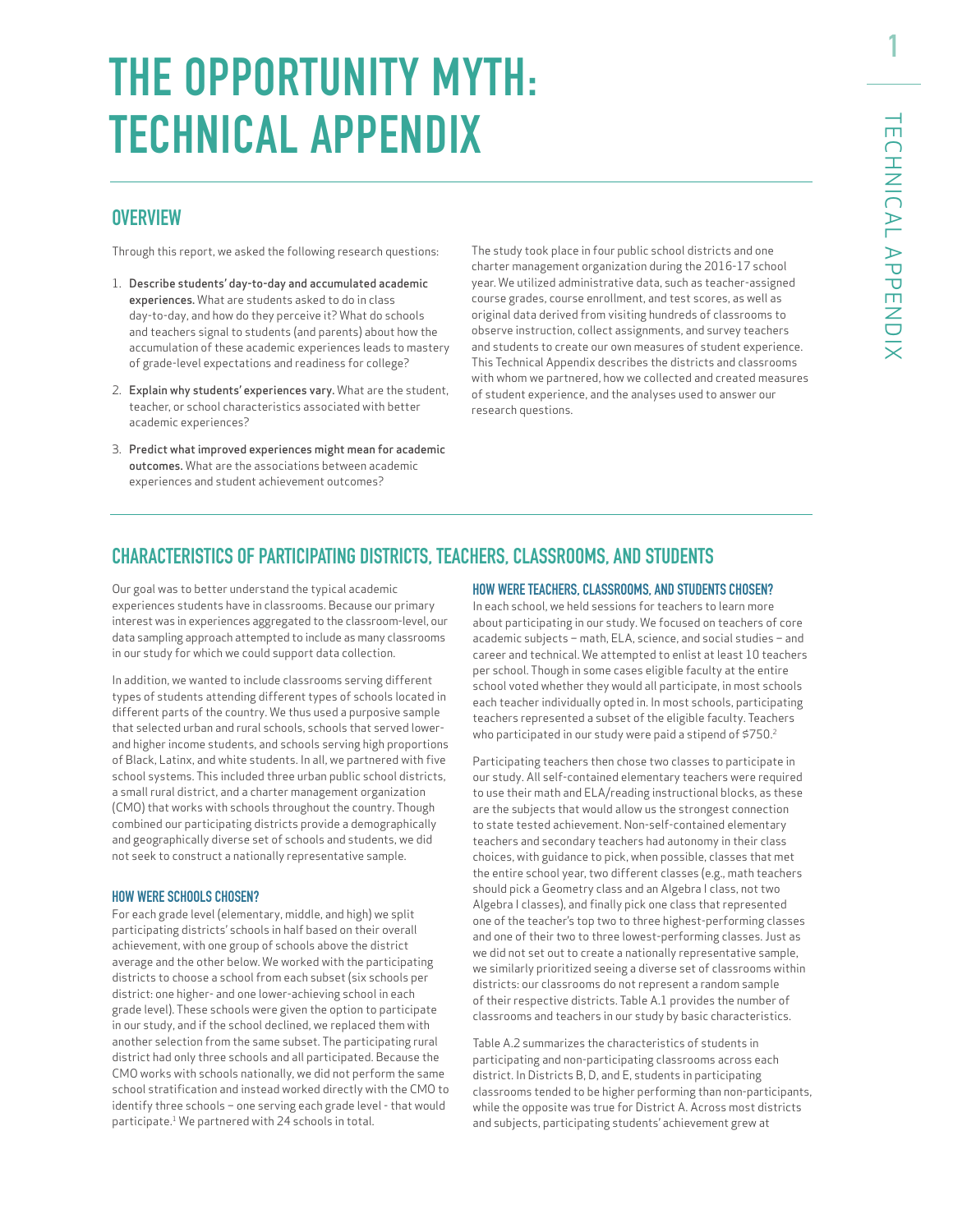similar rates as others. Other student characteristics varied substantially by district, with District E representing mostly white students, while Districts A and D included mostly students of color; Districts B and C were more racially diverse overall and in our study. District C, the participating CMO schools, tended to have a higher proportion of white students and a lower proportion of students receiving free or reduced price lunch than their surrounding districts.

In each participating classroom, teachers chose six students to collect work from every day during our visit. Teachers photographed this work, replacing students' names with research-team generated identifiers. All students in participating classrooms were eligible to be chosen but were first required to return a signed parental consent form. Approximately 56% of students in our classes returned a consent form.<sup>3</sup> Among those who returned parental consent, we asked teachers to

identify students who had mostly regular attendance, and then choose two students each from three proficiency levels: two students who were far below or below grade level, two students who were approaching or at grade level, and two students who were above grade level based on benchmark assessments or prior standardized test scores. Once teachers chose their six students, known as focal students, they photographed their work throughout the school year. This allowed the research team to connect the same student's work across time, connect individuals' work to their final grades in the course and to other measures of student experience gleaned from student surveys.

All students who returned a parental consent took part in student surveys if they were in 3rd grade or above, even if they were not one of the six students chosen to also have their work photographed.

#### TABLE A.1 | DESCRIBING PARTICIPATING DISTRICTS AND CLASSROOMS

|                          |                                                           | <b>District A</b> | <b>District B</b>  | <b>District C</b>                                           | <b>District D</b>  | <b>District E</b> |
|--------------------------|-----------------------------------------------------------|-------------------|--------------------|-------------------------------------------------------------|--------------------|-------------------|
|                          | District description:                                     | Urban district    | Urban district     | CMO with three<br>schools in<br>separate urban<br>districts | Urban district     | Rural district    |
|                          | District size (range, to<br>protect anonymity)            | $10,000 - 50,000$ | $50,000 - 100,000$ |                                                             | $50,000 - 100,000$ | $1,000 - 2,000$   |
|                          | <b>Classrooms</b>                                         |                   |                    |                                                             |                    |                   |
|                          | Total classrooms                                          | 100               | 114                | 58                                                          | 110                | 74                |
|                          | Percent of district's<br>students in a study<br>classroom | 5%                | 2%                 | $\cdots$                                                    | 3%                 | 64%               |
|                          | $K-2$                                                     | 17%               | 18%                | 29%                                                         | 5%                 | 22%               |
| Grade-Level              | $3 - 5$                                                   | 28%               | 20%                | 28%                                                         | 9%                 | 38%               |
|                          | $6 - 8$                                                   | 28%               | 23%                | 25%                                                         | 53%                | 16%               |
|                          | $9 - 12$                                                  | 27%               | 39%                | 16%                                                         | 33%                | 24%               |
|                          | <b>CTE</b>                                                | 2%                | 4%                 | 0%                                                          | 3%                 | 4%                |
|                          | ELA                                                       | 33%               | 39%                | 41%                                                         | 37%                | 39%               |
|                          | Math                                                      | 47%               | 39%                | 29%                                                         | 27%                | 41%               |
| Subject                  | Science                                                   | 8%                | 11%                | 7%                                                          | 22%                | 9%                |
|                          | Social Studies                                            | 10%               | 7%                 | 10%                                                         | 11%                | 7%                |
|                          | Multi-Subject <sup>a</sup>                                | 0%                | 0%                 | 12%                                                         | 0%                 | 0%                |
| Course Type <sup>b</sup> | Honors/AP/Dual<br>Enroll                                  | 9%                | 27%                | 4%                                                          | 42%                | 14%               |
|                          | Remedial/<br>Intervention                                 | 21%               | 12%                | 18%                                                         | 7%                 | 12%               |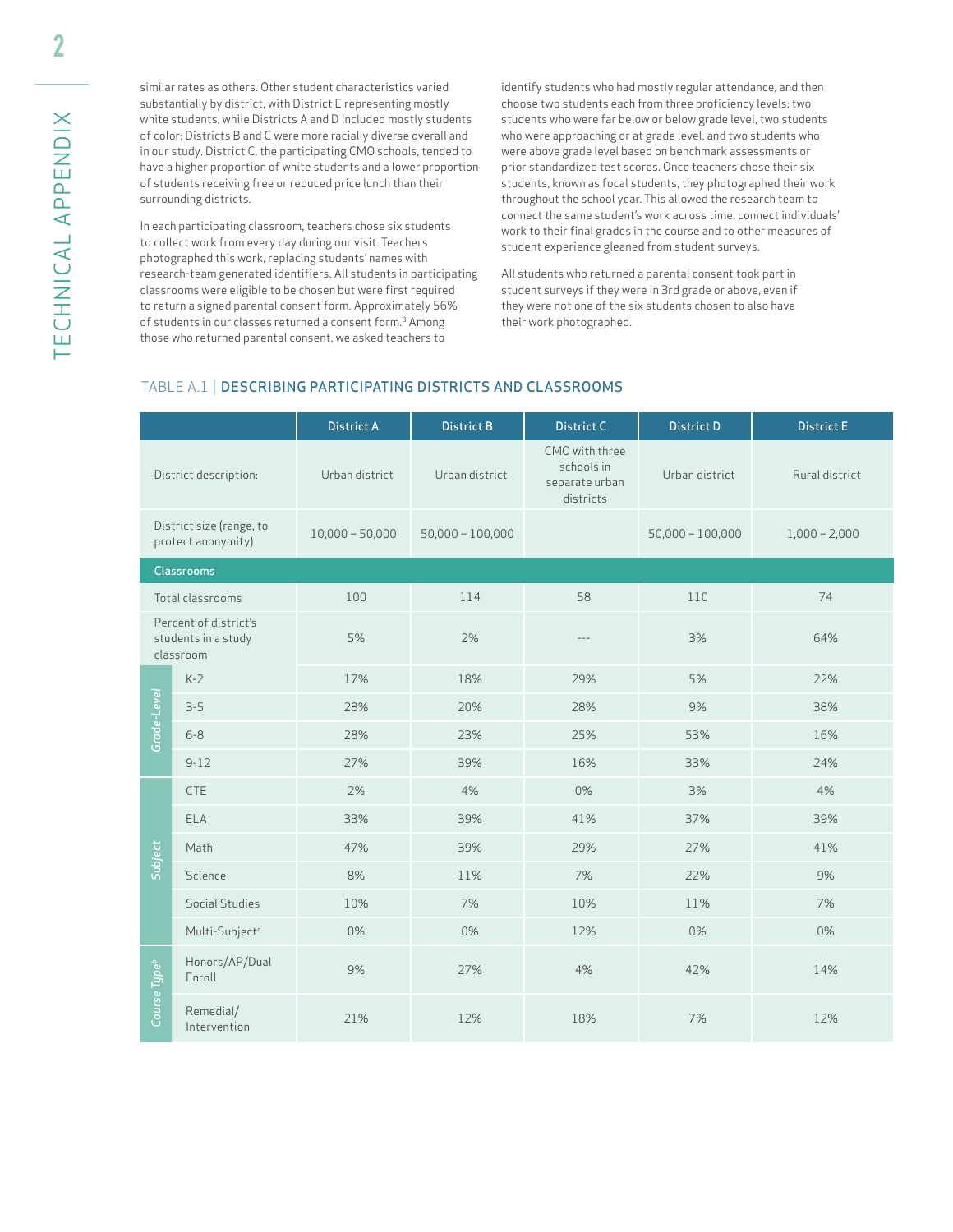|                     |                       | <b>District A</b> | <b>District B</b> | <b>District C</b> | <b>District D</b> | <b>District E</b> |
|---------------------|-----------------------|-------------------|-------------------|-------------------|-------------------|-------------------|
|                     | Teachers <sup>b</sup> |                   |                   |                   |                   |                   |
|                     | Total teachers        | 56                | 59                | 33                | 55                | 52                |
|                     | Female                | 77%               | 72%               | 72%               | 85%               | 69%               |
| Gender              | Male                  | 16%               | 24%               | 22%               | 15%               | 29%               |
|                     | Preferred not to say  | 7%                | 3%                | 6%                | 0%                | 2%                |
|                     | <b>Black</b>          | 7%                | 5%                | 0%                | 15%               | 2%                |
|                     | Latinx                | 2%                | 7%                | 0%                | 33%               | 0%                |
| Race/Ethnicity      | White                 | 79%               | 78%               | 84%               | 39%               | 96%               |
|                     | Other or multi-racial | 2%                | 2%                | 6%                | 11%               | 0%                |
|                     | Preferred not to say  | 11%               | 9%                | 9%                | 2%                | 2%                |
|                     | 0-4 Years             | 20%               | 50%               | 22%               | 46%               | 48%               |
|                     | 5-9 Years             | 27%               | 22%               | 31%               | 19%               | 17%               |
| Teaching Experience | 10-19 Years           | 52%               | 19%               | 41%               | 28%               | 21%               |
|                     | 20+ Years             | 2%                | 9%                | 6%                | 7%                | 13%               |

a: Some participating elementary classrooms in District C were part of a multi-disciplinary elective, so our team used math, ELA, science, or social studies tools as appropriate, depending on the day.

b: Self-reported by teachers. All teachers weighted equally though some are co-teachers.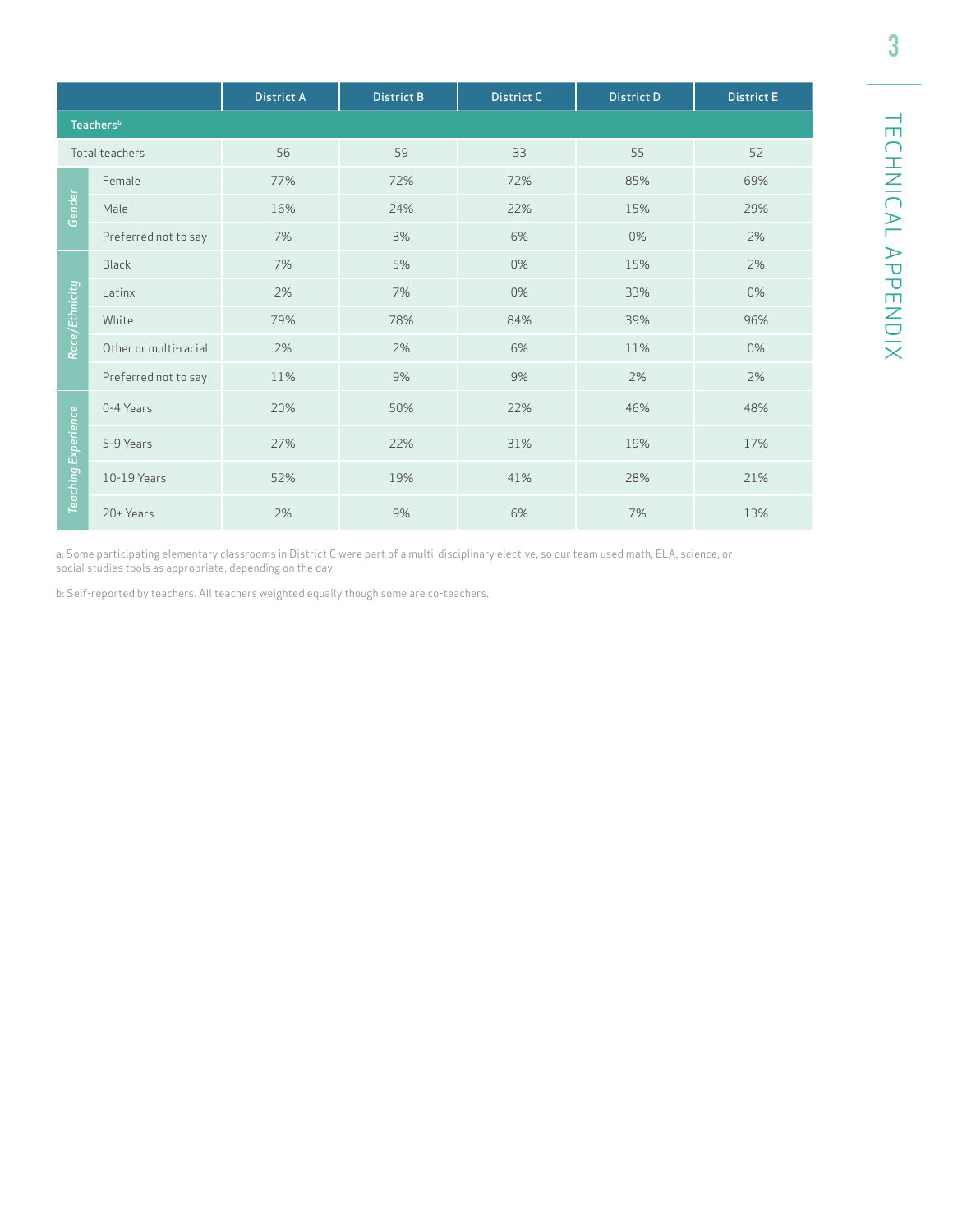4

#### TABLE A.2 | COMPARING STUDENTS IN PARTICIPATING CLASSROOMS TO OTHERS IN DISTRICT

|                                | <b>District A</b> |         | <b>District B</b> |         | <b>District C</b> |          | <b>District D</b>     |         | <b>District E</b>     |         |
|--------------------------------|-------------------|---------|-------------------|---------|-------------------|----------|-----------------------|---------|-----------------------|---------|
|                                | $\ln$<br>Study    | Other   | $\ln$<br>Study    | Other   | $\ln$<br>Study    | Othera   | $\ln$<br><b>Study</b> | Other   | $\ln$<br><b>Study</b> | Other   |
| Achievement (SDs) <sup>b</sup> |                   |         |                   |         |                   |          |                       |         |                       |         |
| Prior year ELA                 | $-0.78$           | $-0.66$ | 0.16              | $-0.12$ | $-0.31$           | $---$    | $-0.20$               | $-0.54$ | 0.45                  | $-0.11$ |
| Prior year math                | $-0.80$           | $-0.68$ | 0.19              | $-0.11$ | $-0.34$           | $\cdots$ | $-0.20$               | $-0.49$ | 0.69                  | 0.34    |
| Growth in ELA <sup>c</sup>     | $-0.01$           | 0.00    | 0.02              | 0.00    | 0.06              | $-0.01$  | 0.06                  | 0.00    | 0.01                  | $-0.02$ |
| Growth in math <sup>c</sup>    | $-0.01$           | 0.00    | $-0.07$           | 0.00    | $-0.05$           | 0.01     | 0.00                  | 0.00    | 0.01                  | $-0.04$ |
| Demographics (%)               |                   |         |                   |         |                   |          |                       |         |                       |         |
| White                          | 8%                | 20%     | 32%               | 25%     | 30%               | 11%      | 2%                    | 2%      | 86%                   | 80%     |
| <b>Black</b>                   | 58%               | 47%     | 15%               | 13%     | 44%               | 34%      | 7%                    | 6%      | 10%                   | 15%     |
| Latinx                         | 15%               | 19%     | 44%               | 54%     | 21%               | 51%      | 89%                   | 91%     | 4%                    | 5%      |
| Asian                          | 18%               | 9%      | 3%                | 3%      | 2%                | 3%       | 1%                    | $-0\%$  | $-0\%$                | $-0\%$  |
| <b>Receives FRL</b>            | 88%               | 78%     | 57%               | 62%     | 43%               | 80%      | 84%                   | 91%     | 37%                   | 42%     |
| ELL                            | 23%               | 15%     | 33%               | 37%     | 3%                | 15%      | 13%                   | 19%     | 2%                    | 3%      |
| <b>Special Education</b>       | 9%                | 20%     | 8%                | 11%     | 11%               | 21%      | 7%                    | 10%     | 12%                   | 14%     |

Some students were in multiple participating classrooms, but all summary statistics in the table count each student equally, regardless of the number of classrooms in which they participated. Because districts provided anonymous student data, we were unable to connect demographic and achievement information individually to students but could connect district-provided data to specific classrooms. Thus, all students in participating classrooms are included in the table's results, not just those who were eligible for student surveys or work collection.

a: District C's (the CMO) schools were each located in a separate district, and thus comparisons to an "Other" district are based on publicly available district statistics from the Elementary and Secondary Information System (ELSI) from the 2015-2016 school year. Because the three districts that housed a CMO school varied in size, we averaged the three surrounding districts' information together, weighting them based on the number of participating students in the CMO school in that district. One CMO school did not provide student-level FRL, ELL, or special education information, and thus its surrounding district is not included in the averages for these values.

b: All achievement results represent student-level standard deviation units. Prior achievement was standardized against the state distribution. Positive values imply that students tended to perform better than the average student in the state. Because the CMO's surrounding districts did not always provide average scaled scores, we did not calculate a standardized value for the "Other" group in District C.

c: See later section for discussion of how we calculated student growth. We were only able to calculate student growth for one school in District C because one school did not provide appropriate student achievement data, and in the other school we worked with all classrooms in the school, so without reference data from other students in the district, the average "growth" would mathematically be zero.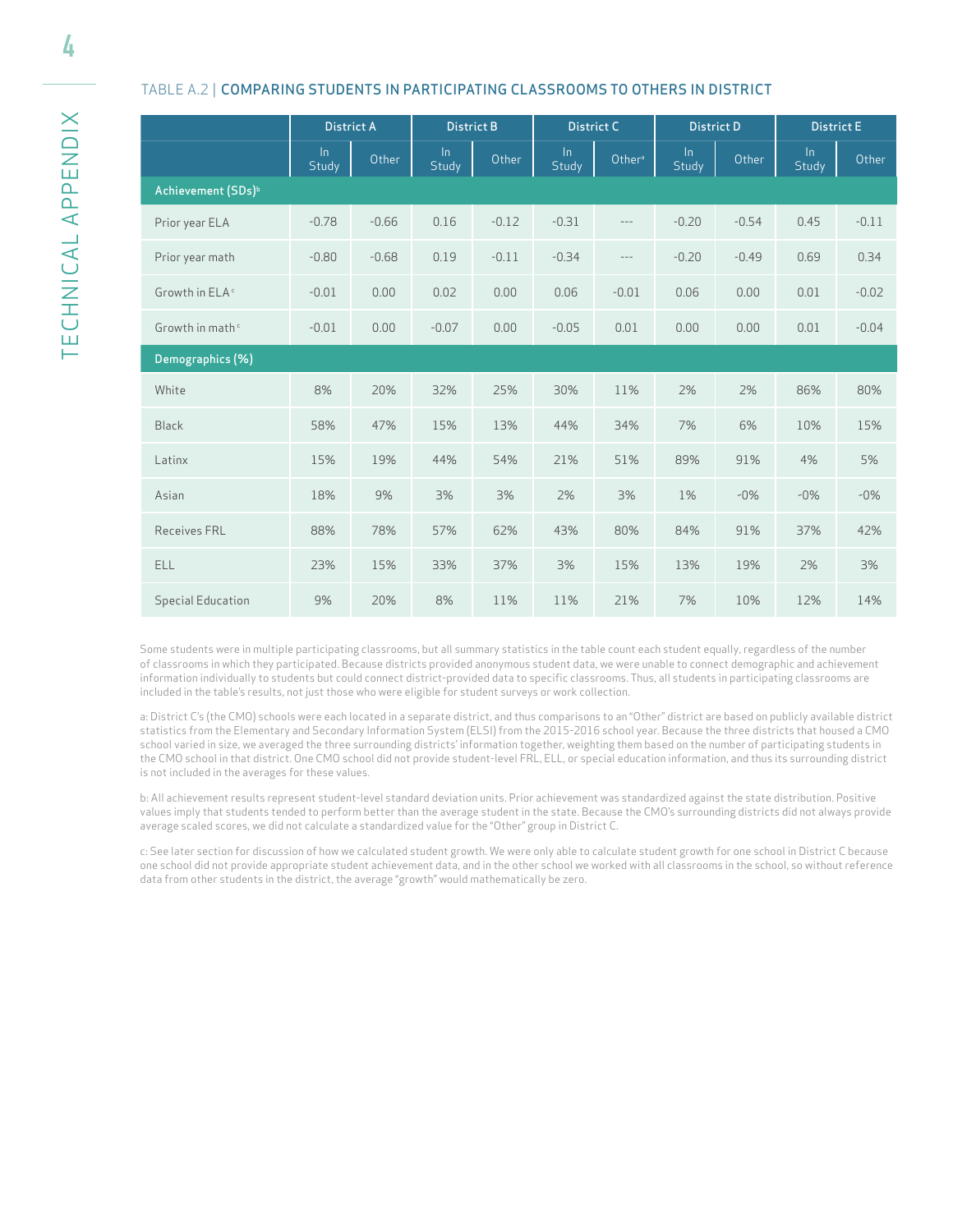# **CLASSROOM AND STUDENT WORK**

#### OVERVIEW AND PROCESS

We asked participating teachers to photograph all work completed by their six focal students during three unique data collection weeks during the 2016-2017 school year. This typically included one week in the fall, one week in the winter, and one week in the spring. We asked teachers to interpret assignments broadly, and photograph anything students needed to write to complete. Assignments could include problem sets in math, grammar worksheets or essays in ELA, reading comprehension responses in social studies, and much more. And assignments could come from a variety of sources, such as questions from a textbook, a worksheet from the teacher's district curriculum, or a set of questions the teacher created or found herself. Because we used photographs of written work as the means by which teachers shared their assignments, we were unable to capture any assignments that did not require writing, like classroom conversations, though we observed this type of instruction when we visited, as is discussed in the "Classroom Instruction and Lessons" section later in this Appendix.

During these weeks, teachers photographed the same six students' work each day and tagged images with unique student identifiers, so that we could track students' progress and connect their work to other measures, like student surveys. We excluded assignments that were not intended to represent a substantial portion of the lesson – such as warm-ups, math fluency sprints, and exit tickets – so that they would not affect our measure of the quality of the typical assignment in each classroom. Teachers uploaded student work images daily, and for each assignment completed a brief survey indicating the source of the assignment

and on which days in class the assignment was used. For each submitted assignment, teachers were required to choose one of the following assignment sources: state-developed curriculum or materials, district-adopted curriculum/textbook, districtdeveloped curriculum or materials, other teachers in the district, self-made and not used prior to this school year, self-made and used at least once prior to this school year, website, and other.<sup>4</sup> Assignments connected to any of the sources except the first three were considered teacher-created or teacher-selected. Research team members were present in the participating schools every day during data collection windows to help teachers photograph their students' work and upload the images.

Each assignment and its associated samples of student work was assigned to a research team member to rate. All assignments were assigned to raters randomly at the classroom-by-week level. For example, Rater X would be randomly assigned to all assignments in Ms. Doe's 2nd period Algebra 1 class during our second visit. We found that allowing raters to rate the entire week of assignments made it easier for raters to identify situations where teachers submitted incomplete or duplicate versions of the same assignment.

Raters were subject matter experts for their grade-level and all were former teachers. Seven core raters conducted most of the ratings, though by the end of the project, fifteen individuals had contributed some ratings. Table A.3 shows the number of raters for each subject area and grade level. Some raters rated multiple subjects and/or grade levels.

In total, we collected 4,674 primary assignments representing 21,993 samples of student work. Table A.3 shows the number of assignments collected in each subject and grade level.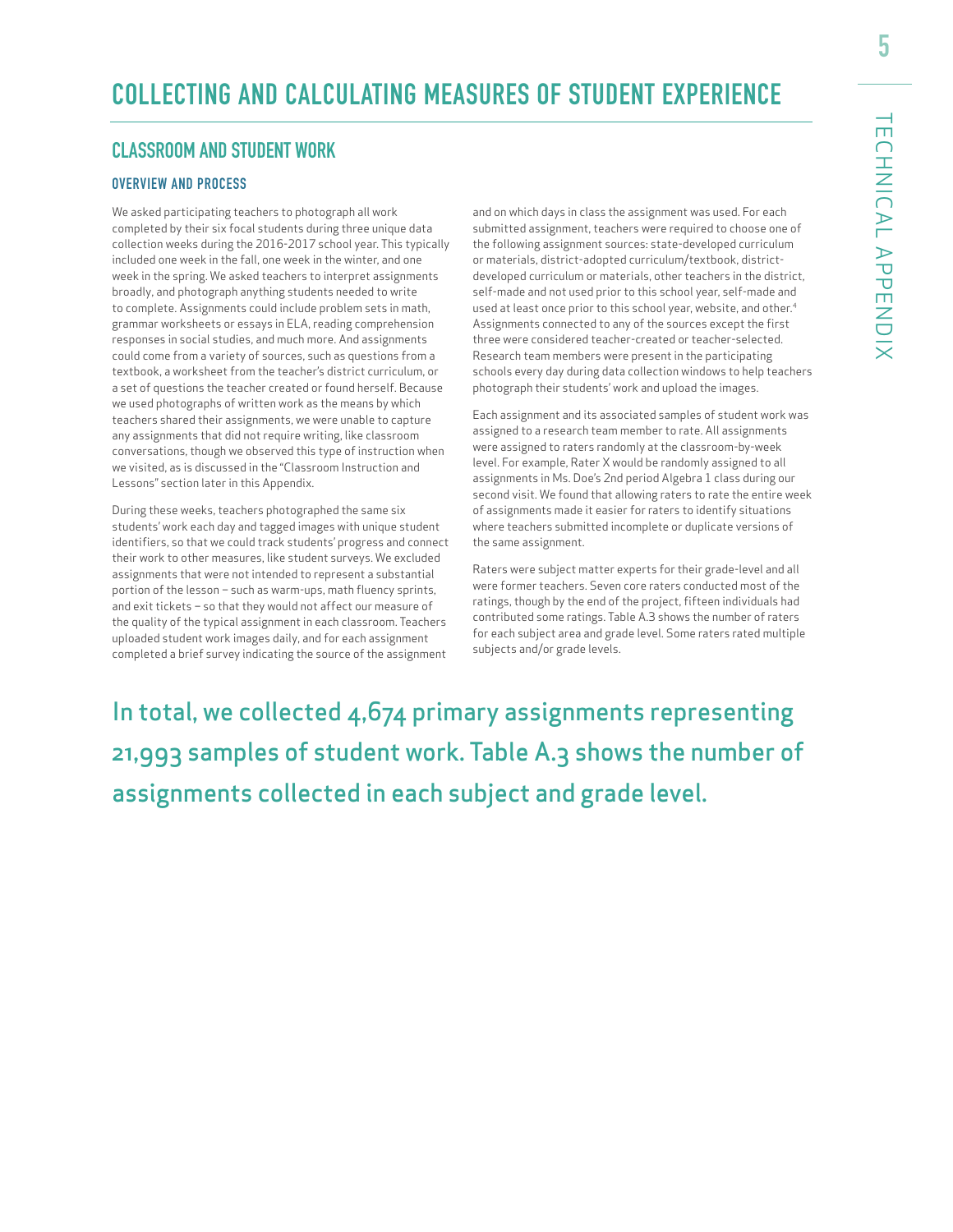6

#### TABLE A.3 | NUMBER OF ASSIGNMENTS AND NUMBER OF RATERS BY SUBJECT AND GRADE LEVEL

|                              | <b>ELA</b> | Math           | <b>Science</b>  | <b>Social Studies</b> | <b>CTE</b>        |
|------------------------------|------------|----------------|-----------------|-----------------------|-------------------|
| <b>Number of Assignments</b> |            |                |                 |                       |                   |
| $K-2$                        | 670        | 394            | 6a              | 1 <sup>a</sup>        | $- - -$           |
| $3 - 5$                      | 745        | 568            | 12 <sup>a</sup> | 1 <sup>a</sup>        | $\qquad \qquad -$ |
| $6 - 8$                      | 336        | 405            | 231             | 190                   | $\overline{2}$    |
| $9 - 12$                     | 309        | 345            | 218             | 173                   | 68                |
| <b>Number of Raters</b>      |            |                |                 |                       |                   |
| $K-2$                        | 8          | $\overline{7}$ | 2 <sup>a</sup>  | 1 <sup>a</sup>        | $\qquad \qquad -$ |
| $3 - 5$                      | 6          | 8              | 2 <sup>a</sup>  | 1 <sup>a</sup>        | $\qquad \qquad -$ |
| $6 - 8$                      | 5          | 8              | 5               | 3                     | $\overline{2}$    |
| $9 - 12$                     | 3          | $\overline{4}$ | 5               | 3                     | $\overline{2}$    |

a: Some participating elementary classrooms in District C were used for math, ELA, science, or social studies, depending on the day. So while we targeted mostly math and ELA classrooms at the elementary level, there were some exceptions.

#### Raters scored two elements of each assignment:

*Assignment quality.* First, raters evaluated the extent to which assignments gave students the opportunity to meaningfully engage in worthwhile grade-level content by using a TNTPdeveloped rubric to score each assignment on three domains:

- Content: Does the assignment align with the expectations defined by grade-level standards?
- Practice: Does the assignment provide meaningful practice opportunities for this content area and grade level?
- Relevance: does the assignment give students an authentic opportunity to connect academic standards to real-world issues and/or contexts?5

Raters gave each domain a rating of 0, 1, or 2, representing "No Opportunity", "Minimal Opportunity", and "Sufficient Opportunity" respectively. The criteria for each domain rating were subjectspecific. See our online resources at tntp.org/student[experience-toolkit for each assignment's quality rubric](https://tntp.org/student-experience-toolkit) and examples of how the rubric was applied to assignments.

*Student Performance.* Raters also reviewed the extent to which each student answered the assignment's questions correctly. This meant applying the assignment's scoring key provided by the teacher to each sample of student work submitted, or if there was no scoring key, determining the proportion of questions correctly answered. Raters determined that a student successfully completed an assignment if the student earned at least 80% of the assignment's potential points or answered at least 80% of the questions correctly, as 80% typically represents the minimum score needed to earn a B on assignments or in a class.

In addition to determining whether students successfully completed assignments, raters also determined if the students' work on the assignment met the requirements of grade-level content standards. For math and ELA, raters referenced Common Core State Standards; for other subjects, raters used the literacy standards from CCSS and the Next Generation Science Standards (in science), the College, Career, and Civic

Life (C3) Framework (in social studies), and the Common Career Technical Core (in CTE). Raters first determined whether the assignment earned a rating of "Sufficient Opportunity" on the content domain, thus giving students a chance to meet the demands of grade-level content standards. Raters then applied the assignment's scoring key to determine if the student had earned at least 80% of the assignment's potential points or answered at least 80% of the questions correctly. If the student met this 80% bar on a "Sufficient Opportunity" assignment, the student met the requirements of grade-level content standards. If the student did not achieve this 80% bar on a "Sufficient Opportunity" assignment or if the assignment received a rating of "No Opportunity" or "Minimal Opportunity" in the Content domain, then the student did not fully meet the requirements of gradelevel content standards.

All raters received at least two hours of training on each subjectspecific student work protocol that they used. This training consisted of an orientation to the protocol they would be using, as well as some practice assignments they rated and then discussed with the project's training team. After this training, all raters were required to pass a norming exercise in each subject area in which they were assigned to rate assignments. Norming exercises consisted of at least five assignments per subject area. To pass the norming exercise, raters' domain ratings needed to exactly match at least 60% of the master ratings and be within one category of the master ratings 100% of the time. Additionally, raters must have exactly matched at least 75% of the master ratings for student performance. Raters were required to pass the norming exercise before they could begin rating assignments in our study.

In the case where an individual rater did not pass the norming exercise on the first try, they received feedback on their initial norming exercise and further training. They were then given another chance to complete another norming exercise using a different set of five assignments. Raters who did not meet the norming bar in their second attempt were not allowed to rate student assignments or work.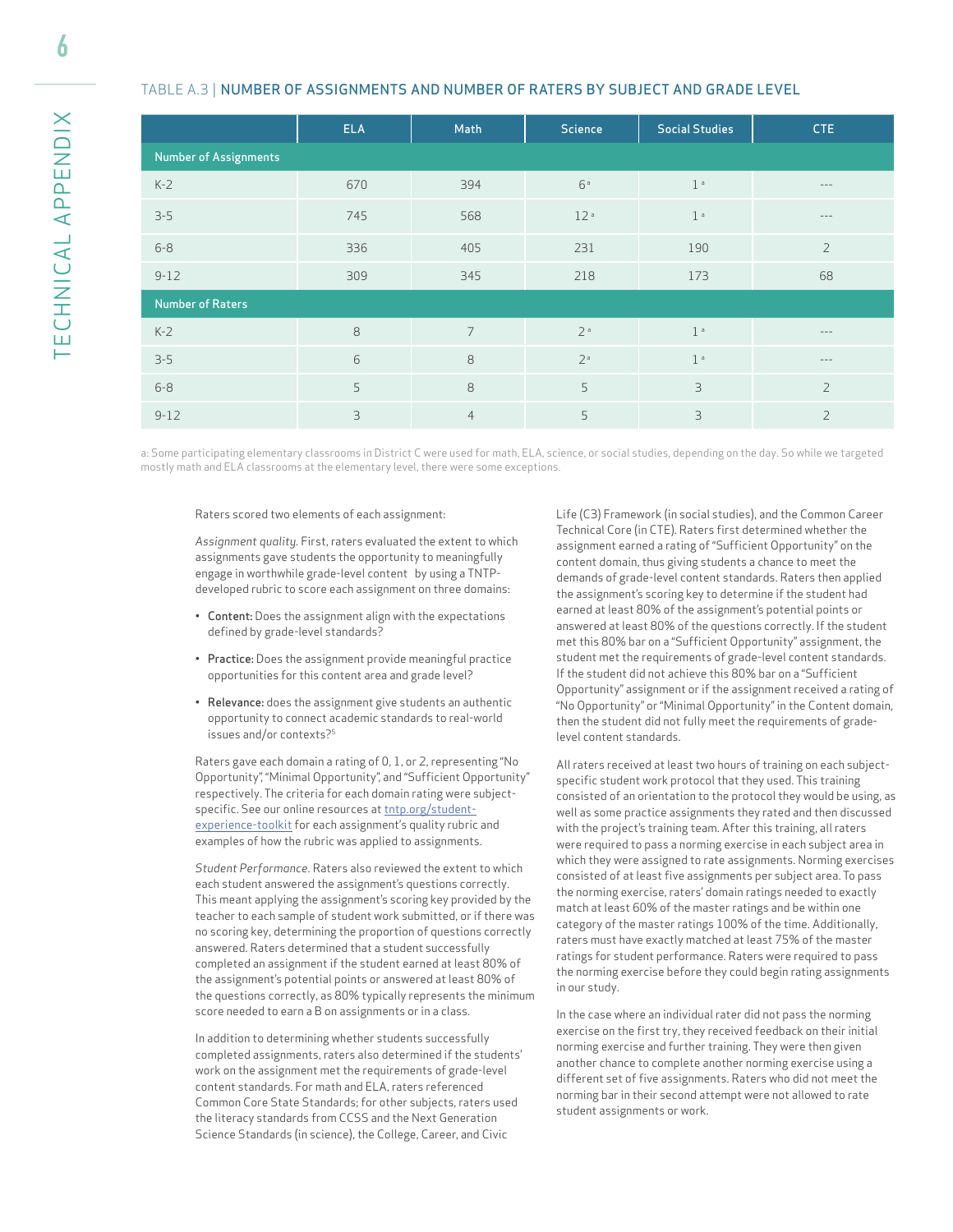#### RATER AGREEMENT AND RELIABILITY

We assigned approximately 35% of assignments and student work samples to two different raters so that we could test rater agreement and reliability. In most cases (about 30% of assignments) we assigned assignments to two different official raters, but we also had some assignments rated by both an official rater and a master rater, the two most senior experts on the content rubrics. In all cases, raters reviewed their assignments independently and did not discuss ratings.

Table A.4 provides agreement rates for all domains for all rater pairs. Across all subjects, each assignment domain had exact agreement rates of at least 70%, though agreement on the Content and Practice domains in math was lower than other

subjects. Binary ratings of whether students successfully completed their assignments had agreement rates above 80%. Table A.4 also reports kappa and tau statistics which represent, respectively, the probability that two raters will give the same rating adjusting for chance agreement, and the correlation between raters' ratings. Our raters' agreement rates and reliability statistics were similar to other studies examining student assignments and work.<sup>6</sup> And raters were within one point on the combined sum of domain ratings, which we use for the majority of analyses, 80% of the time. We determined from these results that assignment raters demonstrated an acceptable level of reliability.

# TECHNICAL APPENDIX TECHNICAL APPENDIX

#### TABLE A.4 | RELIABILITY OF ASSIGNMENT RATINGS

|                     | <b>Exact Agreement</b> | <b>Partial Agreement</b> | Cohen's D (weighted) | Kendall's <i>D</i> (correlation) |
|---------------------|------------------------|--------------------------|----------------------|----------------------------------|
| Content             |                        |                          |                      |                                  |
| <b>ALL SUBJECTS</b> | 74%                    | 98%                      | 0.75                 | 0.71                             |
| <b>CTE</b>          | 86%                    | 100%                     | 0.82                 | 0.83                             |
| <b>ELA</b>          | 75%                    | 98%                      | 0.76                 | 0.72                             |
| Math                | 68%                    | 97%                      | 0.64                 | 0.58                             |
| Science             | 79%                    | 100%                     | 0.62                 | 0.61                             |
| Social Studies      | 82%                    | 99%                      | 0.71                 | 0.71                             |
| Practice            |                        |                          |                      |                                  |
| <b>ALL SUBJECTS</b> | 71%                    | 94%                      | 0.65                 | 0.61                             |
| <b>CTE</b>          | 86%                    | 100%                     | 0.86                 | 0.82                             |
| <b>ELA</b>          | 73%                    | 96%                      | 0.67                 | 0.63                             |
| Math                | 62%                    | 90%                      | 0.56                 | 0.51                             |
| Science             | 86%                    | 100%                     | 0.63                 | 0.59                             |
| Social Studies      | 82%                    | 99%                      | 0.62                 | 0.52                             |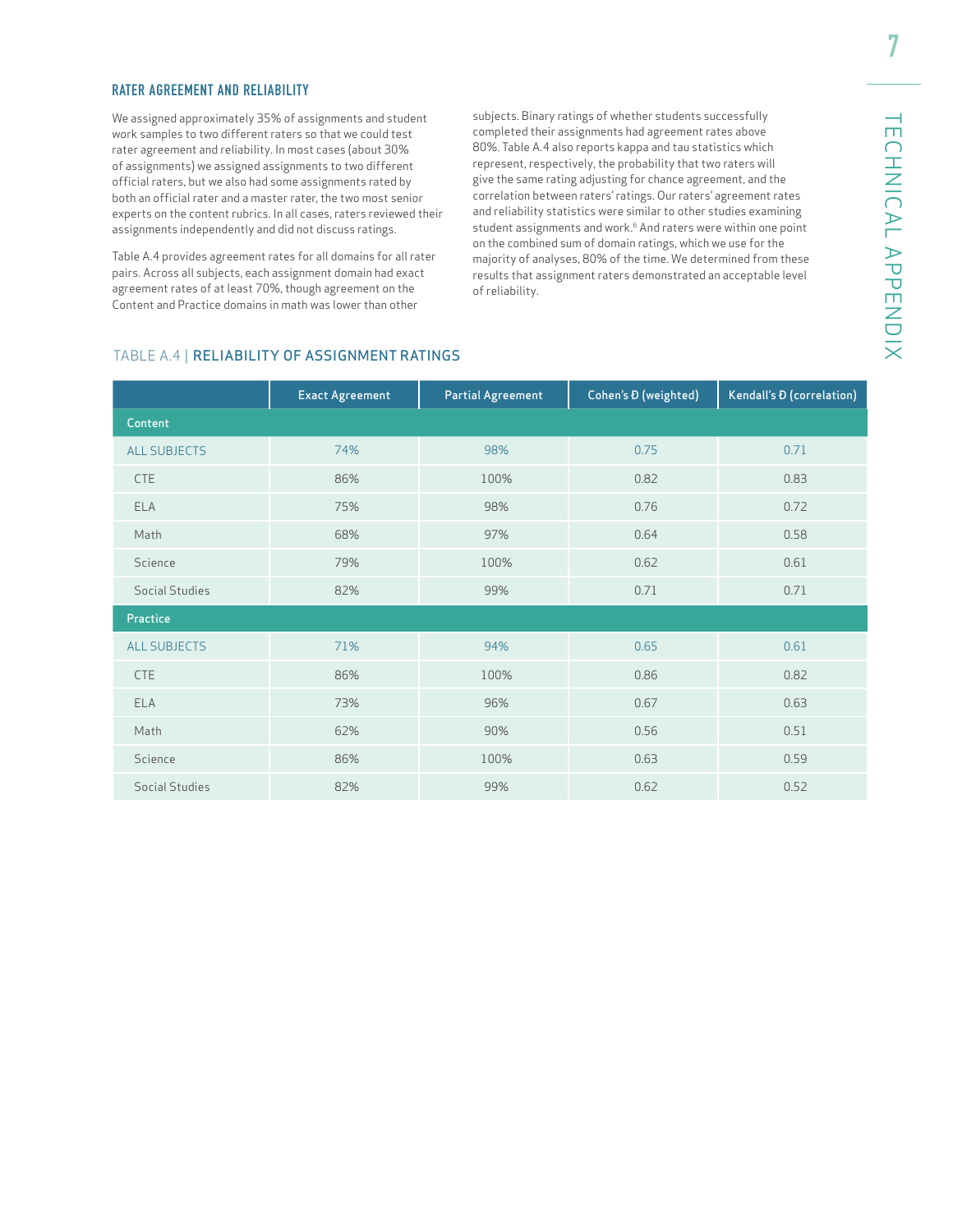#### TABLE A.4 | RELIABILITY OF ASSIGNMENT RATINGS

|                                             | <b>Exact Agreement</b>                                                  | <b>Partial Agreement</b> | Cohen's D (weighted) | Kendall's <i>D</i> (correlation) |
|---------------------------------------------|-------------------------------------------------------------------------|--------------------------|----------------------|----------------------------------|
| Relevance                                   |                                                                         |                          |                      |                                  |
| <b>ALL SUBJECTS</b>                         | 78%                                                                     | 98%                      | 0.75                 | 0.72                             |
| <b>CTE</b>                                  | 64%                                                                     | 100%                     | 0.55                 | 0.56                             |
| <b>ELA</b>                                  | 75%                                                                     | 99%                      | 0.72                 | 0.69                             |
| Math                                        | 84%                                                                     | 96%                      | 0.79                 | 0.78                             |
| Science                                     | 75%                                                                     | 100%                     | 0.69                 | 0.60                             |
| <b>Social Studies</b>                       | 67%                                                                     | 100%                     | 0.65                 | 0.62                             |
| Total Score (Sum of domains: 7-point scale) |                                                                         |                          |                      |                                  |
| <b>ALL SUBJECTS</b>                         | 50%                                                                     | 81%                      | 0.77                 | 0.67                             |
| <b>CTE</b>                                  | 61%                                                                     | 96%                      | 0.91                 | 0.81                             |
| ELA                                         | 52%                                                                     | 81%                      | 0.79                 | 0.69                             |
| Math                                        | 44%                                                                     | 76%                      | 0.70                 | 0.59                             |
| Science                                     | 56%                                                                     | 92%                      | 0.76                 | 0.64                             |
| Social Studies                              | 54%                                                                     | 89%                      | 0.78                 | 0.69                             |
|                                             | Student Work Ratings (Success on assignment? - yes/no)                  |                          |                      |                                  |
| <b>ALL SUBJECTS</b>                         | 82%                                                                     | 44                       | 0.58                 | 44                               |
| <b>CTE</b>                                  | 75%                                                                     | $-$                      | 0.52                 | $-$                              |
| <b>ELA</b>                                  | 81%                                                                     | $-$                      | 0.50                 | $-$                              |
| Math                                        | 82%                                                                     |                          | 0.63                 |                                  |
| Science                                     | 84%                                                                     |                          | 0.51                 | $\sim$                           |
| Social Studies                              | 89%                                                                     | $\cdots$                 | 0.70                 | $-\,-$                           |
|                                             | Student Work Ratings (Did work demonstrate content standards? - yes/no) |                          |                      |                                  |
| <b>ALL SUBJECTS</b>                         | 85%                                                                     | $\sim$                   | 0.52                 | $\sim$                           |
| <b>CTE</b>                                  | 100%                                                                    |                          | $\sim$               |                                  |
| ELA                                         | 87%                                                                     |                          | 0.53                 | $-$                              |
| Math                                        | 78%                                                                     |                          | 0.47                 |                                  |
| Science                                     | 96%                                                                     |                          | 0.24                 |                                  |
| Social Studies                              | 98%                                                                     |                          | 0.58                 |                                  |

Partial agreement represents the percent of responses off by no more than 1 category (i.e. a 0 and 1 are partial matches). Cohen's Kappa employs "squared" weights to differentiate between disagreements that were farther apart: disagreements are weighted according to their squared distance from perfect agreement. Because student work ratings were binary, weighted Kappa is no different than unweighted Kappa for these results. Pairs of ratings from "Master" raters and official raters are included.

#### DEFINING GRADE APPROPRIATE ASSIGNMENTS

Assignments that had a total domain score of at least a 4 out of 6 were considered "grade appropriate". This definition required that any assignment labeled grade appropriate had to score at least a 1 ("Minimal Opportunity") on all three domains and a 2 ("Sufficient Opportunity") on at least one domain. Alternatively, an assignment could score a 2 ("Sufficient Opportunity") on two domains and a 0 ("No Opportunity" on the other). Our definition of grade appropriate was based on our rubric and belief that

a grade appropriate assignment must provide students some opportunity to engage in grade-level content, practices, and have an appropriate connection to the broader world, or must provide a full opportunity in at least two of these domains. See our online resources at tntp.org/student-work-library for examples of the differences between grade-appropriate assignments and other assignments.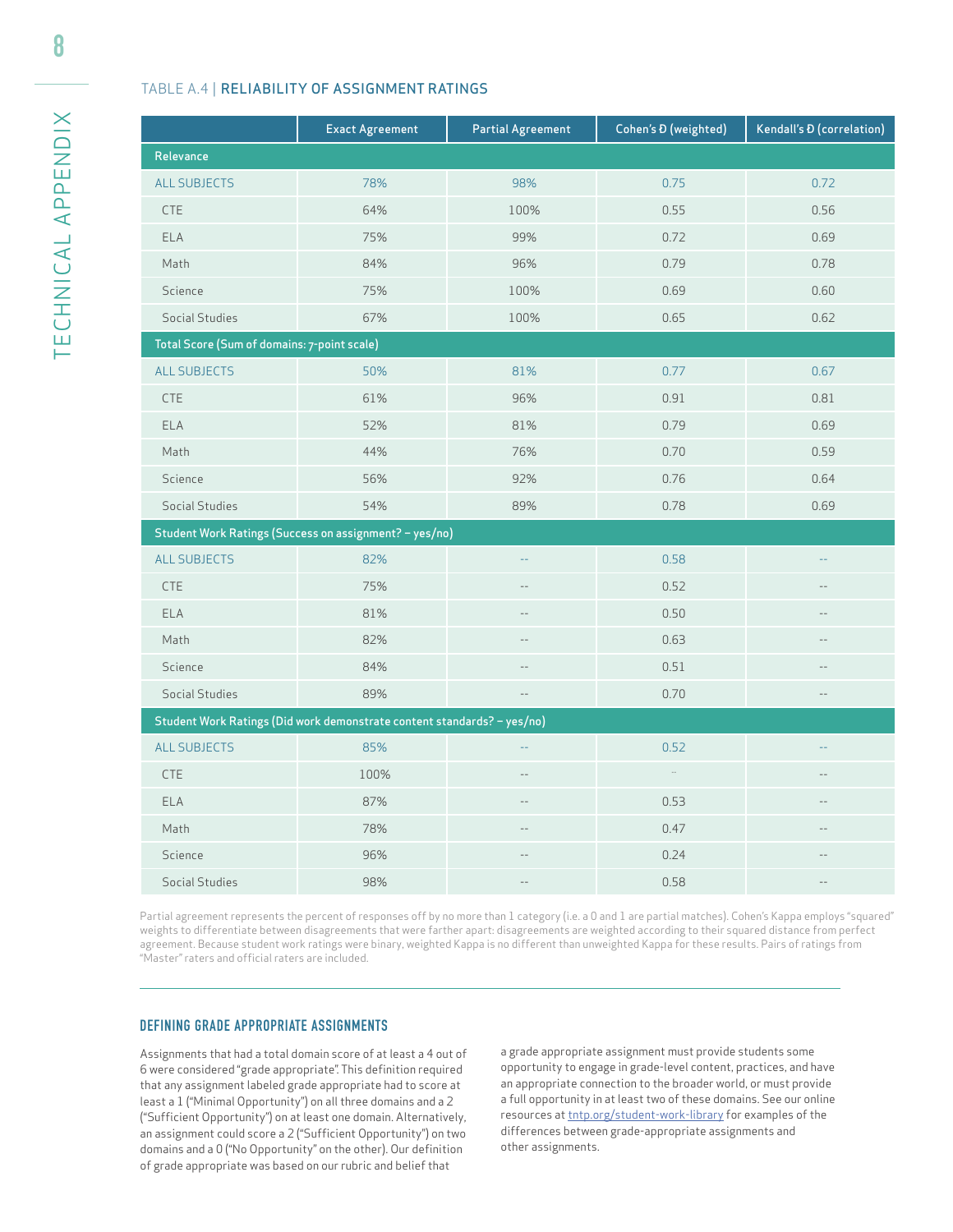# **CLASSROOM INSTRUCTION AND LESSONS**

#### OVERVIEW AND PROCESS

We observed at least two full lessons in nearly all participating classrooms. For classrooms that had co-teachers, we focused at least two observations on each teacher. We coordinated all lesson observations with participating schools and teachers, so that participating teachers always knew in advance when we would be observing them. This allowed us to schedule days when teachers' instruction would not be shortened by, for example, tests or quizzes, school assemblies, or other events that altered the schedule. In a few cases (n = 31), teachers were unexpectedly absent on scheduled observations or some other conflict disallowed us from observing them on a scheduled day, and we were only able to visit their classrooms once.

We conducted observations during the same three weeks in which teachers photographed classroom assignments. We scheduled observations so that we would not observe the same teacher in the same classroom more than once in the same week, but in some situations ( $n = 17$ ) this occurred to make up for observations that had to be canceled in previous weeks.

In all, we rated 942 lessons and 422 classrooms had at least two observations.

Observers rated each lesson using a subject specific rubric. See our online resources at tntp.org/student-experience-toolkit for copies of these rubrics. Observers rated the following five domains:

- Culture of Learning: Are all students engaged in the work of the lesson from start to finish? Do they follow behavioral expectations?
- Content: Does the content of the lesson reflect the key instructional shifts required by college and career ready standards?
- Reading Foundations (K-2 ELA only): Does instruction develop skills in service of comprehension?
- Instructional Practices: Does the teacher employ instructional practices that allow all students to learn the content of the lesson?
- Student Ownership: Are students responsible for doing the thinking in the classroom?

These domains were based on TNTP's Core Teaching Rubric and the Student Achievement Partners' Instructional Practice Guides.7 Observers gave a 4-point categorical rating on each domain: 0 "Not Yet", 1 "Somewhat", 2 "Mostly", and 3 "Yes". In some lessons, it was impossible to judge all domains. Specifically, when students spent most of the lesson focused on narrative writing in ELA, or on data analysis and experiment in science or CTE, observers did not rate content, instructional practices, or student ownership. These lessons were excluded from all analyses (2% of all lessons). All other lessons were rated (n = 921), and 405 classrooms had at least two non-excluded observations.

In addition to using the domains to assess different aspects of lesson quality, observers also tallied the number of minutes students spent in different activities, (e.g., partner or small group work, introductions and warm-ups, whole class discussions). They also indicated the number of minutes that students spent on activities unrelated to class content, assignments, or activities, though they did not specify what students were using this unrelated time to instead do.

Like assignment raters, observers were experts in their subject area and all were former teachers. Given the number of observations required, we were unable to randomly have multiple observers rate the same classroom to check inter-rater reliability. However, all observers went through content-specific training for each observation protocol they used, including virtually led sessions that oriented them to the observation protocols and practice video observations that allowed them to apply the tool. Observers needed to exactly match at least 60% of the master ratings and be within one of the master ratings at least 85% of the time to be considered normed.

Observers practiced applying the rubric to at least five video lessons in each subject they would be observing. Observers needed to rate at least five other videos successfully in order to be allowed to officially observe the classroom in the study. After observers were certified but before starting observations in the field, they continually engaged in a set of practice observations (reviewing video footage of instruction) and calibrated on ratings through team discussion. Additionally, practice sessions occurred throughout the observers' first three months in the field to continue to verify that all observers were normed. Master raters also reviewed scripted notes and evidence from observations to check for normed ratings. During the first two site visits, master raters reviewed all scripted notes, and reviewed 2-3 random observation scripts in each of the following site visits. Observers received written feedback on any observation rating that was not normed, and occasionally engaged in debrief conversations.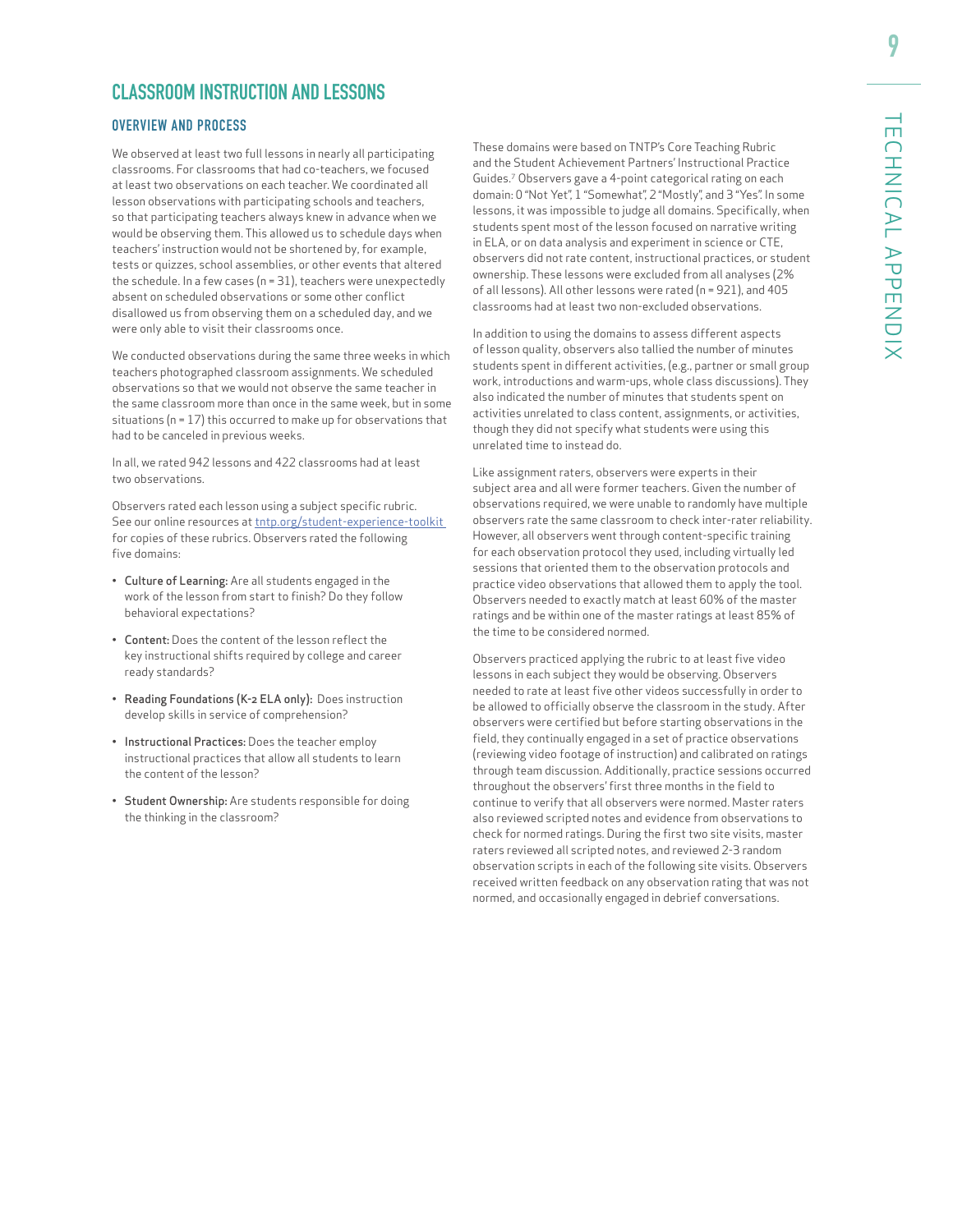#### DEFINING STRONG INSTRUCTION

We considered lessons where the average domain rating was at least a 2 (out of 3) to represent strong instruction, as it implied that the average domain scored at least "Mostly". Table A.5 displays the characteristics of lessons with strong instructions compared to other lessons. As expected and by definition, lessons with strong instruction were substantially more likely to be rated "Mostly" or "Yes" in each of the four observation domains. Nearly all lessons with strong instruction had strong cultures of learning, focused on the right content, and had highly rated instructional practices. Though "Student Ownership" tended to be the lowest rated domain across all lessons, most lessons with strong instruction earned high ratings on this domain while nearly zero lessons without strong instruction had this quality.

There were also differences in the time students spent on things unrelated to class, only 3% of class time in lessons with strong instruction, but 14% in other lessons. And when we asked raters to determine, holistically, whether the lesson represented the type of instruction and content called for by the rigorous content standards like Common Core, raters of nearly all (92%) lessons with strong instruction said "Yes" or "Yes, but only in some areas", while only 5% of other lessons elicited this response.

#### TABLE A.5 | DESCRIPTION OF LESSONS WITH STRONG INSTRUCTION AND OTHER LESSONS

|                                                                 | Lessons with strong<br>instruction | Other lessons |
|-----------------------------------------------------------------|------------------------------------|---------------|
| Percent of lessons rated as "Mostly" or "Yes" on                |                                    |               |
| Culture of Learning                                             | 97%                                | 52%           |
| Content                                                         | 99%                                | 41%           |
| Instructional Practices                                         | 87%                                | 3%            |
| Student Ownership                                               | 64%                                | 1%            |
| Percent of time students spent on activities unrelated to class | 3%                                 | 14%           |
| Percent of lessons reflecting the demands of the standards      | 92%                                | 5%            |
| Ν                                                               | 142                                | 779           |

Note that "Percent of lessons reflecting the demands of the standards" was based on a 4-category holistic rating that raters assigned to every lesson. Raters responded "No", "Not really, but there were some promising practices", "Yes, but only in some areas" or "Yes" to the prompt "Overall, did this lesson reflect the demands of the standards and/or the instructional shifts the standards require?" Percentages represent "Yes" or "Yes, but only in some areas."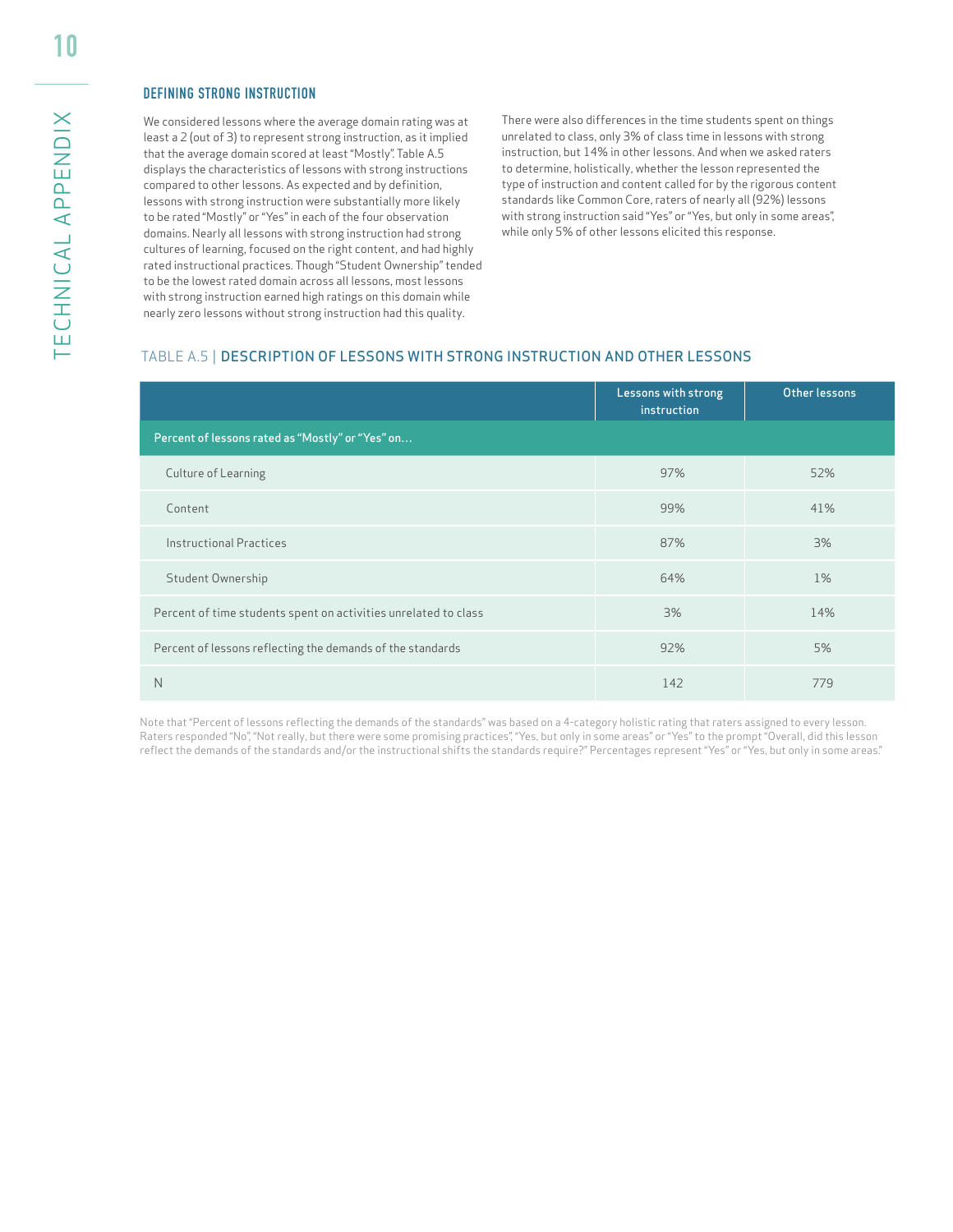# **STUDENT ENGAGEMENT AND PERCEPTIONS OF WORTH**

#### OVERVIEW AND PROCESS

To capture how students perceived their day-to-day classroom experiences we aimed to repeatedly measure students' experiences as they occur in their natural setting and in real time. Our approaches focused on allowing students to tell us how they felt while, or as close as possible to, interacting with daily class activities.

For grade 6-12 students, we used the Experience Sampling Method (ESM) pioneered by Mihaly Csikszentmihalyi and colleagues.8 ESM is a strategy by which participants are randomly signaled throughout their day in order to complete a brief survey about what they are doing, thinking, and how they feel about it. During the entire week of our second and third site visits, all students with parental consent were provided a vibrating watch and a survey at the beginning of class. At six points during class, a handful of watches would vibrate. When a student's watch vibrated, it was his or her signal to complete the survey about their current activity and perceptions. In this way, all eligible students completed one survey per class per day, and we could capture experiences throughout class instead of at one distinct point in time.<sup>9</sup>

Grade 3-5 students did not receive a watch, but instead completed a survey in the last five minutes of an instructional period (like math or language arts) about their experiences and activities during the just-finished period. This approach is more akin to a daily diary than the signal contingent ESM approach used for secondary students. Yet completing surveys immediately after instruction increases the level of detail with which we can ask questions and reduces memory bias over one-time retrospective surveys.<sup>10</sup>

Students completed surveys separately in every class that participated in the study. In several cases, this meant the same student was signaled and provided daily surveys in two, three or even four classes. Because all surveys were pre-coded with student and classroom IDs created by the research team, we could track the same students' responses in different classes. In all, we collected 28,575 ESM and daily diary responses; 3,133 students completed at least one ESM or daily diary survey.

In addition, each student completed a one-time survey in each participating class that asked broader questions about their educational and career aspirations, as well as questions about how they viewed their teacher and his/her instruction and beliefs. We collected 3,926 of these background surveys representing 2.973 students.<sup>11</sup>

#### USING STUDENT SURVEYS TO MEASURE ENGAGEMENT AND WORTH

All daily student surveys included a collection of questions meant to measure students' engagement. (See our online resources at tntp.org/student-experience-toolkit for a copy of the student survey.) Engagement is a broad concept that encompasses multiple constructs.12 Drawing on prior research, we defined engagement along three dimensions: enjoyment, interest, and concentration, and asked students multiple questions connected to each domain (see Table A.6)<sup>13</sup>. Our definition of engagement is not synonymous with "being on task" or "paying attention;" it encompasses students' emotional and cognitive reactions to what they're being asked to learn. These types of reactions are not often visible to external observers – students who are on task, for example, could still very well be doing little thinking about their work. And these reactions are not always easily generalized – asking students if they are bored now is different than asking students if their class this year is boring. Our measurement of engagement takes advantage of the in-the-moment and repeated measures of our survey process.

In addition to engagement, each survey also used several questions to measure the extent to which students viewed what they were doing in class as worthwhile (see Table A.6). Though ESM research in schools has tended to focus more on engagement, we adapted three items from Uekawa, Borman, and Lee (2007) that asked students the importance of their experience for different outcomes as the basis for our construct measuring students' perception of worth. 14

For both constructs, we combined all the individual questions into separate, single measures of engagement and worth using a Rasch measurement process. A Rasch measurement process uses the patterns and frequencies of responses to individual survey items to create an overall scale. At any point on this scale we know the probability of responding a certain way to each question. A Rasch process allowed us to generate a numeric "engagement" and "worth" score from each collected survey that was rooted in the probability of endorsing the various questions connected to these constructs. Survey responses that scored higher on these scales were more likely to agree with the statements and thus showed higher levels of engagement and perceptions of worth, respectively. Importantly, the scales created through Rasch processes are linear, and can account for the possibility that a response of "A little true" is farther from a response of "Not true" than it is from "Mostly true," and thus have a wider distance on the scale for the former.

We conducted Rasch processes separately for secondary ESM and elementary daily diary responses. This meant we created two separate scales for each construct. To make these scales easier to understand, we converted both to a range of 0 to 10, where 0 represents the strongest possible disagreement on all items and 10 represents the strongest agreement on all items. Only surveys that had responses to at least half the items in a given construct were eligible to be part of the Rasch scale creation.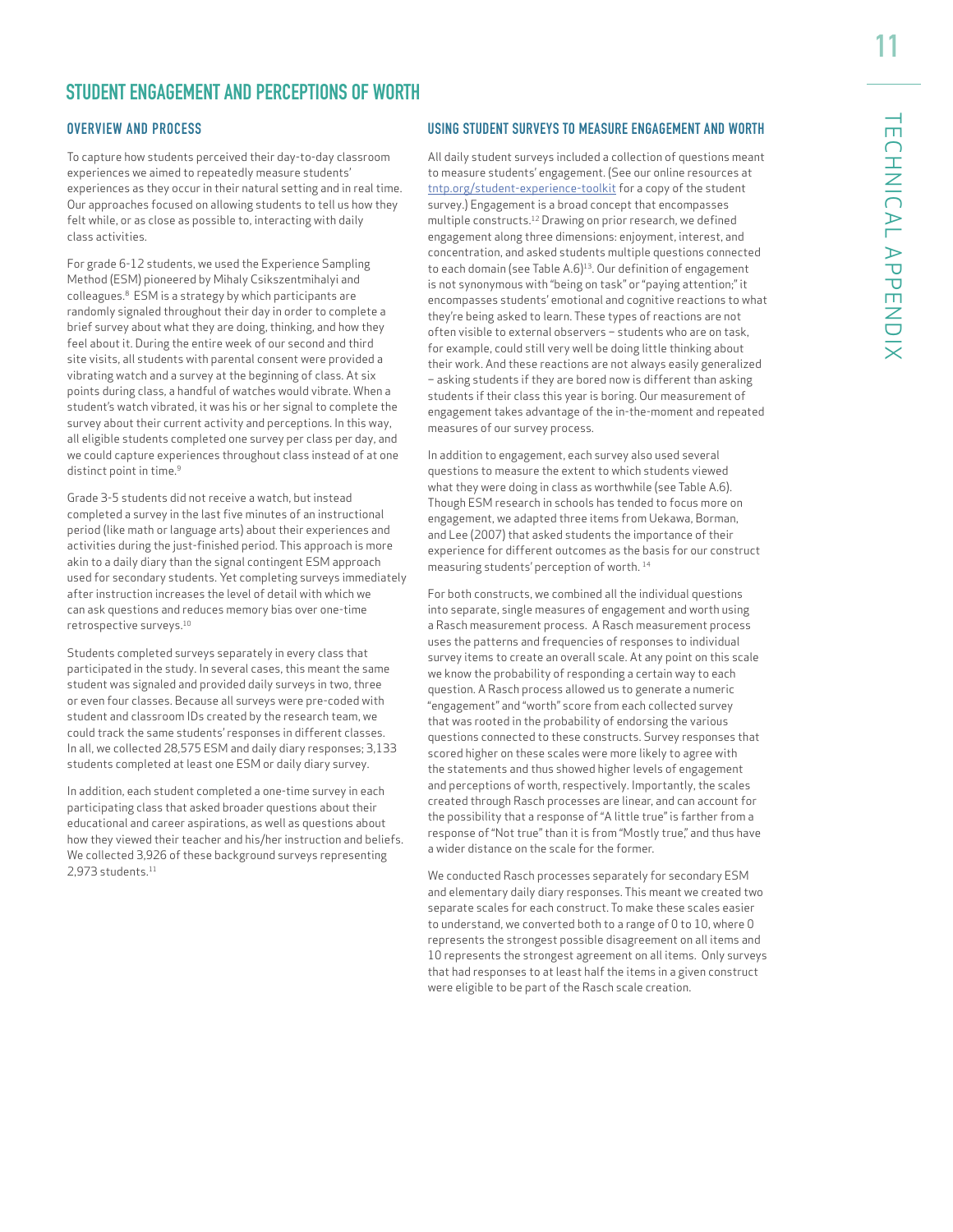#### TABLE A.6 | RASCH CHARACTERISTICS OF ENGAGEMENT AND WORTH CONSTRUCTS

|                                                                     |                                   | <b>Elementary Daily Diary</b> | <b>Secondary ESM</b>       |                   |
|---------------------------------------------------------------------|-----------------------------------|-------------------------------|----------------------------|-------------------|
|                                                                     | <b>Middle</b><br><b>Threshold</b> | Infit                         | Middle<br><b>Threshold</b> | Infit             |
| <b>ENGAGEMENT</b>                                                   |                                   | Reliability: 0.77             |                            | Reliability: 0.83 |
| Class was about something interesting. a                            | 4.9                               | 0.95                          | 5.4                        | 0.86              |
| I felt excited about learning. b                                    | 3.5                               | 0.85                          | 5.6                        | 0.95              |
| I really liked what we were doing in class. <sup>a</sup>            | 4.7                               | 0.85                          | 5.4                        | 0.84              |
| I felt bored. b, c                                                  | 3.1                               | 0.92                          | 3.7                        | 1.05              |
| I wish I was doing something else. b,c                              | 3.5                               | 1.13                          | 4.4                        | 1.04              |
| I was thinking more about class than anything else. <sup>a</sup>    | 5.1                               | 1.34                          | 4.7                        | 1.21              |
| I felt focused b                                                    | 2.6                               | 1.02                          | 3.0                        | 1.08              |
| <b>WORTH</b>                                                        |                                   | Reliability: 0.78             |                            | Reliability: 0.82 |
| Class was about something interesting. a                            | 5.0                               | 0.96                          | 5.1                        | 0.94              |
| Class was about something I can use outside of school. <sup>a</sup> | 5.0                               | 1.21                          | 6.0                        | 1.14              |
| Class was about something important to my future. <sup>a</sup>      | 4.6                               | 0.93                          | 4.8                        | 0.91              |

Because secondary students responded to questions in the moment, they were asked to report how they felt the moment their watched vibrated. Elementary students were asked to think about how they felt in class that day. Reliability represents the proportion of variance between responses that is not due to error (often referred to as person separation reliability) and is similar to Cronbach's Alpha. Middle threshold is the location on our transformed 0-10 scale where the probability of responding Yes (for binary items) or Mostly True or Very True (for 4-point items) is 50%. Infit is the unstandardized mean square infit value.

a: Questions on a four-point scale: Not true, A little true, Mostly true, Very true

b: Questions on two-point scale: No, Yes.

c: Reverse coded item.

Table A.6 provides two key Rasch metrics for each survey item used in the engagement and worth constructs. The first is the item's middle threshold location, which represents the point on our 0-10 scales where a student would have a 50% probability of responding "Yes" or at least "Mostly true." Larger values imply that students had more difficulty agreeing with an item. For example, secondary students were more likely to say they felt focused than that they felt excited to learn. The second key Rasch metric is infit, which represents whether the responses on the survey item tended to match what we expect given that survey response's overall engagement or worth score. Reasonable infit values for a survey like ours are 0.6 to 1.4.17 All our items' infit values fall within this range.

We also used the fact that at any point on the Rasch-based scale we can determine the probability of a specific response to create four meaningful categories within each scale. For both engagement and worth, we used the lowest point on the scale where the most likely response for each question was marking "Very true" or "Yes" as the threshold that above which responses were placed into the highest category. Similarly, we used the highest point on the scale where for each question the

most likely response was "Not true" or "No" as the threshold that below which responses were placed in the lowest category. To create the middle two engagement categories, we used the point on the scale that represented where a response was equally likely to respond "A little true" as "Mostly true" on the most difficult 4-choice Likert item. This implies that for each survey item, responses categorized as "Engaged" were most likely to have a response of at least "Mostly true". We followed the same approach for worth but used the least difficult item instead of the most difficult item so that responses categorized as "Worthwhile" had at least one item where the most likely response was at least "Mostly true", as it was more theoretically meaningful for students to see at least one type of worth in what they were doing for the experience to be considered worthwhile.

Table A.7 shows the response breakdown for each category. By design, there are clear differences between student experiences classified as engaged or highly engaged compared to disengaged or minimally engaged. For example, 47% of the survey responses we classified as "Minimally Engaged" indicated they were bored, while only 4% of responses classified as "Highly Engaged" did so.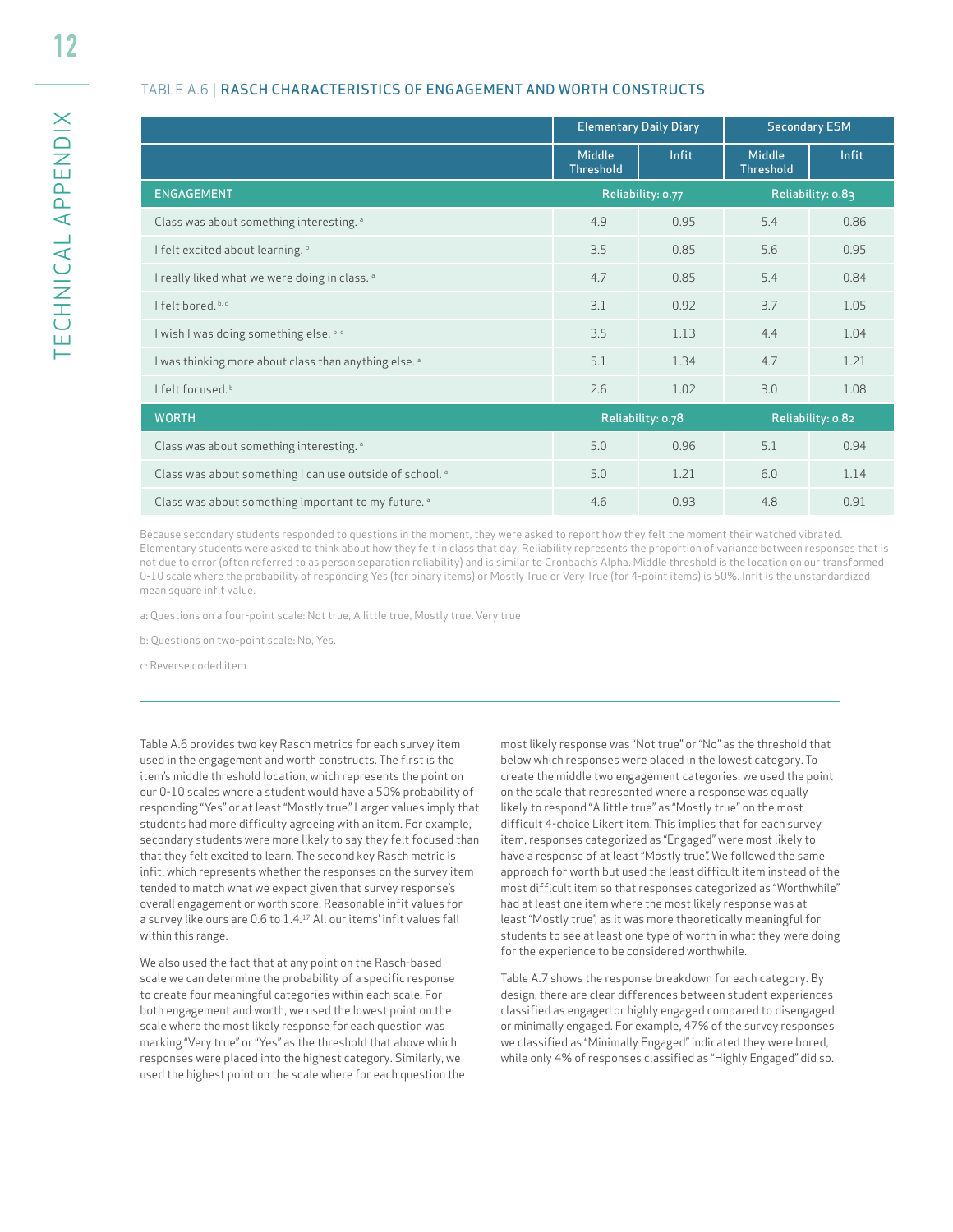### TABLE A.7 | AGREEMENT RATES FOR ENGAGEMENT AND WORTH ITEMS BY CATEGORY

|                                                     |                                | BY SURVEY RESPONSE CATEGORY |                      |             |                          |  |
|-----------------------------------------------------|--------------------------------|-----------------------------|----------------------|-------------|--------------------------|--|
|                                                     | <b>ALL Survey</b><br>Responses | <b>Disengaged</b>           | Minimally<br>Engaged | Engaged     | <b>Highly</b><br>Engaged |  |
| <b>ENGAGEMENT</b>                                   |                                |                             |                      |             |                          |  |
| Class was about something interesting.              | 55%                            | $-0\%$                      | 20%                  | 79%         | 99%                      |  |
| I felt excited about learning. <sup>a</sup>         | 58%                            | 4%                          | 31%                  | 76%         | 97%                      |  |
| I really liked what we were doing in class.         | 56%                            | $-0\%$                      | 20%                  | 83%         | $-100%$                  |  |
| I felt bored. <sup>ª</sup>                          | 30%                            | 81%                         | 47%                  | 13%         | 4%                       |  |
| I wish I was doing something else. <sup>a</sup>     | 36%                            | 82%                         | 55%                  | 19%         | 9%                       |  |
| I was thinking more about class than anything else. | 59%                            | 3%                          | 36%                  | 76%         | 98%                      |  |
| I felt focused. <sup>a</sup>                        | 75%                            | 21%                         | 67%                  | 87%         | 95%                      |  |
| N                                                   |                                | 3194                        | 9400                 | 8637        | 6726                     |  |
| Elementary scale range                              |                                | $0 - 2.2$                   | $2.2 - 5.1$          | $5.1 - 6.9$ | $6.9 - 10$               |  |
| Secondary scale range                               |                                | $0 - 2.3$                   | $2.3 - 5.6$          | $5.6 - 8.4$ | $8.4 - 10$               |  |
| <b>WORTH</b>                                        |                                |                             |                      |             |                          |  |
| Class was about something                           |                                |                             |                      |             |                          |  |
| Important to my life right now.                     | 50%                            | 0%                          | 18%                  | 84%         | 98%                      |  |
| I can use outside of school.                        | 44%                            | $0\%$                       | 14%                  | 66%         | 97%                      |  |
| Important to my future.                             | 54%                            | 0%                          | 24%                  | 88%         | 99%                      |  |
| $\mathsf{N}$                                        |                                | 5308                        | 8445                 | 7991        | 5755                     |  |
| Elementary scale range                              |                                | $0 - 2.5$                   | $2.5 - 4.6$          | $4.6 - 6.7$ | $6.7 - 10$               |  |
| Secondary scale range                               |                                | $0 - 1.9$                   | $1.9 - 4.8$          | $4.8 - 8.5$ | $8.5 - 10$               |  |

All questions on a four-point scale: Not true, A little true, Mostly true, Very true, except questions marked with an (a), which are on a two-point scale: No, Yes. All percentages represent percent of "Yes" responses for the latter and Mostly True or Very True for the former. Ns represent total number of experiences in each category, though in some cases students did not respond to all questions, so Ns for each item are slightly smaller. All survey responses also include responses where students did not answer enough questions to be classified into one of the engagement/worth categories.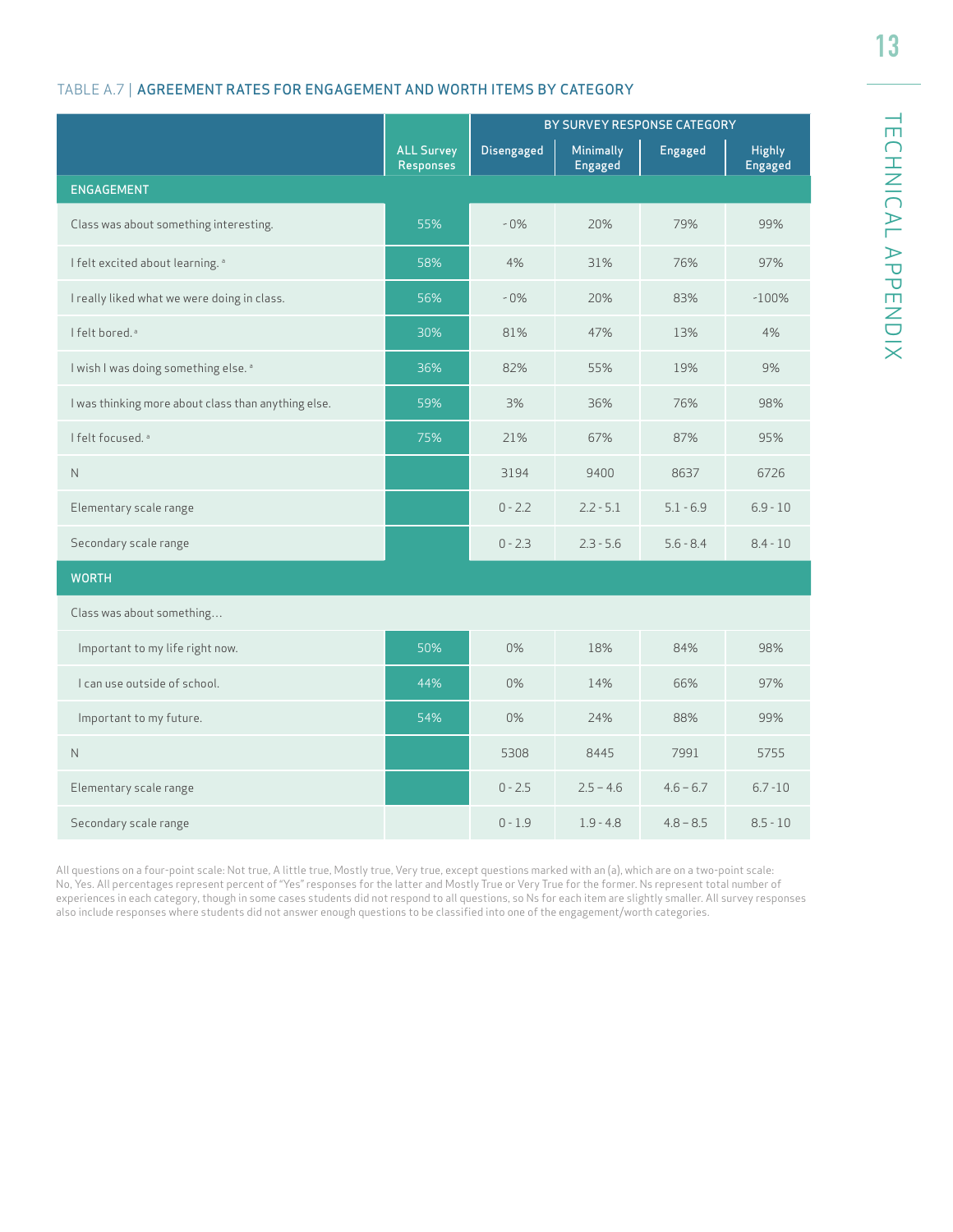#### STUDENTS' CAREER AND EDUCATIONAL AMBITIONS

The background survey asked all students to name the job they hoped to have when they were an adult. 2,854 students provided us with their job aspiration. We coded all aspired-to jobs using the Bureau of Labor Statistics' 2010 Standard Occupation Classification codes but added an additional category for students who said they were unsure. Additionally, for each job we classified whether it required a college degree by considering the entry-level education requirements from the Bureau of Labor Statistics' Occupational Outlook Handbook as well as researching the typical entry requirements for less common choices.<sup>18</sup> Because secondary students completed the background survey in each participating class, some students had multiple chances to indicate their career ambitions. In cases where the same student responded differently, we took the modal response, and if there was no mode, randomly selected an entry.

The background survey also asked students about their expected educational attainment; students were asked to state whether they expected to finish high school, finish high school but not attend college, attend college, complete college, and attend graduate school. The survey did not, however, differentiate between types of colleges, such as 2-year versus 4-year programs, or provide a choice for technical or career training not housed in a college or university, such as apprenticeships.

# **TEACHERS' PERCEPTIONS OF CONTENT STANDARDS AND EXPECTATIONS FOR STUDENT SUCCESS AGAINST THE STANDARDS**

Nearly all participating teachers completed a one-time survey that asked questions about their experiences, beliefs, and knowledge of their state's content standards (n = 252; response rate = 99%). In addition to obtaining basic teacher background characteristics, like years of teaching experience, and race/ ethnicity, we used a set of eleven questions to create two constructs used in multiple analyses: Support for state standards, and expectations for student success against the standards. Because the standards are unique to each subject area, teachers responded to these questions separately for each subject in which they had a participating class – for example, self-contained elementary teachers responded separately for math and ELA. All items were on a 6-point scale: Strongly disagree, Disagree, Somewhat disagree, Somewhat agree, Agree, and Strongly agree. See Table A.8 for a list of all eleven items.

Though informed by recent teacher surveys on the Common Core State Standards, most existing surveys had focused questions on implementation of the standards or general job satisfaction.19 We developed these eleven items specifically for this research project because we also wanted to learn more about the extent to which teachers' state content standards aligned to their beliefs about teaching and learning, satisfaction with the day-to-day work of teaching, and their views of the appropriateness of these standards for students. An exploratory factor analysis revealed two separate groupings of items. We thus split items based on their factor loadings and what they represented conceptually. After splitting items by construct, the first principal component explained 60% of the support construct and 68% of the expectations construct.

Like engagement and worth from the student surveys, we used a Rasch measurement process to create these constructs, and similarly put them on a 0-10 scale to aid interpretation. Table A.8 provides a list of all items making up the "support" and "expectations" constructs, as well as their infit and the location of the threshold where responders were at least 50% likely to at least somewhat agree with the item. Both scales demonstrate suitable reliability and nearly all items were properly fitting.<sup>20</sup>

We also similarly created four categories within each construct based on where the overall score fell on our 0-10 scale. Because the Rasch process allows us to estimate the probability of responses to each item at any point on the scale, we used the highest point on the scale where the most likely response for each question was "Disagree" or "Strongly Disagree" (or "Agree" or "Strongly Agree" in reverse-coded items) as the threshold that below which responses were placed into the lowest category. Similarly, we used the lowest point on the scale where for each question the most likely response was "Agree" or "Strongly Agree" to mark off the top category. To split the middle two categories, we took the median threshold representing a 50% chance of responding "Somewhat Agree" or higher. Table A.8 shows how we created four categories out of each scale, as well as the agreement rates to each item given one's categorical placement.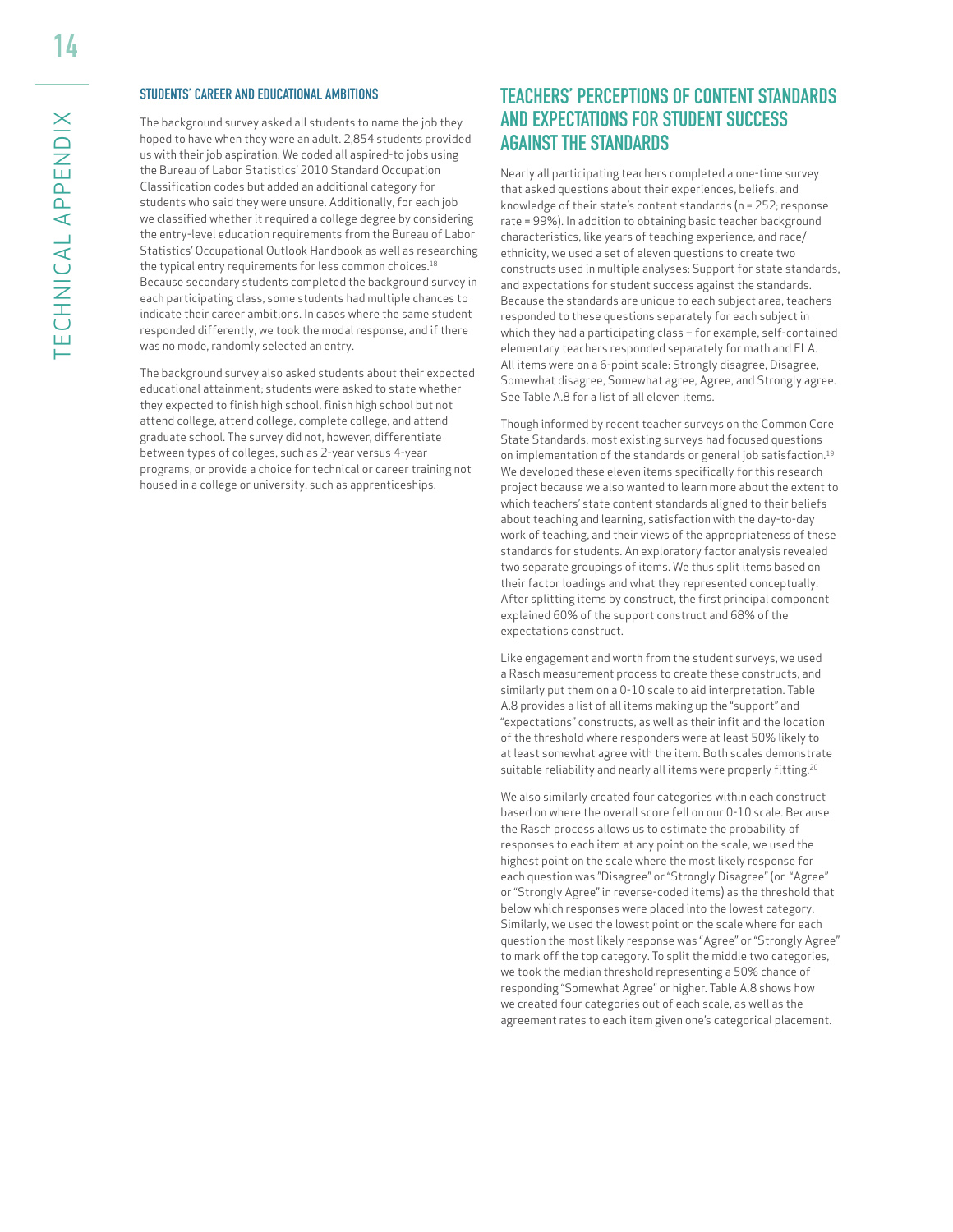#### TABLE A.8 | THRESHOLDS, INFIT, AND AGREEMENT RATES FOR SUPPORT AND EXPECTATIONS CONSTRUCTS

| <b>SUPPORT FOR STANDARDS</b><br>Reliability = 0.89                                                                    |                                   |              |           |                      |                                     |             |
|-----------------------------------------------------------------------------------------------------------------------|-----------------------------------|--------------|-----------|----------------------|-------------------------------------|-------------|
|                                                                                                                       |                                   |              |           |                      | <b>AGREEMENT RATES</b>              |             |
|                                                                                                                       | <b>Middle</b><br><b>Threshold</b> | Infit        | Oppose    | Moderately<br>Oppose | <b>Moderately</b><br><b>Support</b> | Support     |
| The standards reflect my beliefs about the<br>content students should be focusing on.                                 | 3.7                               | 0.97         | $0\%$     | 22%                  | 83%                                 | 98%         |
| Teaching and learning that is aligned to the<br>standards gives students a deep understanding<br>of the subject area. | 3.4                               | 0.90         | $0\%$     | 39%                  | 88%                                 | 100%        |
| Teaching and learning that is aligned the<br>standards make class more engaging for<br>students.                      | 4.2                               | 0.94         | 0%        | 19%                  | 72%                                 | 98%         |
| The standards reflect my beliefs about good<br>teaching.                                                              | 3.6                               | 0.89         | 17%       | 18%                  | 85%                                 | 100%        |
| The standards make teaching less enjoyable. <sup>a</sup>                                                              | 4.9                               | 1.64         | 100%      | 83%                  | 45%                                 | 6%          |
| Teaching and learning that is aligned the<br>standards provides students with lifelong skills.                        | 3.1                               | 0.95         | $0\%$     | 43%                  | 90%                                 | 100%        |
| Teaching and learning that is aligned to the<br>standards prepares students for their future.                         | 3.1                               | 0.76         | 0%        | 31%                  | 95%                                 | 100%        |
| $\mathsf{N}$                                                                                                          |                                   |              | 6         | 54                   | 210                                 | 62          |
| Scale range                                                                                                           |                                   |              | $0 - 1.7$ | $1.7 - 3.6$          | $3.6 - 6.3$                         | $6.3 - 10$  |
| <b>EXPECTATIONS FOR STUDENT SUCCESS</b><br>Reliability = 0.84                                                         |                                   |              |           |                      |                                     |             |
|                                                                                                                       |                                   |              |           |                      | <b>AGREEMENT RATES</b>              |             |
|                                                                                                                       | Middle<br><b>Threshold</b>        | <b>Infit</b> | Low       | Moderately<br>Low    | <b>Moderately</b><br><b>High</b>    | <b>High</b> |
| The standards make it difficult for students<br>to learn basic skills in this subject. <sup>a</sup>                   | 4.5                               | 0.99         | 98%       | 65%                  | 12%                                 | 2%          |
| Students are overburdened by the demands of<br>the standards. <sup>a</sup>                                            | 5.5                               | 0.90         | 100%      | 91%                  | 31%                                 | 4%          |
| My students need something different than<br>what is outlined in the standards. <sup>a</sup>                          | 5.6                               | 1.19         | 100%      | 81%                  | 53%                                 | 4%          |

All questions on a six-point scale: Strongly disagree, Disagree, Somewhat disagree, Somewhat agree, Agree, Strongly agree. Agreement rates represent percent of Somewhat Agree or higher responses. Reliability represents the proportion of variance between responses that is not due to error (often referred to as person separation reliability) and is similar to Cronbach's Alpha. Middle threshold is the lowest location on our transformed 0-10 scale where the probability of responding Somewhat Agree is at least 50%. Infit is the unstandardized mean square infit value.

students.<sup>a</sup> 4.5 0.98 100% 65% 13% 0.98 100% 65% 13% 0.98

N 44 150 83 55

Scale range 0 – 2.4 2.4 – 5.0 5.0 – 6.8 6.8 - 10

a Reverse coded item.

The standards are too challenging for my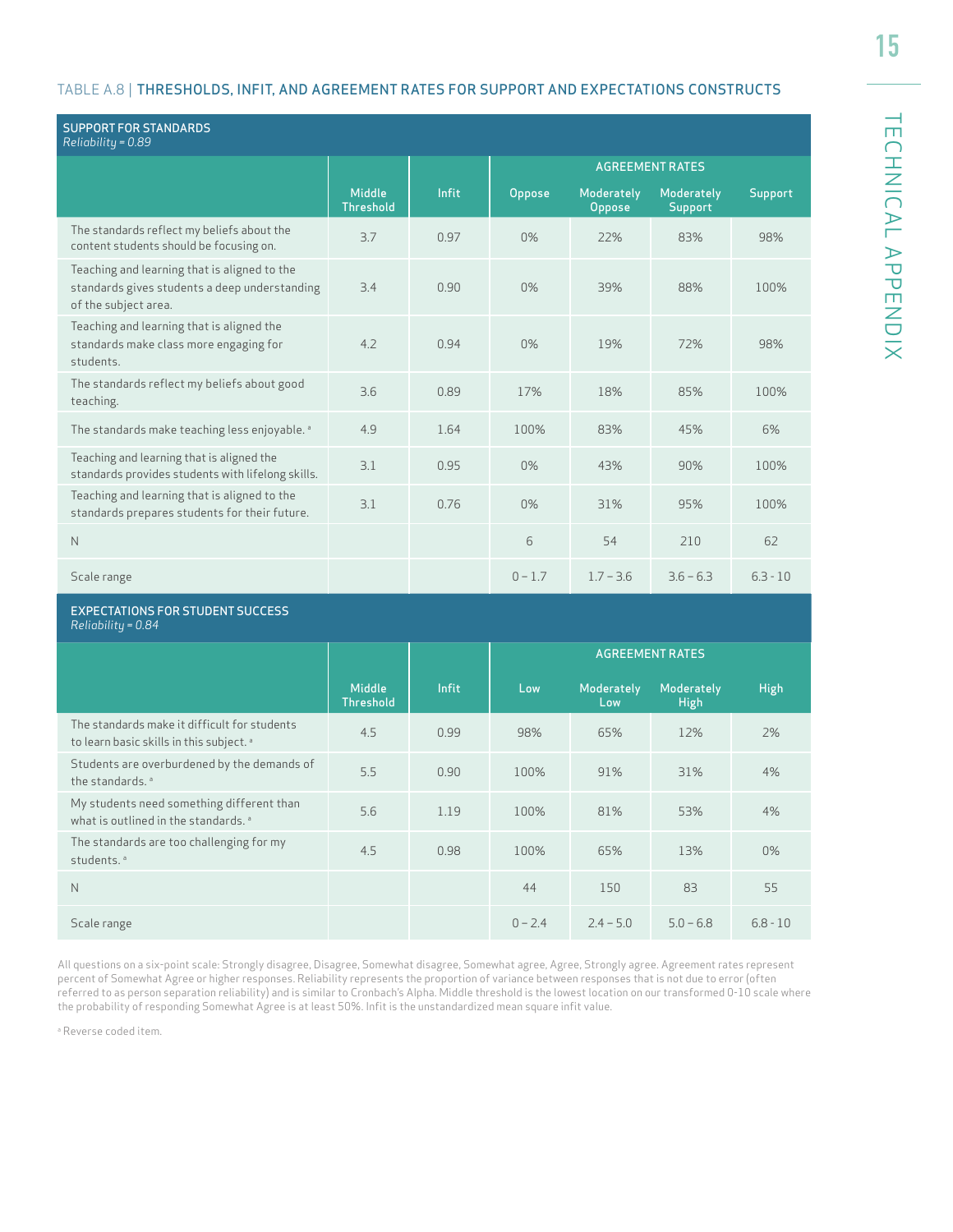# **CREATING CLASSROOM-LEVEL MEASURES OF ASSIGNMENTS, OBSERVATIONS, ENGAGEMENT/WORTH, AND TEACHER PERCEPTIONS**

Most of our analyses are at the classroom level, as prior research has pointed to substantial variation between classrooms within the same school in the amount of time spent on academic content and its rigor.<sup>21</sup> In addition, participating districts provided only anonymous student-level data, meaning we could not connect any of our student-level metrics like engagement or assignment success to the individual student characteristics districts provided. The smallest possible unit of analysis for most of our analyses was the classroom. We wanted to know, for example, whether classrooms serving certain types of students tended to have higher-rated assignments than others, or whether classrooms that tended to have higher-rated lessons had better achievement results.

As expected, classrooms' scores on each metric were not identical from assignment to assignment or student-reported experience to experience. Table A.9 shows how much of the variation in each measure could be attributed to different factors, including our primary unit of analysis: classrooms. We estimated variation in three ways:

- Model 1. First, we combined data from all core classes (math, ELA, science, and social studies) and partitioned the variance into every grouping level of interest by using an unconditional multi-level model and including random effects for each group. We indirectly accounted for differences due to grade level (K-2, 3-5, 6-8, and 9-12) and subject by standardizing all metric scores on both dimensions prior to modeling. For metrics with subdomains, we performed an identical process on each domain. Notably, Model 1 includes random effects for both teachers and classrooms meaning we are estimating differences between teachers as well as between classrooms of the same teacher.
- Model 2. Second, we used the same approach as Model 1 but excluded teacher random effects in order to better represent the variation a typical student experiences. Because students are most often only in one class of a given subject, a student's experience is simultaneously affected by teacher and classroom effects. We chose to focus on classroom variation in these models because our research questions are generally focused at the classroom level. For most metrics, the fuller results from Model 1 demonstrated meaningful variation between teachers so it's important to interpret the percent of variation due to classrooms in these models as also including variation due to differences between teachers.
- Model 3. Finally, in addition to excluding teacher effects, we also excluded school and district random effects in order to make classrooms the highest-level grouping and better show the full range of variation between the classrooms in our study. Excluding the (on most metrics) relatively small variation between schools and districts allows us to interpret the variation due to classrooms in these models as an estimate of how much classrooms across our study varied, rather than an estimate for how much classrooms varied within the same school and district.

For all models, we converted variance estimates to the percent of total variance. Using the results from Model 3, we also estimated the reliability of taking the mean of all assignments, observations, and survey results in a classroom given a set of minimum sample sizes. Below, we interpret the variance decomposition results in Table A.9 and discuss what they mean for the reliability of our classroom measures.

- Assignments. The majority of variation was attributable to differences in assignment quality given to students in the same classroom. This is seen in the variation due to assignments, which was near 50% for all outcomes. Some classroom assignments were better than others, which reinforces our study's decision to collect assignments over multiple weeks: A single assignment is a noisy measure of the typical classroom experience. Teachers composed a meaningful proportion of variance, though we also saw meaningful difference between classrooms of the same teacher. Only a small fraction of the variation was due to differences between schools or districts. Overall, only a small proportion of variation was due to consistent differences between raters, though these rater effects were higher for content and practice ratings. The remaining variation, known as residual variation, represents variation due to raters disagreeing about the ratings to give assignments. When we let classrooms be the highest unit of analysis (i.e., Model 3), we can reliably represent differences between classrooms with only 8 assignments and 2 raters (reliability = 0.68). Across all core subjects, 84% of classrooms had enough assignments to have an estimated reliability above 0.65.
- Instruction. Because all observations were in-person, we are unable to partition the variation in instruction scores beyond classrooms, schools, districts, and raters. This means that the residual variation, which accounts for most of the variation represents differences in instruction scores due to different ratings of the same classroom on different days, as well as other sources of error. Like Kane & Staiger (2012), we found substantially more variation between teachers than between two classrooms of the same teacher. And like these authors we too found that between classroom variation was highest for domains related to classroom management (i.e., Culture of Learning). Like assignments, there was more variation between teachers in the same school than between schools or districts. School variation was highest for Culture of Learning and district variation was highest for Student Ownership. This suggests that instruction might be more sensitive to the types of students in the classrooms being observed. Though most of the non-residual variation was between teachers, most classrooms did not have sufficiently reliable estimates of their instruction given only two observations were conducted: three observations were required to have a reliability of over 0.65, and only 16% of classrooms had this. This does not mean we can't reliably use instruction scores in the analysis that includes many classrooms, just that our overall instruction scores are a noisy reflection of a single classroom on its own.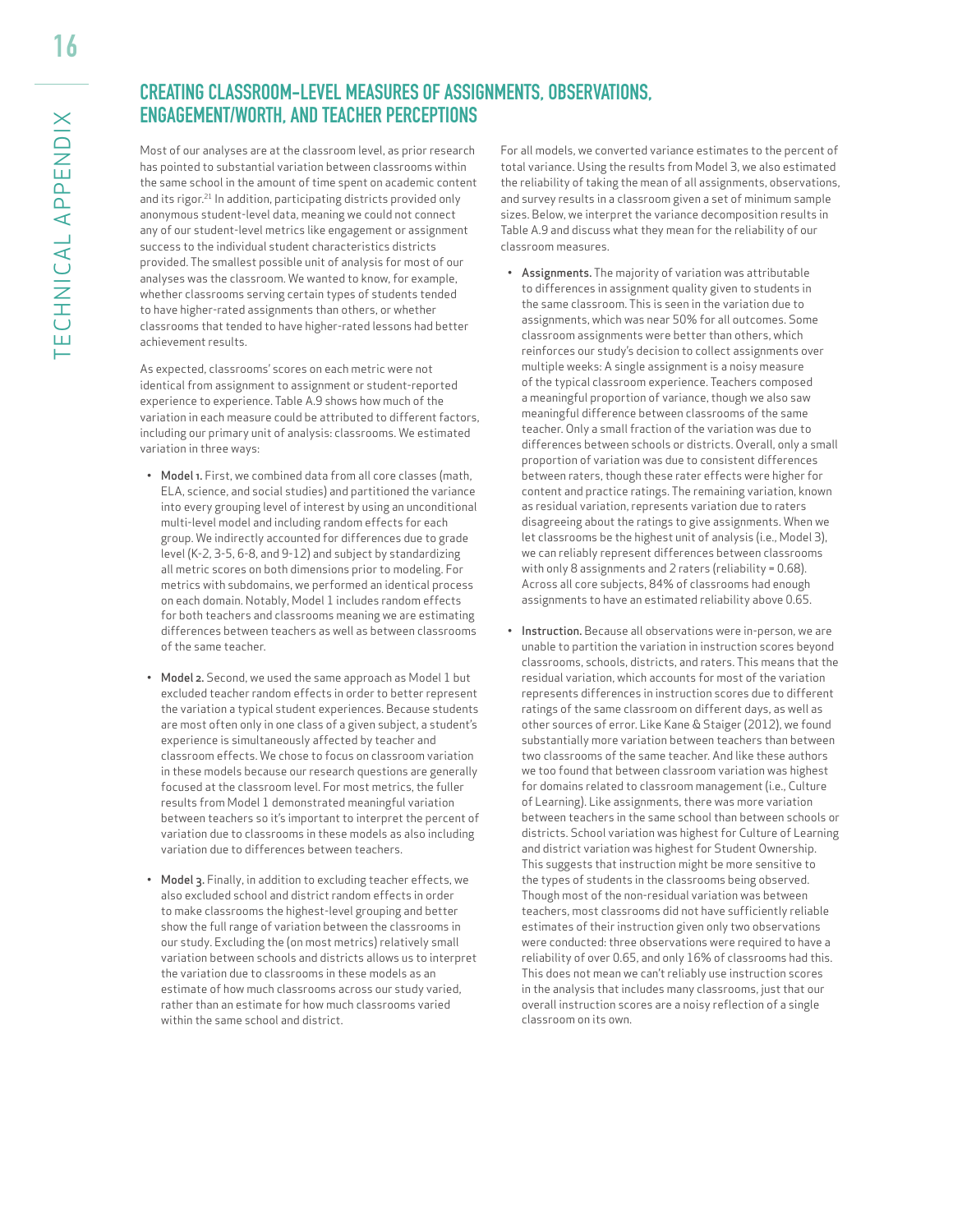- Student Surveys. Differences between students represented the biggest source of non-residual variation on engagement and worth. That means even within the same class and on the same day of instruction, some students were more engaged or had higher perceptions of worth than others. Additionally, the larger residual variation implies that students were not always engaged or perceiving worth: their responses varied survey-to-survey. These sources of variation far surpassed differences in engagement and worth due to different days in the same class or due to differences between classrooms or teachers themselves. Schools and districts represented a minimal proportion of variation, too. Fortunately, our survey design captured as many students in a classroom as possible and collected multiple surveys from the same student throughout the study. Thus, a classroom with 10 students, each surveyed once across five days had reliabilities near 0.65, and when we separately calculated the reliability for each classroom given the variance decomposition, 79% and 75% of classrooms had enough students and surveys to have reliabilities above 0.65 for engagement and worth respectively.
- Teacher Perceptions. Expectations and support were based on a one-time teacher survey that each teacher completed separately for every subject they taught in the classes they used for the study, Most secondary teachers only completed one survey as they only taught one subject. We thus focused the variance decomposition at the teacher level and did not estimate the proportion of variation between classrooms of the same teacher. This latter source of variation is instead part of the residual term. For both support and expectations, most of the variation is between teachers, though there was some meaningful variation on expectations between districts. Notably, District C's teachers had significantly higher expectations (p<0.001) than all other districts except District B, after controlling for grade level and class subject.

The results from Table A.9 show that most classrooms had reliable estimates on most measures. But instead of just averaging scores to the classroom level we took the extra precaution of accounting for different sources of variability in these measures as well as differences in sample sizes between classrooms. Below, we describe how we created a single summary measure on each metric for each classroom. These summary measures were used in our analyses connecting our metrics to student characteristics as well as to student achievement.

• Assignments. We excluded any classrooms that submitted fewer than five days' worth of assignments and for the remaining classrooms used a multi-level linear model to obtain "shrunk" estimates of the mean overall assignment score (the sum of all three assignment domains) for each classroom. A shrunk estimate for a classroom is a compromise between simply averaging all the assignments used in a given classroom and the average of all assignments across all classrooms. Each classroom's raw mean gets shrunk toward the overall mean based on how much variation there is between classrooms – more variation means less shrinkage – and based on how many assignments were collected in a class – more assignments means less shrinkage. This process is conceptually based on the notion that a simple classroom mean, especially one based on only a few assignments, could overstate differences between classrooms, and so we can

use what we know about typical assignment scores across all classrooms and about how different classrooms tend to be to get a better estimate for each classroom. Shrunk means are commonly used in educational research.<sup>22</sup> We ran separate multi-level models for each subject area so that classrooms were shrunk to their subject specific means, and we included a rater random effect to account for differences in which raters rated which classrooms.

We weighted assignments by how much class time students spent on them. Therefore, each assignment was weighted so that on any given day in a classroom the sum of these weights was one. This implies that assignments used on days when teachers used several other assignments were weighted less than an assignment that was the only one used in a day, because ostensibly students had a lower fraction of class time to spend on them. We assumed assignments given on the same day required an equal amount of class time.23 We also weighted double-rated assignments so that each counted as one half of an assignment.

- Instruction. We excluded classrooms that had fewer than two lesson observations. For the remaining classrooms we used a similar multi-level linear model-based shrinkage process on the total instruction scores (the sum of all four domains) across all observed lessons, similarly including a rater random effect. Because most classrooms had an equivalent number of observations – two – and because in our predictive analyses we standardized all classroom metric scores, the use of shrunk estimates here had only a minor effect. Like assignments, all classrooms were shrunk to their subjectspecific means.
- Student Surveys. For each student survey metric, we excluded classrooms that had fewer than 20 survey responses.24 For the remaining classrooms we again applied the modeling process described above, shrinking each classroom to its subject-specific mean. Prior to running the multi-level models, however, all student survey responses were first standardized by grade, with all high school grades collapsed together. This allowed us to include elementary and secondary surveys in the same analyses and control for the relationship between grade level and engagement and worth in subsequent analyses. The final shrunk classroom means, therefore, represented the extent to which students in the class were more or less engaged or perceived more or less worth than other students in the same grade.
- Teacher Surveys. Most classrooms (n = 429) had one teacher who completed the teacher survey once. Thus, we simply used these values to represent each classroom. When classrooms had co-teachers (n = 14), we averaged the expectations and support constructs together.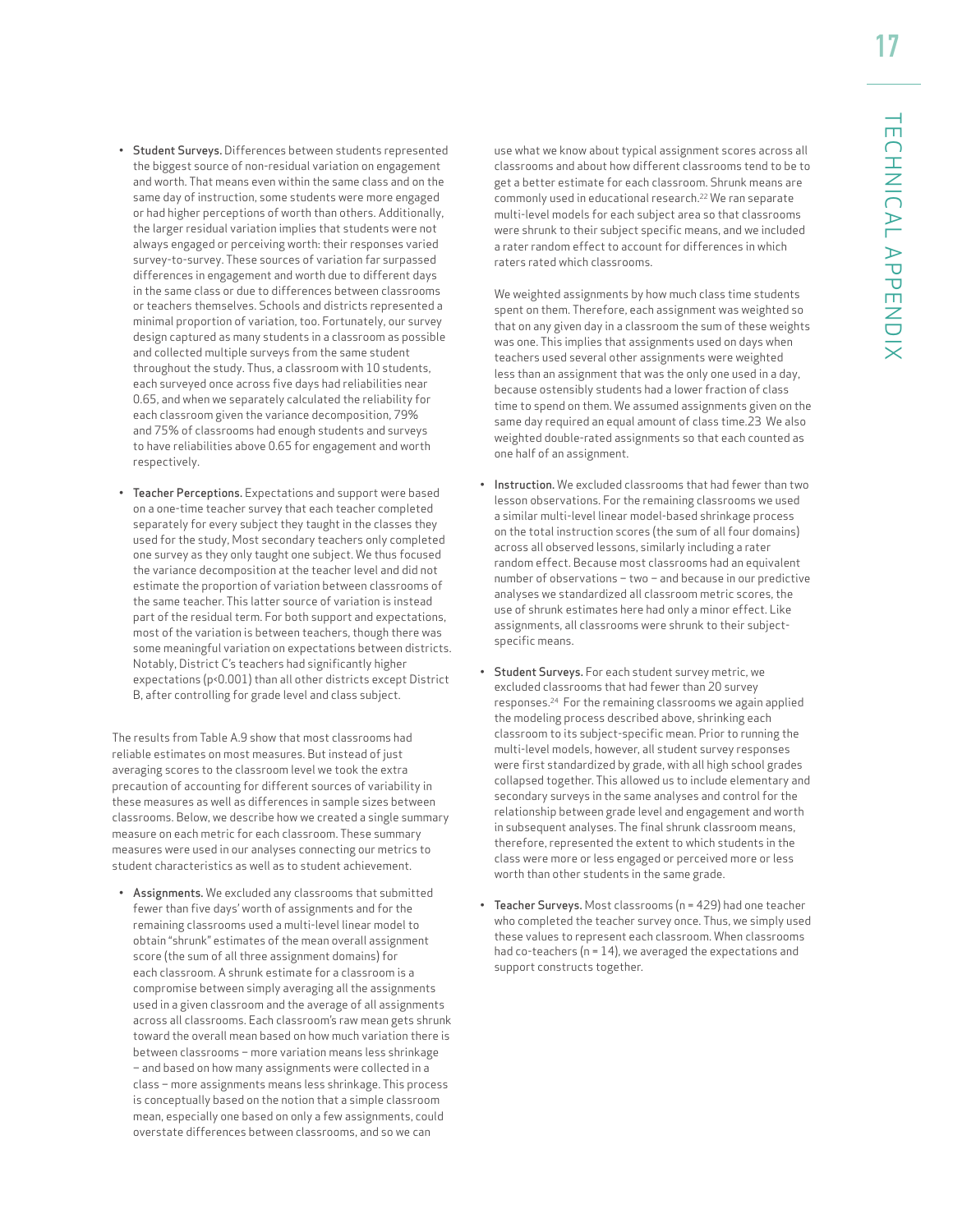#### TABLE A.9 | DECOMPOSING VARIANCE IN MEASUREMENT SCORES FOR MATH AND ELA

| <b>ASSIGNMENTS</b>               | Assignment | Class        | <b>Teacher</b> | <b>School</b>  | <b>District</b>                          | Rater           | Residual | <b>Reliability®</b>      |
|----------------------------------|------------|--------------|----------------|----------------|------------------------------------------|-----------------|----------|--------------------------|
| Model 1                          |            |              |                |                |                                          |                 |          |                          |
| Overall score                    | 56%        | 5%           | 13%            | 2%             | 3%                                       | 4%              | 17%      |                          |
| Content                          | 45%        | 8%           | 8%             | 4%             | 1%                                       | 15%             | 19%      |                          |
| Practice                         | 43%        | 8%           | 5%             | 3%             | 2%                                       | 14%             | 26%      |                          |
| Relevance                        | 57%        | 4%           | 15%            | $-0\%$         | 3%                                       | 5%              | 16%      |                          |
| Model 2 - Overall score          | 57%        | 17%          | $---$          | 3%             | 3%                                       | 4%              | 17%      |                          |
| Model 3 - Overall score          | 57%        | 22%          | $\cdots$       | $-\, -\, -$    | $\hspace{0.05cm} \ldots \hspace{0.05cm}$ | 4%              | 17%      | 0.68                     |
| <b>INSTRUCTION</b>               |            | <b>Class</b> | <b>Teacher</b> | <b>School</b>  | <b>District</b>                          | Rater           | Residual | <b>Reliability®</b>      |
| Model 1                          |            |              |                |                |                                          |                 |          |                          |
| Overall score                    |            | $-0\%$       | 29%            | 5%             | 8%                                       | $-0\%$          | 57%      |                          |
| Culture of Learning              |            | 10%          | 29%            | 20%            | $-0\%$                                   | 3%              | 38%      |                          |
| Content                          |            | $-0\%$       | 18%            | 2%             | 4%                                       | 3%              | 72%      |                          |
| <b>Instructional Practices</b>   |            | $-0\%$       | 21%            | 1%             | 9%                                       | 2%              | 66%      |                          |
| Student Ownership                |            | $-0\%$       | 16%            | 3%             | 11%                                      | $-0\%$          | 69%      |                          |
| Model 2 - Overall score          |            | 27%          | $\cdots$       | 7%             | 8%                                       | $-0\%$          | 58%      | 0.57                     |
| Model 3 - Overall score          |            | 41%          | $\cdots$       | $-\, -\, -$    | $-\, -\, -$                              | 1%              | 59%      |                          |
| ENGAGEMENT                       | Day        | <b>Class</b> | Teacher        | <b>School</b>  | <b>District</b>                          | <b>Student</b>  | Residual | Reliability <sup>a</sup> |
| Model 1                          | 5%         | 1%           | 6%             | 1%             | 1%                                       | 39%             | 48%      |                          |
| Model 2                          | $-0\%$     | 6%           | $\cdots$       | 1%             | 1%                                       | 38%             | 52%      |                          |
| Model 3                          | $-0\%$     | 8%           | $\cdots$       | $-\, -\, -$    | $\hspace{0.05cm} \ldots \hspace{0.05cm}$ | 39%             | 53%      | 0.63                     |
| <b>WORTH</b>                     | Day        | <b>Class</b> | Teacher        | <b>School</b>  | <b>District</b>                          | <b>Student</b>  | Residual | <b>Reliability®</b>      |
| Model 1                          | 2%         | 1%           | 7%             | 2%             | $-0\%$                                   | 44%             | 45%      |                          |
| Model 2                          | $-0\%$     | 6%           | ---            | 2%             | $-0\%$                                   | 44%             | 47%      |                          |
| Model 3                          | $-0\%$     | 8%           | $---$          | $\cdots$       | $-\, -\, -$                              | 45%             | 47%      | 0.60                     |
| <b>EXPECTATIONS</b> <sup>b</sup> |            |              |                | Teacher        | School                                   | <b>District</b> | Residual | <b>Reliability®</b>      |
| Model 1                          |            |              |                | 70%            | $-0\%$                                   | 19%             | 11%      |                          |
| Model 3                          |            |              |                | 88%            | $\cdots$                                 | $---$           | 12%      | 0.88                     |
| <b>SUPPORT</b> <sup>b</sup>      |            |              |                | <b>Teacher</b> | School                                   | <b>District</b> | Residual |                          |
| Model 1                          |            |              |                | 77%            | $-0\%$                                   | 8%              | 15%      |                          |
| Model 3                          |            |              |                | 85%            | $\scriptstyle\cdots\scriptstyle\cdots$   | $---$           | 15%      | 0.85                     |

We used a multi-level unconditional model to estimate all variances and proportion of total variance. For all models, we used the lme4 package in R, which is suitable for the nested and crossed random effects in our models. See: Bates, D. Maechler, M., Bolker, B., & Walker S. (2015). Fitting Linear Mixed-Effects Models Using lme4. Journal of Statistical Software, 67(1), 1-48.

a: Reliability calculated using Model 3 estimates with the following assumptions: For assignments, 2 reviewers with 8 assignments and 12 total assignment ratings; For instruction, 2 observations with only 1 reviewer; For engagement and worth, 10 students on 5 different days with 50 total responses; For expectations and support, 1 teacher in 1 classroom. Reliability calculated as the percent of variation attributable to classrooms divided by the sum of the remaining variation, each divided by the appropriate number of instances. For example, for assignments: %Class / (%Class + %Assignments/(# of assignments) + %Rater/(# of raters) + %Residual/(# of assignment ratings). See Kane, T. J., & Staiger, D. O. (2012). Gathering Feedback for Teaching: Combining High-Quality Observations with Student Surveys and Achievement Gains. Research Paper. MET Project. *Bill & Melinda Gates Foundation.*

b: With the minor exceptions of some co-teaching classes, there was only one teacher perception score per class, thus making it impossible to estimate the variation within classrooms. Because we surveyed each teacher on each subject, the expectations results are more strongly connected to the teacher than the classroom, so we excluded between classroom variation. Model 2, therefore would be identical to Model 3.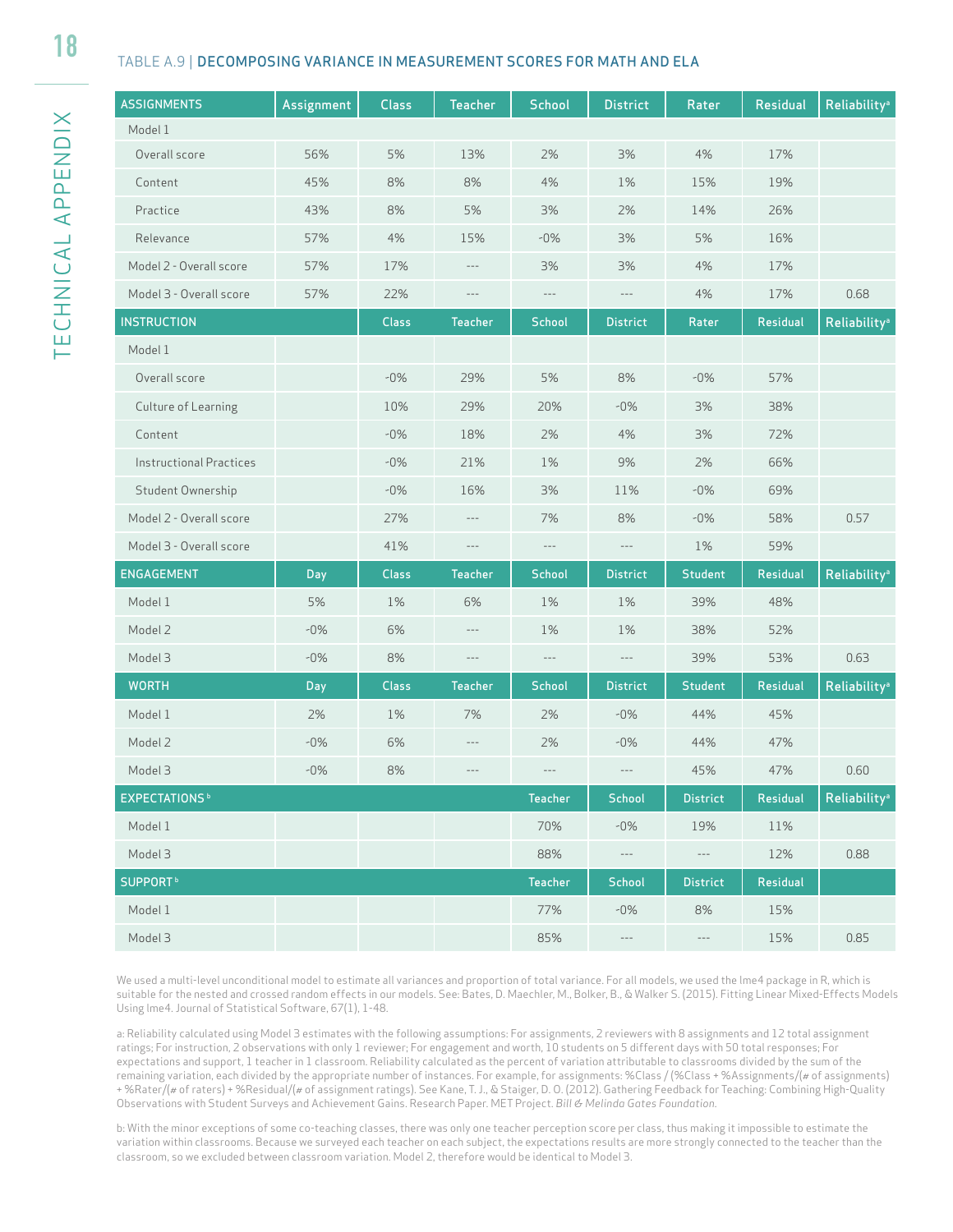# **MEASURES OF STUDENT EXPERIENCE FROM DISTRICT ADMINISTRATIVE DATA**

#### COURSES COMPLETED AND GRADES EARNED

Participating school districts provided us records on every course taken by every student in the district – not just those in participating schools. These data included whether students earned credit in the course and their final course grade. The four public school districts provided these data from the 2012-2013 school year through the 2016-2017 school year.<sup>25</sup> In all, this amounted to over a million student-by-course records. Districts provided a mapping of their courses to the appropriate SCED code and/or state course code.26

Districts varied in how they reported students' grades and within some districts, some schools used letter grades, some used numeric grades, while still others had standards-based grades. Table A.10 shows the common types of grades students received by district and grade level. In students' core courses, most students received numeric grades on a scale of 0-100.

We converted all other grades to numeric by assigning a grade of 98 for an A+, 95 for an A, 91 for an A-, 88 for a B+, and so on, giving a score of 50 for an F. Nearly all standards-based grades, which were only used in elementary and middle schools, had a single 4-category holistic component meant to capture overall performance against the standards; we assigned the top category an "A" (95), the second a "B" (85), the third a "C" (75) and the lowest a "D" (65).

For each student in each school year, we calculated a single grade per course code. In most cases, this meant taking the mean grade across semesters, trimesters, or quarters. In standards-based grading contexts, the overall holistic grade was only provided at the end of the school year, and thus no averaging was needed.<sup>27</sup> Table A.10 shows the median grade earned in core courses by grade level and district.

#### TABLE A.10 | TYPES OF GRADING SYSTEMS USED AND MEDIAN GRADE BY DISTRICT AND GRADE LEVEL IN 2015-2016 AND 2016-2017 CORE COURSES

|                          | <b>District A</b> | <b>District B</b> | District C <sup>a</sup> | District D <sup>b</sup> | <b>District E</b> |
|--------------------------|-------------------|-------------------|-------------------------|-------------------------|-------------------|
| GRADES <sub>3-5</sub>    |                   |                   |                         |                         |                   |
| % Numeric grades         | 98%               | $0\%$             | $- - -$                 | 100%                    | 100%              |
| % Letter grades          | 2%                | 0%                | $- - -$                 | 0%                      | $0\%$             |
| % Standards-based grades | $0\%$             | 100%              | $- - -$                 | 0%                      | $0\%$             |
| Median numeric grade     | 83                | 85                | $- - -$                 | 84                      | 80                |
| <b>GRADES 6-8</b>        |                   |                   |                         |                         |                   |
| % Numeric grades         | 94%               | $0\%$             | $0\%$                   | 100%                    | 100%              |
| % Letter grades          | 6%                | 51%               | 100%                    | 0%                      | 0%                |
| % Standards-based grades | $0\%$             | 49%               | $0\%$                   | $0\%$                   | $0\%$             |
| Median numeric grade     | 78                | 83                | 78                      | 81                      | 87                |
| GRADES 9-12              |                   |                   |                         |                         |                   |
| % Numeric grades         | 93%               | $0\%$             | $0\%$                   | 100%                    | 100%              |
| % Letter grades          | 7%                | 100%              | 100%                    | $0\%$                   | $0\%$             |
| % Standards-based grades | 0%                | 0%                | 0%                      | 0%                      | $0\%$             |
| Median numeric grade     | 76                | 80                | 78                      | 81                      | 87                |

Only math, ELA, science, and social studies included. Median grade based on numeric imputation of letter and standards-based grades.

a: Only one school in District C provided historical grade information

b: District D provided both numeric and letter grades, but we used the numeric grades in all cases as they provided more precise information about a student's grade.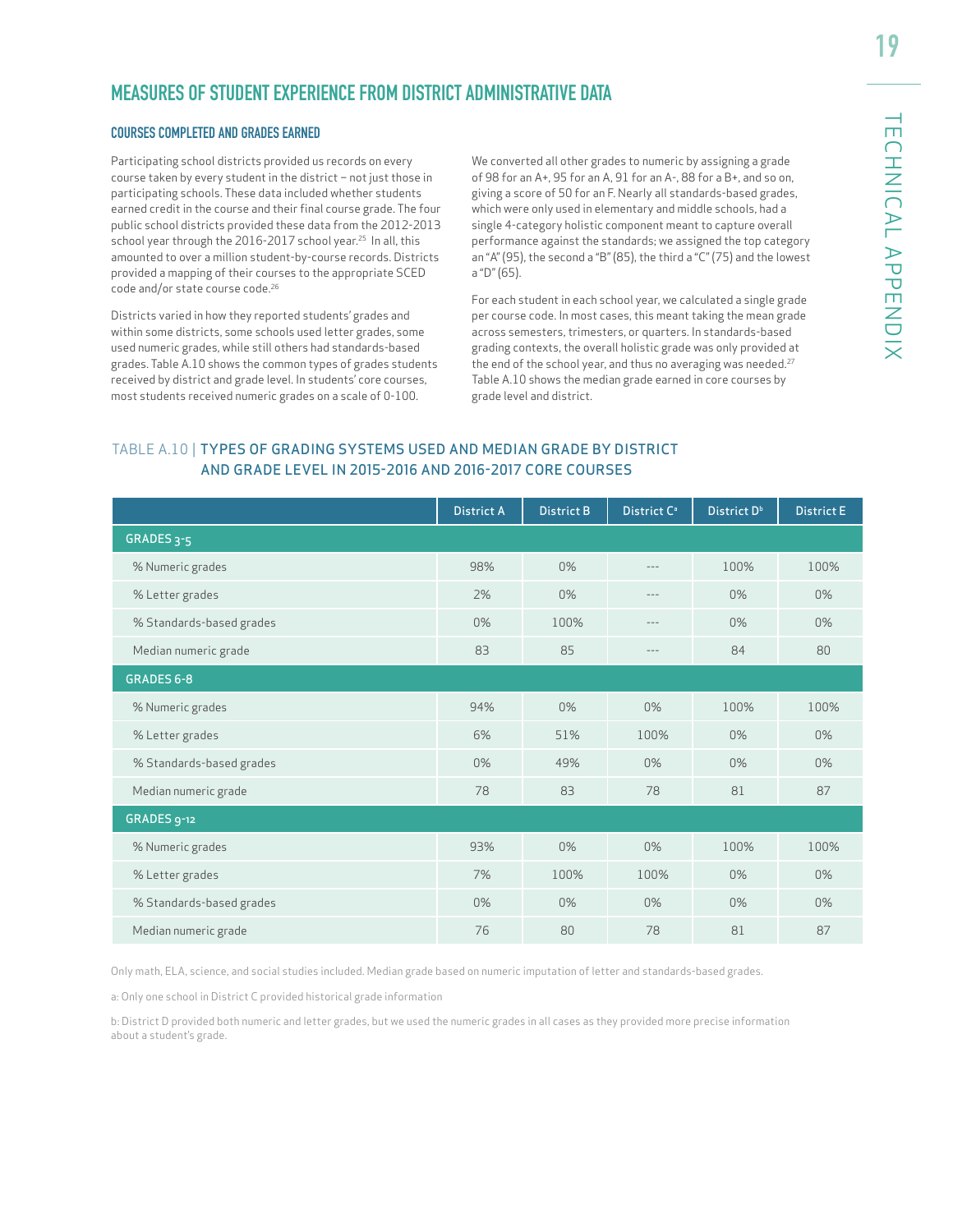#### STUDENT STANDARDIZED TEST SCORES

Participating public school districts provided district-wide student-level test results from 2012-2013 through 2016-2017, including mandated state tests, college admissions test like the ACT and SAT (in some districts), and Advanced Placement results when available. The CMO schools in District C provided recent state test results on all students in just their school, not the surrounding district as well. Because participating districts were in different states, it was not always possible to directly compare test scores. To interpret results across our participating districts, we used three strategies to create a standardized measure of performance on state assessments:

- We used each state's definition of meeting grade-level expectations. All participating districts were in a state that converted raw test scores to four or five performance levels. In each case, one level represented the score needed to have been considered to meet the expectations for the grade and subject. Though what type of performance is required to meet this bar varies by state, we used states' own definitions to classify each test score in our data as having met the grade-level expectations or not. Some states' policies were more focused on how many students obtained the level just below meeting grade-level expectations (often some version of "approaching" expectations). However, we focused specifically on test scores that represented meeting gradelevel expectations, regardless of which category in the state had more accountability factors tied to it.
- Standardized test scores against all other students in the district. For each school year, test subject, and test grade (or class for end-of-course exams) we standardized studentlevel results by converting raw scale-scores to the number of standard deviations away from their respective district mean. We used these district standardized scores for all analyses predicting student growth. Schools in the CMO did not have access to their student-level district data and so consequently we used the publicly available means from their surrounding districts and imputed the district-wide standard deviation (see below).

• Standardized test scores against the average student in the state. Because our participating districts varied in overall test performance, we used the same standardization approach, but compared each test score to the average score in the same grade, subject, and school year among all test takers in the respective state. This allowed us to situate students' performance against a broader sample and compare average performance across districts.28 We did not have access to statewide student-level data, but some states provided us the necessary means and standard deviations to perform this standardization accurately. For others, we used publicly available state means and imputed the standard deviations by identifying the standard deviation that optimized the likelihood of getting the actual distribution of statewide performance categories given the fixed state mean, fixed scale-score range, and an underlying skew-normal distribution.29

We used raw AP and SAT/ACT scores more directly. For AP, we considered a score of 3 out 5 passing. Though some participating districts offered many AP courses, we focused exclusively on Calculus AB, Statistics, English Language and Composition, and English Literature and Composition, as these were some of the most common courses across all districts and matched the project's heavier emphasis on math and ELA. The results were qualitatively similar when we included additional core subject AP courses. District C did not provide AP test results and District E did not have AP courses.

For the ACT and SAT we used these tests' college readiness benchmarks, which are scores that have been empirically linked to having a 75% probability of earning at least a C in a first-year credit-bearing college course of the same subject.30 Only districts B and E provided ACT or SAT test results.

Scores on both tests, therefore, were converted to binary outcomes: pass/fail for AP and ready/not ready for ACT/SAT.

### **DATA ON STUDENT CHARACTERISTICS**

Data on student characteristics came from two sources:

1. All students who were eligible to complete student surveys were asked to self-report their race/ethnicity, gender, and whether a language other than English was primarily spoken at home on the one-time background survey. Though this data allowed us to connect demographics to individual students, it represents only grade 3-12 students and only those who completed the background survey.

2. Districts provided data on student race/ethnicity, English Language Learner (ELL) status, Special Education status, whether the student receives free or reduced-price lunch (FRL), and students' historical achievement records for all students in the district. This data was anonymous, however, so we could not connect district provided student data directly to individuals in our study. But districts did indicate for each student which class they belonged to, so we could connect district demographic data to the classroom measures of student experience we created.

We used both sets of demographic data to compare student characteristics to our measures of academic experience in our analyses.

#### DEFINING RACIAL/ETHNIC MATCH BETWEEN STUDENTS AND TEACHERS

We created two sets of variables representing the type of racial/ ethnic match between teachers and students:

1. Broad matches. We classified classrooms by whether a) a majority of students were students of color and their teacher was a teacher of color, b) a majority of students were students of color and their teacher was white, and c) a majority of students were white. (We did not have a sufficient number of classrooms that were majority white and taught by a teacher of color ( $n = 5$ )).

2. Specific matches. We classified classrooms by whether a) a majority of students were students of color and the teacher had the same race/ethnicity as the majority of students in the class, b) a majority of students were students of color and the teacher did not have the same race/ethnicity as the majority of students in the class, and c) the majority of students were white. This definition differs from the previous one in that classes that are, for example, majority Black, only get classified as having a teacher racial/ethnic match if the teacher is also Black. In the previous definition, any teacher of color would count as a match.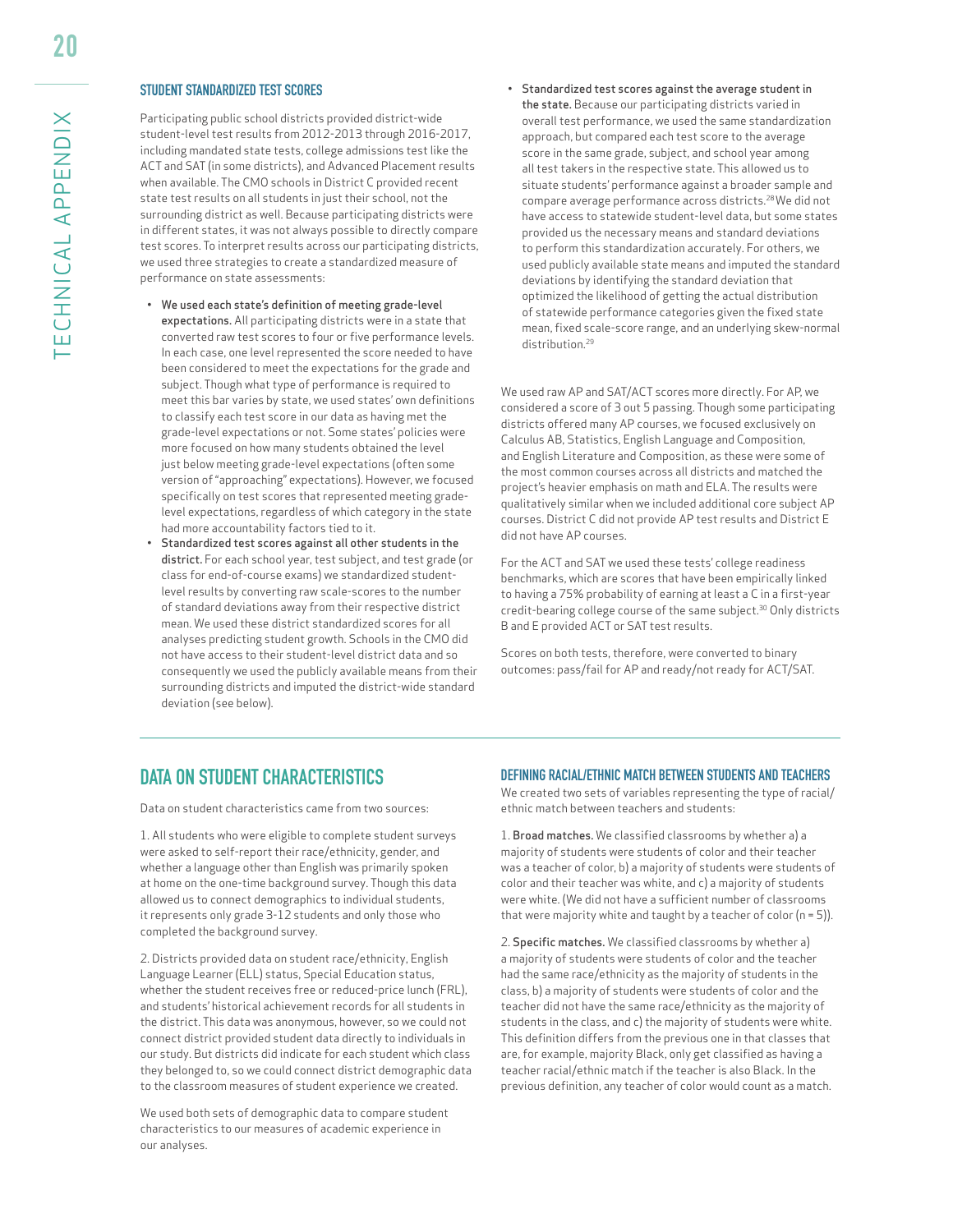# **RESEARCH QUESTION 1: DESCRIBING STUDENTS' DAY-TO-DAY AND ACCUMULATED EXPERIENCES**

Our first research question was entirely descriptive and most analyses simply tallied the proportion of experiences – assignments, lessons, surveyed experiences, etc. – that met our definitions of a grade appropriate or engaging. Table A.11 shows the distribution of metrics' ratings by district. Results in Table A.11 are not weighted by classroom, meaning classrooms that

submitted more assignments or had more students completing surveys, for example, are represented more heavily. This differs from the approach we took to estimate the amount of time spent with high quality assignments, lessons, or engaged, which is detailed below.

#### TABLE A.11| DISTRIBUTION OF METRICS BY DISTRICT - UNWEIGHTED

|                                            | <b>District A</b> | <b>District B</b> | District C <sup>a</sup> | District D <sup>b</sup> | <b>District E</b> | <b>ALL</b> |
|--------------------------------------------|-------------------|-------------------|-------------------------|-------------------------|-------------------|------------|
| <b>ASSIGNMENTS &amp; STUDENT WORK</b>      |                   |                   |                         |                         |                   |            |
| Percent grade appropriate                  | 24%               | 26%               | 38%                     | 10%                     | 27%               | 25%        |
| Mean raw score <sup>a</sup>                | 2.20              | 2.30              | 2.89                    | 1.37                    | 2.27              | 2.18       |
| Mean standardized score b                  | $-0.01$           | 0.06              | 0.34                    | $-0.28$                 | $-0.01$           | 0.00       |
| Overall success rate                       | 69%               | 67%               | 67%                     | 74%                     | 74%               | 71%        |
| Success rate on grade-level assignments    | 61%               | 61%               | 56%                     | 54%                     | 67%               | 62%        |
| Assignment Sources                         |                   |                   |                         |                         |                   |            |
| State developed                            | 29%               | 4%                | 10%                     | 5%                      | 4%                | 11%        |
| District developed                         | 9%                | 6%                | 5%                      | 8%                      | 3%                | 6%         |
| District adopted                           | 14%               | 38%               | 14%                     | 14%                     | 40%               | 26%        |
| Self-made and new                          | 17%               | 19%               | 38%                     | 25%                     | 17%               | 21%        |
| Self-made and used before                  | 10%               | 14%               | 15%                     | 14%                     | 7%                | 11%        |
| Other teachers                             | 3%                | 4%                | 3%                      | 5%                      | 4%                | 4%         |
| Website                                    | 13%               | 9%                | 7%                      | 20%                     | 18%               | 14%        |
| Other                                      | 5%                | 6%                | 8%                      | 9%                      | 7%                | 7%         |
| <b>INSTRUCTION</b>                         |                   |                   |                         |                         |                   |            |
| Percent of lessons with strong instruction | 11%               | 18%               | 24%                     | 2%                      | 28%               | 15%        |
| Mean raw score <sup>a</sup>                | 0.96              | 1.15              | 1.24                    | 0.65                    | 1.38              | 1.05       |
| Mean standardized score <sup>b</sup>       | $-0.24$           | 0.15              | 0.18                    | $-0.37$                 | 0.41              | 0.00       |
| <b>ENGAGEMENT</b>                          |                   |                   |                         |                         |                   |            |
| Mean standardized score <sup>b</sup>       | $-0.10$           | $-0.04$           | $-0.22$                 | 0.08                    | 0.17              | 0.00       |
| Percent of responses in each category:     |                   |                   |                         |                         |                   |            |
| Disengaged                                 | 12%               | 12%               | 13%                     | 12%                     | 9%                | 11%        |
| Minimally engaged                          | 34%               | 36%               | 37%                     | 37%                     | 26%               | 34%        |
| Engaged                                    | 32%               | 32%               | 29%                     | 34%                     | 27%               | 31%        |
| Highly engaged                             | 21%               | 20%               | 21%                     | 18%                     | 37%               | 24%        |

a: Raw assignment score is on a scale of 0-6, raw observation scores are on a scale of 0-3, raw expectations and support scores are both on scales of 0-10

b: Assignments, instruction, expectations and support standardized against all other responses in the same subject and grade-band. Student surveys standardized against all other responses in the same grade. We accounted for assignments that were rated by multiple reviewers by assigning them a lesser weight, so that all assignments were weighted equally.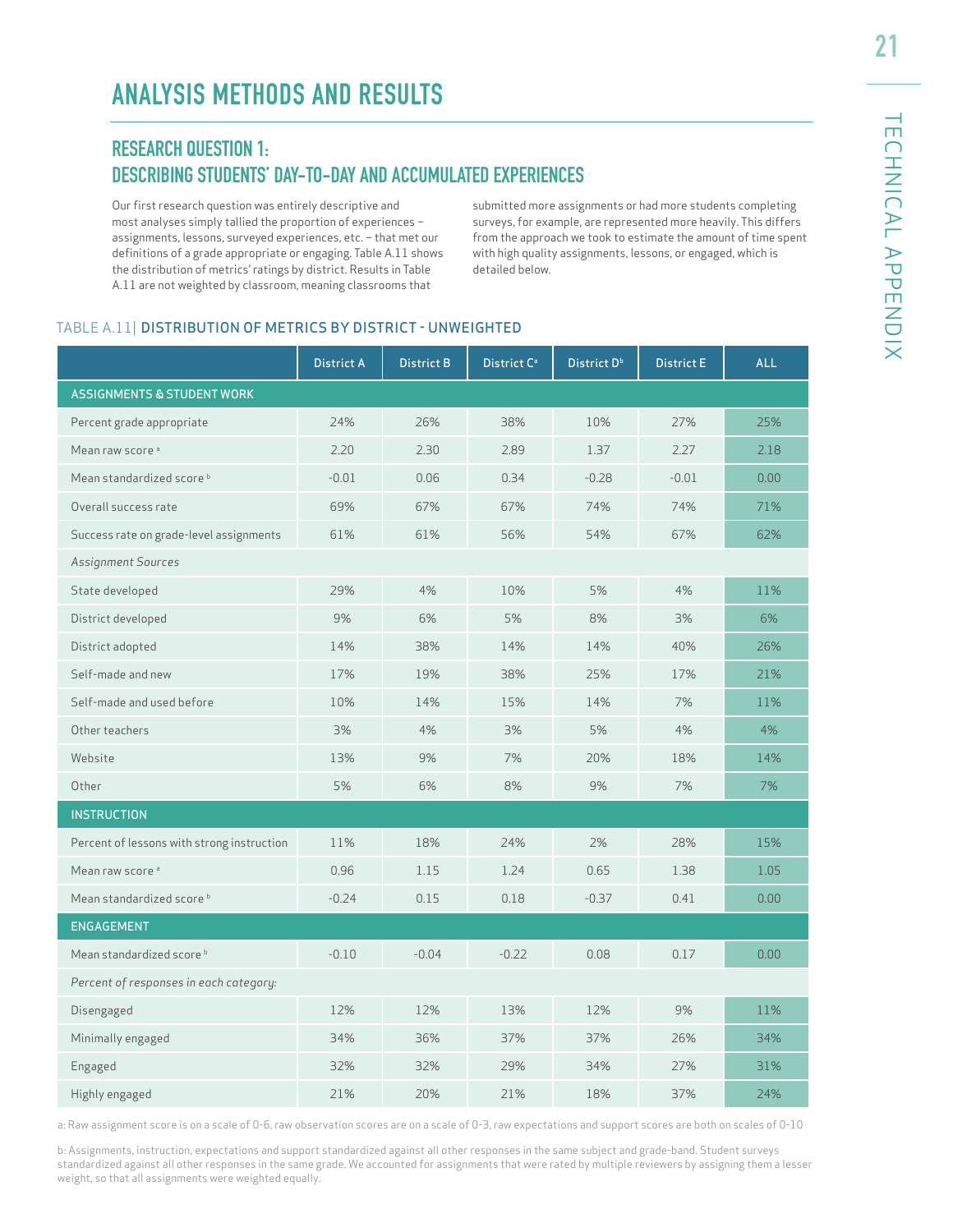#### TABLE A.11| DISTRIBUTION OF METRICS BY DISTRICT - UNWEIGHTED

|                                                      | <b>District A</b> | <b>District B</b> | District C <sup>a</sup> | District D <sup>b</sup> | <b>District E</b> | <b>ALL</b> |
|------------------------------------------------------|-------------------|-------------------|-------------------------|-------------------------|-------------------|------------|
| <b>WORTH</b>                                         |                   |                   |                         |                         |                   |            |
| Mean standardized score <sup>b</sup>                 | $-0.07$           | $-0.03$           | $-0.18$                 | 0.10                    | 0.11              | 0.00       |
| Percent of responses in each category:               |                   |                   |                         |                         |                   |            |
| Not worthwhile                                       | 22%               | 19%               | 22%                     | 17%                     | 17%               | 19%        |
| Minimally worthwhile                                 | 29%               | 33%               | 35%                     | 32%                     | 26%               | 31%        |
| Worthwhile                                           | 29%               | 30%               | 26%                     | 35%                     | 25%               | 29%        |
| Highly worthwhile                                    | 20%               | 17%               | 17%                     | 17%                     | 32%               | 21%        |
| <b>EXPECTATIONS</b>                                  |                   |                   |                         |                         |                   |            |
| Mean raw score <sup>a</sup>                          | 3.78              | 5.55              | 6.04                    | 4.82                    | 4.22              | 4.79       |
| Mean standardized score <sup>b</sup>                 | $-0.51$           | 0.39              | 0.68                    | $-0.00$                 | $-0.31$           | 0.00       |
| Percent of responses in each category:               |                   |                   |                         |                         |                   |            |
| Low                                                  | 21%               | 4%                | 0%                      | 15%                     | 16%               | 12%        |
| Moderately low                                       | 59%               | 39%               | 31%                     | 42%                     | 50%               | 45%        |
| Moderately high                                      | 16%               | 28%               | 33%                     | 26%                     | 27%               | 25%        |
| <b>High</b>                                          | 4%                | 29%               | 36%                     | 18%                     | 7%                | 17%        |
| <b>SUPPORT</b>                                       |                   |                   |                         |                         |                   |            |
| Mean raw score <sup>a</sup>                          | 4.76              | 5.43              | 6.00                    | 5.25                    | 4.65              | 5.14       |
| Mean standardized score <sup>b</sup>                 | $-0.25$           | 0.19              | 0.47                    | 0.13                    | $-0.33$           | 0.00       |
| Percent of responses in each category:               |                   |                   |                         |                         |                   |            |
| Oppose                                               | 3%                | 0%                | 0%                      | 0%                      | 4%                | 2%         |
| Moderately oppose                                    | 19%               | 15%               | 7%                      | 16%                     | 19%               | 16%        |
| Moderately support                                   | 67%               | 64%               | 57%                     | 60%                     | 68%               | 64%        |
| Support                                              | 11%               | 21%               | 36%                     | 24%                     | 9%                | 19%        |
| <b>GRADES AND TEST SCORES C</b>                      |                   |                   |                         |                         |                   |            |
| Mean ELA test score relative to state                | $-0.69$           | $-0.11$           | $-0.33$                 | $-0.58$                 | 0.24              | $-0.39$    |
| Mean Math test score relative to state               | $-0.69$           | $-0.10$           | $-0.27$                 | $-0.59$                 | 0.37              | $-0.38$    |
| Percent of students meeting state test expectations: |                   |                   |                         |                         |                   |            |
| D or lower in class                                  | 2%                | 2%                | 8%                      | 2%                      | 7%                | 2%         |
| C in class                                           | 4%                | 6%                | 22%                     | 5%                      | 13%               | 6%         |
| B in class                                           | 18%               | 46%               | 55%                     | 26%                     | 48%               | 35%        |
| A in class                                           | 53%               | 79%               | 87%                     | 71%                     | 84%               | 71%        |
| HS COURSE TRAJECTORIES <sup>D</sup>                  |                   |                   |                         |                         |                   |            |
| Below standard                                       | 33%               | 12%               | $\cdots$                | 15%                     | 0%                | 17%        |
| Standard                                             | 31%               | 25%               | $\cdots$                | 9%                      | 17%               | 20%        |
| Mid-level                                            | 25%               | 45%               | $\cdots$                | 54%                     | 83%               | 45%        |
| Rigorous                                             | 11%               | 17%               | $\cdots$                | 23%                     | $0\%$             | 17%        |

c: Math and ELA classes only. Grades 3-8 only. 2015-2016 and 2016-2017 school years. All students in district are included, not just participating classrooms.

d: The graduating classes of 2016 and 2017 were used in all districts, though District E also included the class of 2015. District E did not offer a third-year foreign language class and so no student had the opportunity to be classified in the Rigorous trajectory. All students in districts are included, not just participating classrooms. District C only provided grades for one of the three schools and not enough years of data to run a course trajectory analysis.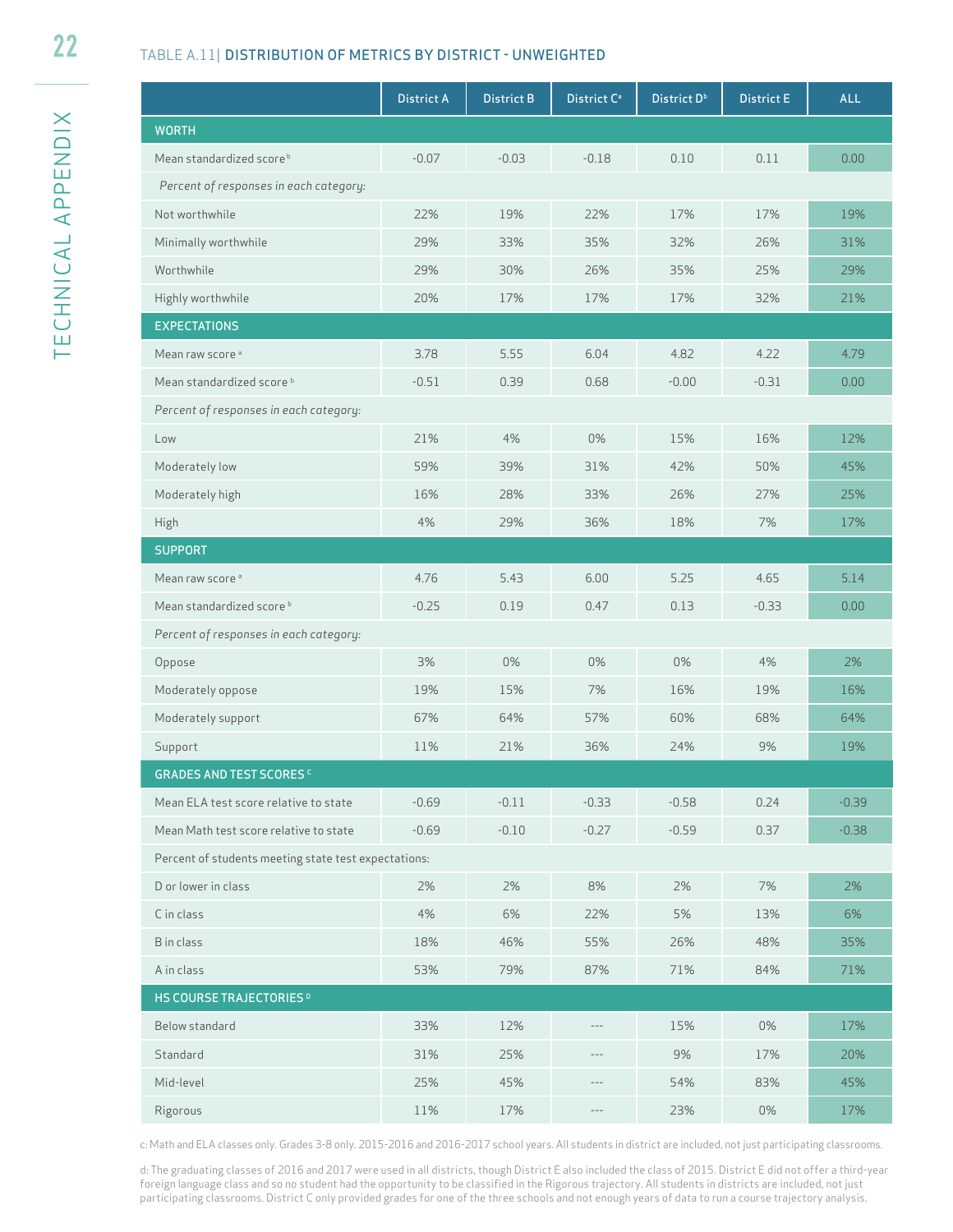#### HOURS AND MONTHS SPENT ON GRADE APPROPRIATE, ENGAGING, OR WORTHWHILE EXPERIENCES

For each classroom meeting our minimum data requirements (see previous section for minima in each metric), we calculated the percent of values that met our definition for the experience. We then took the mean of these classroom-level values to obtain an overall value for our study.<sup>31</sup> This approach weights classrooms equally instead of giving increased weight to classrooms that submitted more assignments or collected more student surveys. This approach is meant to show the experiences students had in an average classroom. Table A.12 displays the means and percentages using this approach.

We converted the overall study percentages into hours of class time by assuming that a single class (or subject in a self-contained classroom) lasts one hour each day for a 180-day school year.32 And we converted these percentages to months out of the school year by assuming a single school year is nine months long.

#### TABLE A.12 | AVERAGE CLASSROOM MEAN SCORE ON EACH METRIC BY DISTRICT

|                                            | <b>District A</b> | <b>District B</b> | <b>District C</b> | <b>District D</b> | <b>District E</b> | <b>ALL</b> |
|--------------------------------------------|-------------------|-------------------|-------------------|-------------------|-------------------|------------|
| <b>ASSIGNMENTS &amp; STUDENT WORK C</b>    |                   |                   |                   |                   |                   |            |
| Percent grade appropriate                  | 26%               | 30%               | 39%               | 10%               | 30%               | 26%        |
| Mean raw score                             | 2.33              | 2.55              | 2.95              | 1.43              | 2.48              | 2.29       |
| Mean standardized score                    | 0.04              | 0.16              | 0.37              | $-0.29$           | 0.06              | 0.04       |
| Overall success rate                       | 65%               | 67%               | 67%               | 74%               | 72%               | 69%        |
| Success rate on grade-level assignments    | 56%               | 60%               | 56%               | 48%               | 60%               | 57%        |
| <b>INSTRUCTION</b>                         |                   |                   |                   |                   |                   |            |
| Percent of lessons with strong instruction | 11%               | 18%               | 24%               | 2%                | 31%               | 16%        |
| Mean raw score                             | 0.97              | 1.18              | 1.27              | 0.62              | 0.44              | 1.06       |
| Mean standardized score                    | $-0.20$           | 0.16              | 0.22              | $-0.41$           | 0.40              | $-0.00$    |
| <b>STUDENT SURVEYS</b>                     |                   |                   |                   |                   |                   |            |
| Mean standardized engagement score         | $-0.03$           | 0.05              | $-0.20$           | 0.08              | 0.17              | 0.01       |
| Percent engaged                            | 54%               | 51%               | 49%               | 51%               | 63%               | 54%        |
| Mean standardized worth score              | $-0.00$           | 0.02              | $-0.12$           | 0.07              | 0.10              | 0.02       |
| Percent worthwhile                         | 50%               | 48%               | 46%               | 50%               | 56%               | 50%        |
| <b>EXPECTATIONS</b>                        |                   |                   |                   |                   |                   |            |
| Mean raw score                             | 3.87              | 5.57              | 5.93              | 4.80              | 4.23              | 4.81       |
| Mean standardized score                    | $-0.52$           | 0.40              | 0.68              | $-0.00$           | $-0.31$           | 0.01       |
| Percent high expectations                  | 22%               | 58%               | 67%               | 43%               | 34%               | 43%        |
| <b>SUPPORT</b>                             |                   |                   |                   |                   |                   |            |
| Mean raw score                             | 4.71              | 5.36              | 6.00              | 5.24              | 4.65              | 5.13       |
| Mean standardized score                    | $-0.25$           | 0.20              | 0.54              | 0.13              | $-0.33$           | 0.02       |
| Percent high support                       | 76%               | 86%               | 95%               | 83%               | 77%               | 83%        |

Assignments, instruction, expectations and support standardized against all other responses in the same subject and grade-band. Student surveys standardized against all other responses in the same grade. Raw assignment score is on a scale of 0-6, raw observation scores are on a scale of 0-3, raw expectations and support scores are both on scales of 0-10

23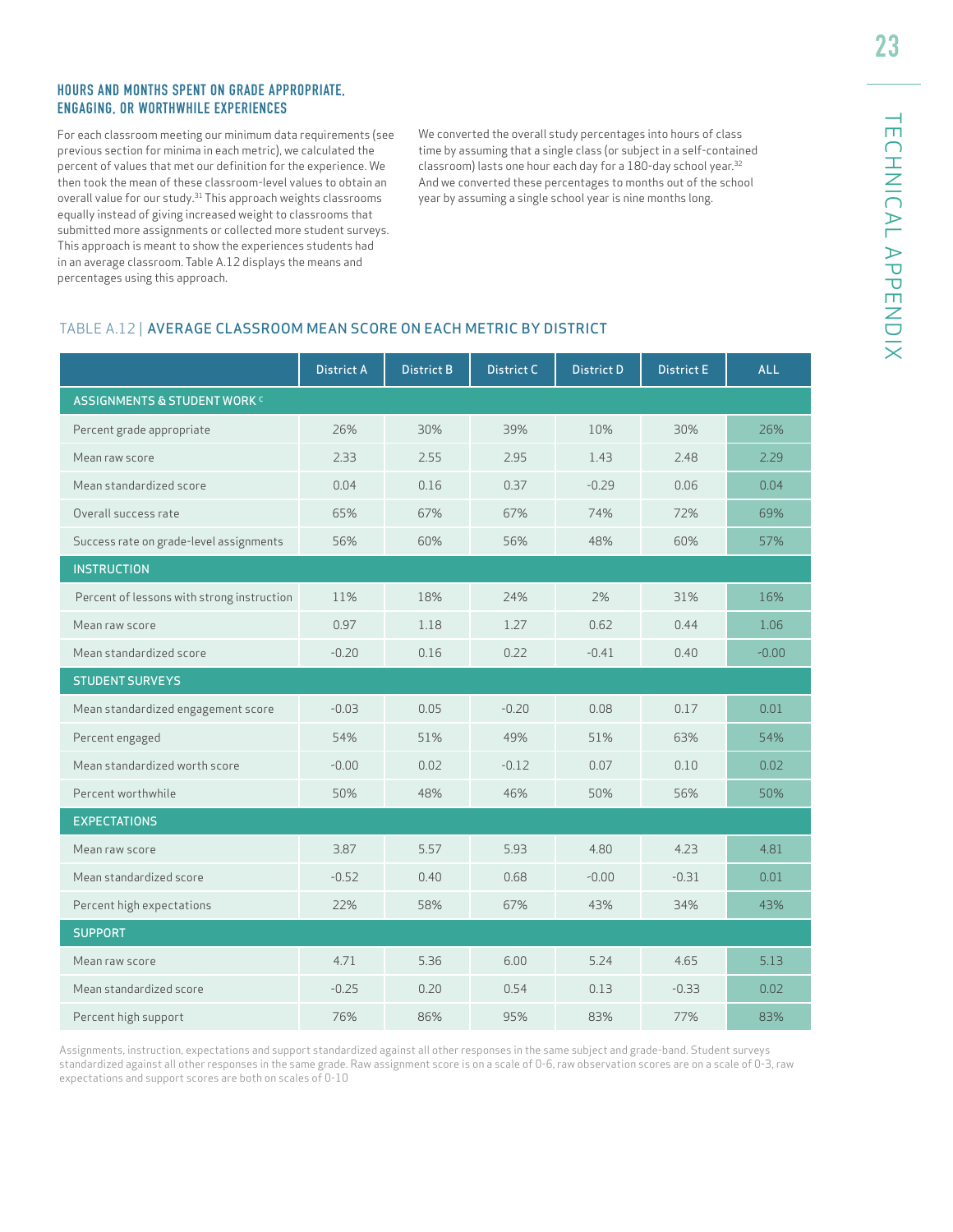#### STUDENTS' HIGH SCHOOL COURSE TRAJECTORIES

The four participating public school districts each provided at least four years of course records for all students in the district. We identified all students who attempted at least 2.5 credits each semester in a participating district high school for the four consecutive years prior to and including their 12th grade year. Because we did not have transcript-level data, we had to exclude students who moved into or out of the district during their high school years as we were unable to determine which courses they took elsewhere. This includes excluding students who dropped out of school.

Students who had four years of high school course-taking data were classified into one of four categories based on the number of credits they earned in specific subjects and classes. These categories are adapted from NAEP's 2009 High School Transcript Study, though we made three important changes.<sup>33</sup> First, because we had access to completed courses rather than full transcripts, we focused on whether students reached a certain level within a subject's hierarchy instead of only counting credits. For example, succeeding in Algebra II implies succeeding in Algebra I. This helps prevent us from misclassifying students who took key courses (like Algebra I) in middle school. Second, our mid-level trajectory requires Algebra II and NAEP requires only Algebra I or Algebra II. Third, NAEP required at least two of Biology, Chemistry, or Physics and all three courses in the mid-level and rigorous trajectories respectively. We found that several students completed Biology in 8th grade - outside the purview of our data window – and thus dropped the biology requirement, assuming that earning credit in chemistry or physics implied already completing biology. Table A.13 shows the requirements for each course trajectory.

#### TABLE A.13 | MINIMUM REQUIREMENTS FOR EACH HIGH SCHOOL COURSE TRAJECTORY

|                         | <b>STANDARD</b>                                                                             | <b>MID-LEVEL</b>                                       | <b>RIGOROUS</b>                                        |
|-------------------------|---------------------------------------------------------------------------------------------|--------------------------------------------------------|--------------------------------------------------------|
| ELA                     | 4 credits or credit in at least<br>one senior ELA course<br>(like English IV or AP English) | Same as<br>standard trajectory                         | Same as<br>standard trajectory                         |
| <b>MATH</b>             | 3 Credits                                                                                   | 3 Credits and credit in<br>Algebra II and Geometry     | 3 Credits and credit in<br>Pre-Calculus or higher.     |
| <b>SCIENCE</b>          | 3 Credits                                                                                   | 3 Credits and credit in either<br>Chemistry or Physics | 3 Credits and credit in<br>Chemistry and Physics       |
| <b>SOCIAL STUDIES</b>   | 3 Credits                                                                                   | 3 Credits                                              | 3 Credits                                              |
| <b>FOREIGN LANGUAGE</b> | 0 Credits                                                                                   | 1 Credit                                               | 3 Credits or credit in a level III<br>course or higher |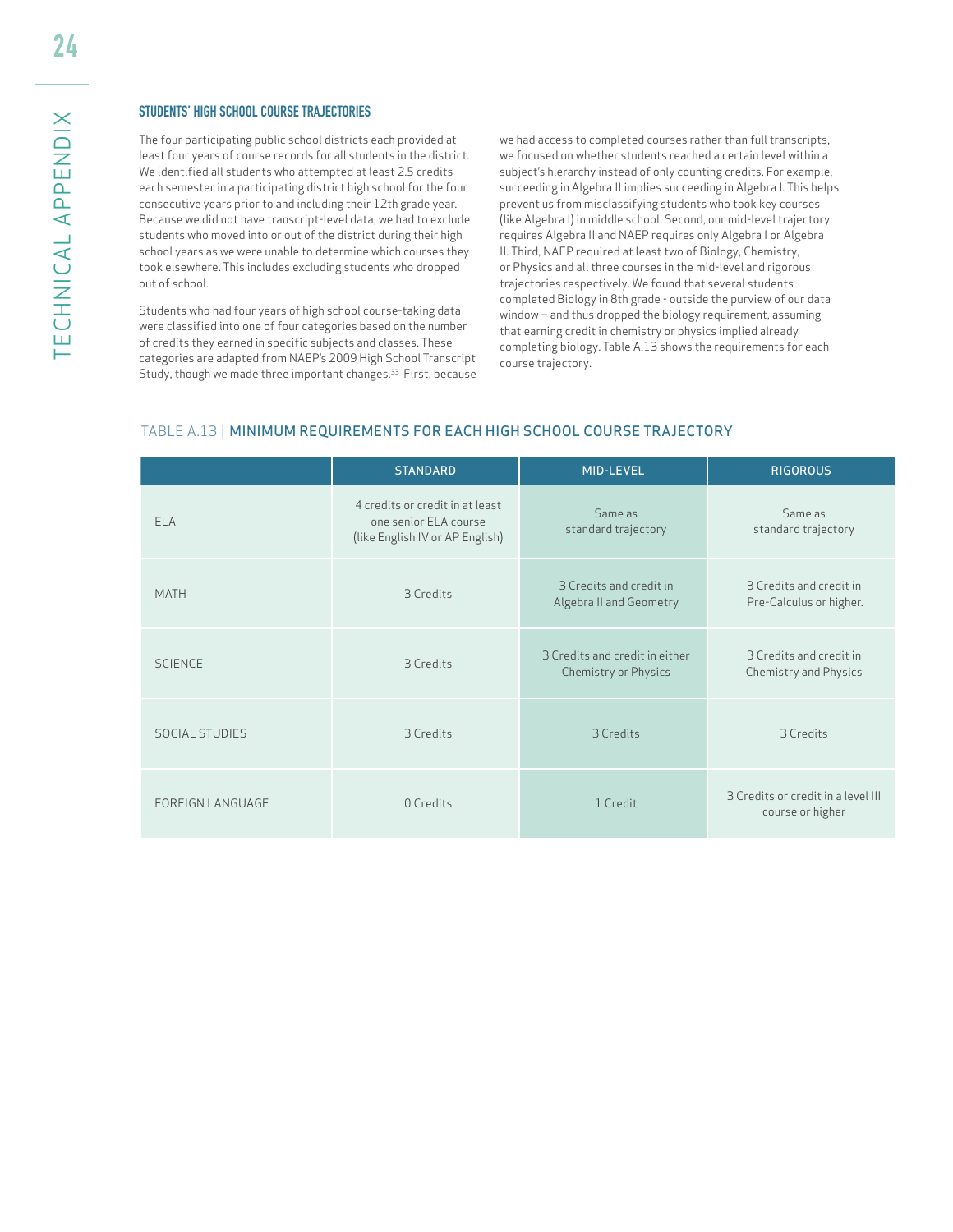# **RESEARCH QUESTION 2: EXPLAINING THE ASSOCIATIONS BETWEEN STUDENT CHARACTERISTICS AND ACADEMIC EXPERIENCES**

#### CONNECTING MEASURES OF CLASSROOM EXPERIENCE TO STUDENT AND CLASSROOM CHARACTERISTICS

We wanted to know whether certain types of students tended to have more access to better rated academic experiences.

Except for the student survey constructs ("engagement" and "worth"), our metrics of interest cannot be disaggregated by student and are instead measured at the classroom level. We therefore used a series of simple linear regression models predicting the classroom metrics defined in the previous section.

#### Model 1

Model 1 is a simple linear regression that includes sets of classroom and teacher variables

#### $y_{\text{cd}} = X_{\text{cd}} \beta + W_{\text{td}} \delta + \varepsilon_{\text{cd}}$

Where  $y_{\text{ref}}$  represents the outcome for classroom c, of teacher t, in district d.  $X_{\text{ref}}$  represents a vector of classroom characteristics that include subject area, grade-level, course-type (i.e., "advanced", "normal", or "remedial"), percent of students in the class who were female, percent who received free or reduced lunch, percent of students who were white, an indicator if more than 25% of a classroom's students were English Language Learners, and an indicator if more than 25% of a classroom's students had an Individualized Education Plan (IEP).  $W_{i,d}$  is a vector of indicator variables representing different ranges of teacher experience.

#### Model 2

Model 2 is identical to Model 1 except we added a district fixed effect,  $\Box$ ,:

#### $y_{\text{std}} = X_{\text{std}} \beta + W_{\text{td}} \delta + a_{\text{d}} + \varepsilon_{\text{std}}$

This addition accounts for the overall effect of a district on a given metric outcome. Including  $a<sub>x</sub>$  allows us to look within districts to see whether, after accounting for districts' overall connections to the metric, the various classroom and teacher characteristics were associated with the outcome of interest.

#### Model 3

Model 3 is identical to Model 1 except that we removed the course-type variables (i.e., "advanced", "normal", or "remedial"), from the vector of classroom characteristics and replaced it with the classroom mean of students' prior math and ELA achievement standardized against the average student in the state. In order to maximize the number of classrooms in these models we used all years of data provided by districts to identify the most recent prior year end-of-grade test score in math and in ELA. In some cases, like a 6th grade classroom, this is the previous academic year, but for other classrooms, like a 10th grade math classroom, this could be two or more years ago. In all cases, we separately standardized the prior math and ELA test scores against the average student in the state in the same academic year, and then averaged these two values together. Because only grade 4-9 students and some grade 10-12 students had a recent test score in math and ELA, Model 3 is based on a smaller sample size.

#### Model 4

Model 4 is actually a set of models where we ran a linear regression with only one classroom or teacher characteristic variable as well as controls for grade and subject area. Because some of the classroom metrics are highly correlated—for example, the correlation between percent students of color and percent receiving FRL is 0.87—we wanted to also show the associations between each outcome and each demographic variable separately.

For all models, only classrooms with at least 10 students with each demographic variable in the model are included. Because of some co-teaching situations, we used weighted least squares regression in all models, with weights based on how many teachers worked in the classroom. This ensured each classroom was equally weighted in the model. To make the coefficients more interpretable, we standardized all classroom outcome metrics at the classroom-level. Reported coefficients from these models therefore represent changes in classroom-level standarddeviation units.

#### Results

Table A.14 shows the coefficient on each variable for each of our models. Below we briefly summarize the findings:

- Subject area and grade level. There were stark differences between subjects across all four metrics. Whereas math and ELA classes tended to earn better assignment and observation scores, students tended to be more engaged in science and social studies. There were fewer difference by grade level, except for observations where observers tended to score 3-5 classes most highly, and K-2 teachers had higher expectations than teachers of classrooms with older students.
- Course level. Advanced courses were often similar to nonadvanced courses, but remedial courses tended to receive lower-rated assignments, lessons, and had teachers with lower expectations. Students in remedial courses did tend to, however, have higher levels of engagement.
- Student demographics. The gender composition of a classroom was weakly connected to all metrics except instruction, where classrooms with more female students tended to have higher rated lessons. Students' free-reduced lunch eligibility was consistently connected to lower ratings across all four metrics, though this negative relationships was sometimes smaller when we controlled for recent prior achievement. Classrooms with a 25-percentage point increase in its FRL student population tended to receive metric scores that were a tenth to a half a standard deviation lower depending on the model. Likewise, classrooms with more students of color also tended to have lower ratings on assignments and instruction, as well as lower engagement, but these associations mostly disappeared, or in some cases became positive when we controlled for FRL status as well. There was a strong relationship between the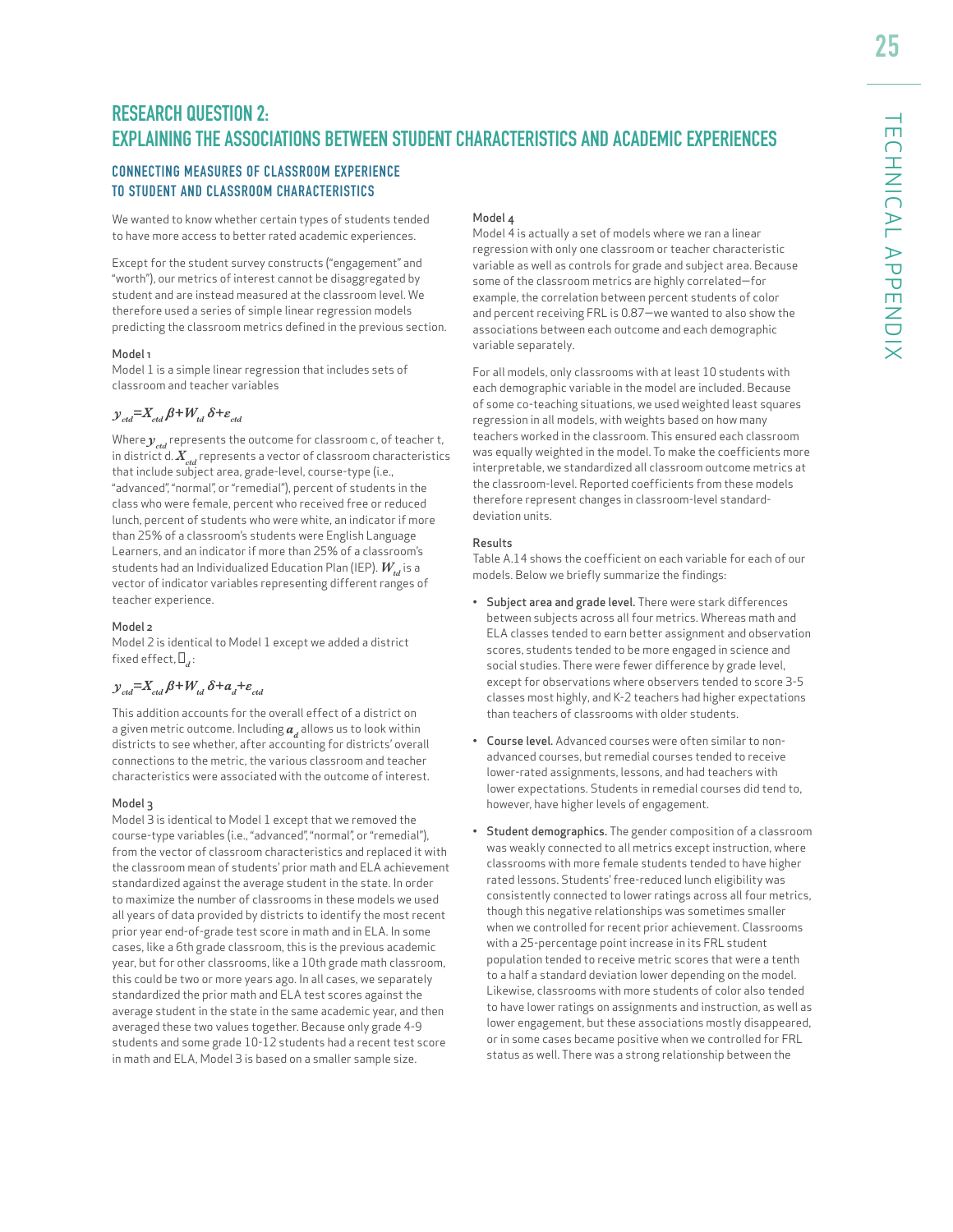percent of students in a class receiving FRL and the percent who were students of color, so the negative results on the SOC variable in Model 4 clearly indicate that students of color, overall, tended to receive worse opportunities on our metrics. Yet, Models 1-3 also show that when comparing classrooms with similar proportions of FRL students – a broad proxy for family income – having more students of color was not additionally associated with lower quality opportunities. The proportion of students of color in a classroom had no association with expectations overall (Model 4), and when controlling for other variables tended to be positively associated.

 The associations with other demographic variables were relatively small. Classrooms with at least a quarter ELL students tended to have better assignments and instruction once other variables were controlled. When pooling districts together, these classrooms also tended to have higher expectations. Classrooms with at least a quarter of students with an IEP had on average significantly lower teacher

expectations, but higher engagement. The relationships between the proportion of students receiving special education and average assignment and instructional quality were closer to zero and never significant.

- Student achievement. Classrooms with initially higher performing students tended to get better assignments, better instruction, were more engaged, and had teachers with significantly higher expectations. Though the relationship between recent prior achievement and classroom metrics were closer to zero when we also controlled for other student demographic variables, on its own (Model 4) prior achievement was significantly positively associated with all metrics.
- Teacher experience. Teachers with at least 10 years of teaching experience tended to have better-rated assignments, instruction, and higher expectations. However, students were more engaged in classrooms with a teacher in their first five years.

#### USING INDIVIDUAL STUDENT CHARACTERISTICS TO MODEL ENGAGEMENT

Our student survey process allowed us to further connect student engagement to individual students and their characteristics. Because students completed surveys multiple times during our study, we used a multi-level model with responses clustered within students clustered within classrooms to predict engagement:

Response Level:  $y_{\text{rsc}} = \pi_{\text{gsc}} + e_{\text{rsc}}$ 

Student Level:  $\pi_{g_{\alpha\beta}} = \beta_{g_{\beta\alpha}} + \beta_{g_{\alpha\beta}}$  (Gender)<sub>ss</sub> +  $\beta_{g_{\alpha\beta}}$  (Race/Ethnicity)<sub>ss</sub> +  $\beta_{g_{\alpha\beta}}$  (Language Status)<sub>ss</sub> +  $r_{g_{\alpha\beta}}$ 

Classroom level:  $\beta_{\scriptscriptstyle{\theta0c}} = \gamma_{\scriptscriptstyle{\theta00}} + \gamma_{\scriptscriptstyle{\theta01}}$  (Subject)<sub>c</sub>+ $\gamma_{\scriptscriptstyle{\theta02}}$  (High IEP)<sub>c</sub>+u<sub>00c</sub>

Where  $\gamma$ <sub>scarr</sub>e represents the engagement score (standardized by grade level) for survey response r, from student s, in classroom c. In addition to the three student-level variables derived from the student survey, we also controlled class subject and an indicator for a high population of students with IEPs. We additionally ran the same model with district fixed effects (Model 2) and with a control for recent prior achievement (Model 3).

Table A.15 shows the results for these three models on the student-level variables – the classroom-level coefficients are suppressed for parsimony. We found that compared to white students, students of all other race/ethnicities tended to have lower engagement, though results were most strongly and consistently negative for students who categorized themselves into multiple races or into a race/ethnicity not listed in the table. Female students tended to be more engaged than males<sup>34</sup> and students where another language besides English was primarily spoken at home also tended to be more engaged.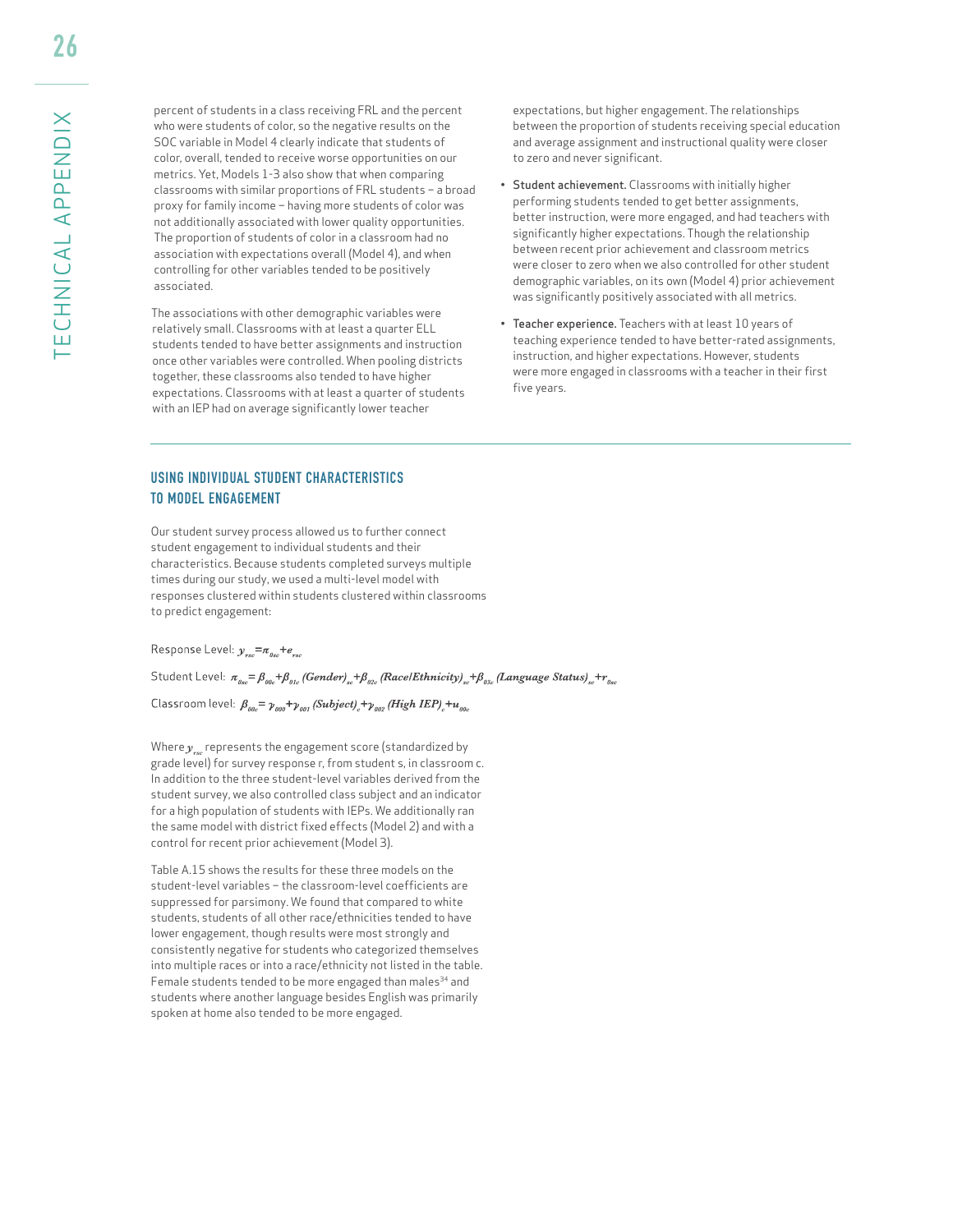#### TABLE A.14 | REGRESSION ESTIMATES FROM MODELS PREDICTING STANDARDIZED CLASSROOM-LEVEL OUTCOMES

|                                                      |              | <b>ASSIGNMENTS</b> |                |                |              | <b>LESSONS</b> |                   |                |
|------------------------------------------------------|--------------|--------------------|----------------|----------------|--------------|----------------|-------------------|----------------|
| <b>MODELS</b>                                        | $\mathbf{1}$ | $\overline{2}$     | $\overline{3}$ | $\overline{4}$ | $\mathbf{1}$ | $\overline{2}$ | $\overline{3}$    | $\overline{4}$ |
| <b>SUBJECT (COMPARED TO ELA)</b>                     |              |                    |                |                |              |                |                   |                |
| Math                                                 | $0.35***$    | $0.34***$          | 0.25           |                | 0.03         | 0.05           | $-0.21*$          |                |
| Science                                              | $-0.95***$   | $-0.85***$         | $-0.88***$     |                | $-1.19***$   | $-1.14***$     | $-1.26$ ***       |                |
| Social Studies                                       | $-0.73***$   | $-0.74***$         | $-0.74***$     |                | $-1.08***$   | $-1.07***$     | $-1.16***$        |                |
| GRADE-LEVEL (COMPARED TO K-2 OR 3-5 IN MODEL 3)      |              |                    |                |                |              |                |                   |                |
| $3 - 5$                                              | 0.13         | 0.12               | $\cdots$       |                | $0.29*$      | $0.27*$        | $---$             |                |
| $6 - 8$                                              | 0.13         | 0.22               | 0.11           |                | $-0.19$      | $-0.19$        | $-0.50$ ***       |                |
| $9 - 12$                                             | 0.16         | 0.12               | 0.16           |                | $-0.26$      | $-0.32*$       | $-0.48***$        |                |
| <b>COURSE TYPE</b> <sup>®</sup>                      |              |                    |                |                |              |                |                   |                |
| Advanced course                                      | $-0.05$      | 0.12               | $\cdots$       | $-0.07$        | $-0.02$      | 0.06           | $\cdots$ $\cdots$ | 0.06           |
| Remedial course                                      | $-0.28*$     | $-0.36**$          | $-\, -\, -$    | $-0.31*$       | $-0.16$      | $-0.19$        | $\cdots$ $\cdots$ | $-0.28*$       |
| <b>STUDENT DEMOGRAPHICS</b>                          |              |                    |                |                |              |                |                   |                |
| Percent female <sup>b</sup>                          | $-0.01$      | $-0.01$            | $-0.02$        | $-0.03$        | $0.09*$      | $0.07*$        | 0.06              | $0.08 *$       |
| Percent FRL <sup>c</sup>                             | $-0.28**$    | $-0.21*$           | $-0.32***$     | $-0.21***$     | $-0.15*$     | $-0.20*$       | $-0.04$           | $-0.23$ ***    |
| Percent SOC <sup>c</sup>                             | 0.03         | 0.05               | 0.08           | $-0.12***$     | $-0.09$      | 0.05           | $-0.13$           | $-0.17***$     |
| > 25% ELL                                            | $0.28*$      | 0.17               | 0.21           | $-0.00$        | 0.14         | 0.11           | 0.11              | $-0.12$        |
| > 25% Special Ed                                     | 0.07         | 0.11               | $-0.00$        | $-0.01$        | 0.03         | $-0.02$        | 0.19              | $-0.05$        |
| PRIOR ACHIEVEMENT <sup>d</sup>                       |              |                    |                |                |              |                |                   |                |
| Mean math and ELA<br>test score                      | $\cdots$     | $- - -$            | 0.01           | $0.17*$        |              |                | 0.15              | $0.28***$      |
| YEARS TEACHING (COMPARED TO 1ST - 4TH YEAR TEACHERS) |              |                    |                |                |              |                |                   |                |
| 5th - 9th Year                                       | $-0.23$      | $-0.30*$           | $-0.07$        | $-0.18$        | $-0.02$      | $-0.02$        | 0.02              | $-0.05$        |
| 10th+Year                                            | 0.16         | 0.08               | $0.29*$        | 0.12           | 0.07         | 0.05           | 0.14              | 0.04           |
| R <sup>2</sup>                                       | 0.33         | 0.39               | 0.31           |                | 0.49         | 0.50           | 0.50              |                |
| N                                                    | 351          | 351                | 244            |                | 349          | 349            | 246               |                |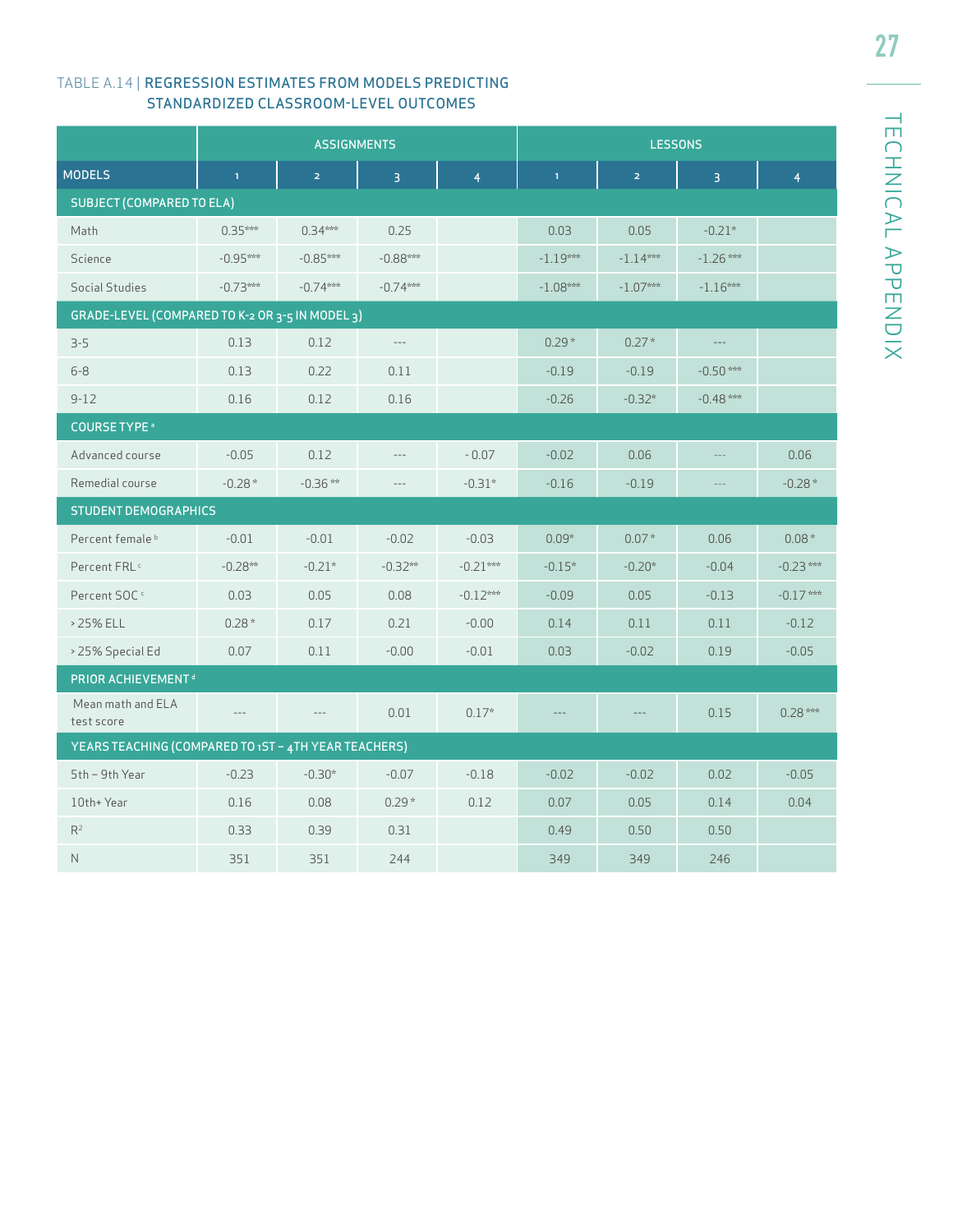#### TABLE A.14 CONTINUED

|                                                                                        |              | ENGAGEMENT          |                |                | <b>EXPECTATIONS</b> |                |                |                |  |  |
|----------------------------------------------------------------------------------------|--------------|---------------------|----------------|----------------|---------------------|----------------|----------------|----------------|--|--|
| <b>MODELS</b>                                                                          | $\mathbf{1}$ | $\overline{2}$      | $\overline{3}$ | $\overline{4}$ | $\mathbf{1}$        | $\overline{2}$ | $\overline{3}$ | $\overline{4}$ |  |  |
| <b>SUBJECT (COMPARED TO ELA)</b>                                                       |              |                     |                |                |                     |                |                |                |  |  |
| Math                                                                                   | $-0.25*$     | $-0.22$             | $-0.35*$       |                | $-0.13$             | $-0.13$        | $-0.12$        |                |  |  |
| Science                                                                                | 0.33         | 0.31                | 0.32           |                | 0.27                | 0.21           | 0.26           |                |  |  |
| Social Studies                                                                         | $0.49*$      | $0.53***$           | $0.47*$        |                | $-0.05$             | $-0.00$        | $-0.02$        |                |  |  |
| GRADE-LEVEL (COMPARED TO 3-5 FOR ENGAGEMENT AND IN MODEL 3; COMPARED TO K-2 OTHERWISE) |              |                     |                |                |                     |                |                |                |  |  |
| $3 - 5$                                                                                | $-\, -\, -$  | $\cdots$            | $\cdots$       |                | $-0.64***$          | $-0.54***$     | $--\,$         |                |  |  |
| $6 - 8$                                                                                | $-0.03$      | $-0.08$             | $-0.00$        |                | $-0.49***$          | $-0.52**$      | 0.06           |                |  |  |
| $9 - 12$                                                                               | $-0.05$      | $-0.09$             | 0.01           |                | $-0.19$             | $-0.12$        | $0.48***$      |                |  |  |
| <b>COURSE TYPE</b> <sup>a</sup>                                                        |              |                     |                |                |                     |                |                |                |  |  |
| Advanced course                                                                        | $-0.05$      | $-0.13$             | $---$          | 0.02           | 0.10                | $-0.03$        |                | 0.15           |  |  |
| Remedial course                                                                        | 0.16         | 0.22                | $\cdots$       | 0.23           | $-0.40**$           | $-0.40**$      | $\cdots$       | $-0.51***$     |  |  |
| <b>STUDENT DEMOGRAPHICS</b>                                                            |              |                     |                |                |                     |                |                |                |  |  |
| Percent female <sup>b</sup>                                                            | $-0.01$      | $-0.05$             | $-0.02$        | $-0.06$        | 0.01                | 0.02           | $-0.01$        | 0.03           |  |  |
| Percent FRL <sup>c</sup>                                                               | $-0.19$      | $-0.49***$          | $-0.18$        | $-0.16**$      | $-0.35***$          | $-0.02$        | $-0.14$        | $-0.14***$     |  |  |
| Percent SOC <sup>c</sup>                                                               | 0.04         | $0.33*$             | 0.14           | $-0.14***$     | $0.19***$           | $-0.00$        | $0.19*$        | $-0.01$        |  |  |
| > 25% ELL                                                                              | $-0.20$      | $-0.00$             | $-0.20$        | $-0.32*$       | $0.23*$             | $-0.08$        | $0.32*$        | 0.02           |  |  |
| > 25% Special Ed                                                                       | 0.32         | 0.30                | $0.46*$        | 0.28           | $-0.29*$            | $-0.31$        | 0.01           | $-0.46***$     |  |  |
| <b>RECENT PRIOR ACHIEVEMENT<sup>d</sup></b>                                            |              |                     |                |                |                     |                |                |                |  |  |
| Mean math and ELA<br>test score                                                        | $---$        | $\qquad \qquad - -$ | 0.14           | $0.17*$        |                     |                | $0.46***$      | $0.29***$      |  |  |
| YEARS TEACHING (COMPARED TO 1ST - 4TH YEAR TEACHERS)                                   |              |                     |                |                |                     |                |                |                |  |  |
| 5th - 9th Year                                                                         | $-0.26$      | $-0.19$             | $-0.13$        | $-0.42**$      | 0.13                | 0.17           | 0.12           | 0.20           |  |  |
| 10th+ Year                                                                             | $-0.20$      | $-0.06$             | $-0.01$        | $-0.29*$       | 0.17                | $0.30**$       | $0.42***$      | 0.15           |  |  |
| $R^2$                                                                                  | 0.13         | 0.21                | 0.15           |                | 0.21                | 0.32           | 0.21           |                |  |  |
| $\mathsf{N}$                                                                           | 294          | 294                 | 242            |                | 386                 | 386            | 272            |                |  |  |

Model 1 is a weighted least squares model including all variables in table, with weights accounting for co-teaching situations so that each classroom is weighted equally. Model 2 adds district fixed effects. Model 3 adds a control for recent prior achievement. Model set 4 represents the coefficients from separate WLS regressions with only the variable listed in the row and controls for subject and grade level. For all models, classroom-level outcomes have been standardized against all classrooms with sufficient sample sizes. Thus, estimated coefficients represent associated change in standard deviation units. \*, \*\*, and \*\*\* represent estimates significantly different from zero at the 0.05, 0.01, and 0.001 levels respectively. All student demographic information provided by participating districts. Only classrooms with at least 10 students with each district demographic variable in model are included. One school in District C only provided student race data and so their classrooms are only included in the percent SOC results for model set 4.

a: Advanced courses are courses teachers indicated were AP, Honors, or Dual-Enrollment. Remedial courses are courses teachers labeled Remedial or Intervention.

b: Values represent estimated change associated with a 10-percentage point increase in the proportion of female students.

c: Values represent estimated change associated with a 25-percentage point increase in the proportion of students of color (SOC) or students receiving free or reduced-price lunch (FRL). Students of color are any student not categorized as white, including multi-racial students.

d: Recent prior achievement was calculated by taking, for each student, the mean of their most recent math and ELA grade 3-8 test scores (standardized against the state), and then computing a classroom mean.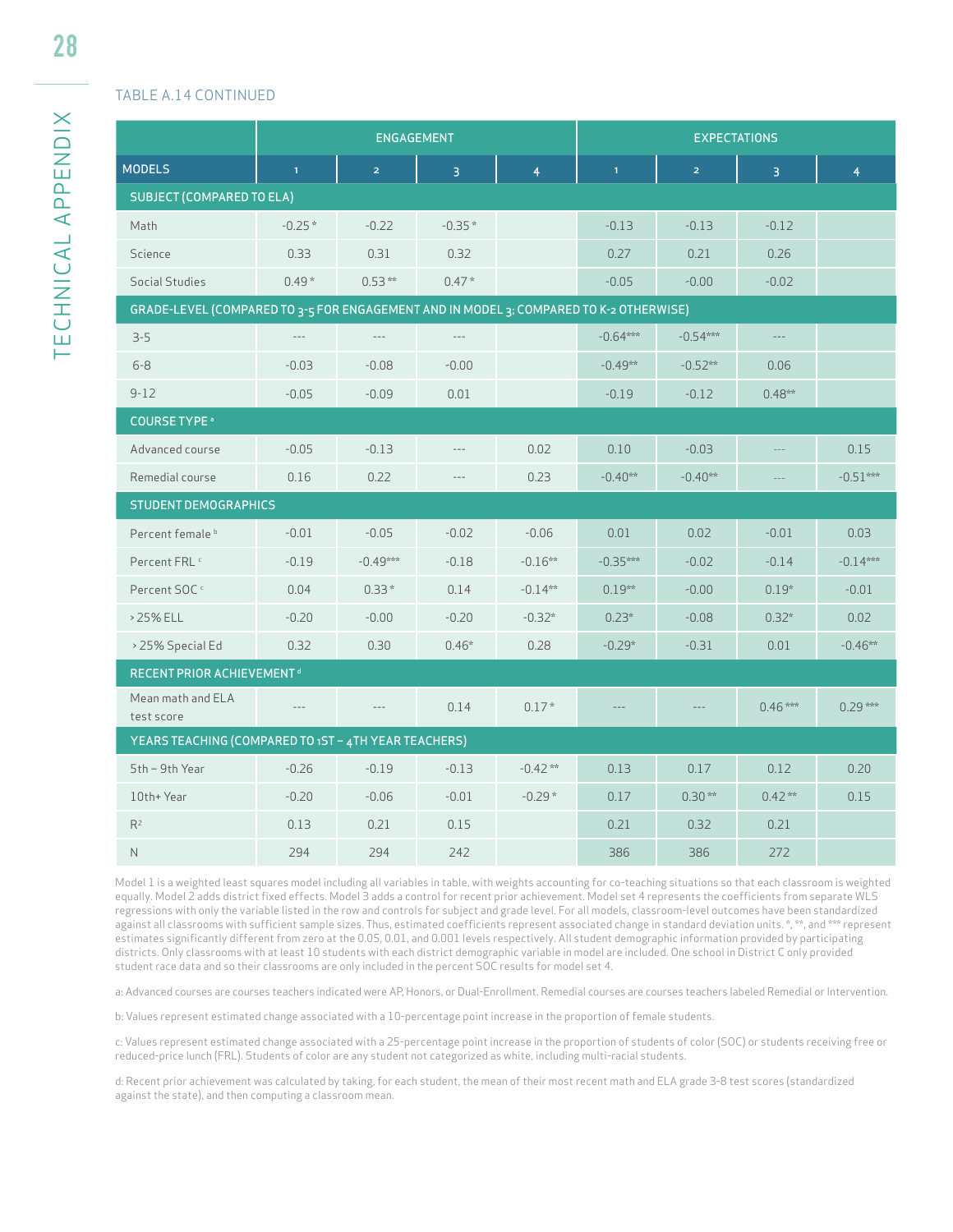#### TABLE A.15 | MULTI-LEVEL MODEL PREDICTING ENGAGEMENT

| <b>MODELS</b>                                           | $\mathbf{1}$ | $\overline{2}$ | 3        |
|---------------------------------------------------------|--------------|----------------|----------|
| STUDENT RACE/ETHNICITY (COMPARED TO A WHITE STUDENT)    |              |                |          |
| Asian                                                   | $-0.09$      | $-0.04$        | $-0.08$  |
| <b>Black</b>                                            | $-0.10*$     | $-0.04$        | $-0.03$  |
| Latinx                                                  | $-0.10*$     | $-0.08$        | $-0.03$  |
| Other                                                   | $-0.28$ ***  | $-0.23***$     | $-0.12$  |
| Multiple races                                          | $-0.16***$   | $-0.13***$     | $-0.12*$ |
| STUDENT GENDER (COMPARED TO MALE STUDENTS)              |              |                |          |
| Female                                                  | $0.05*$      | $0.05 *$       | 0.02     |
| <b>STUDENT LANGUAGE</b>                                 |              |                |          |
| Other language besides English primarily spoken at home | $0.07*$      | $0.08*$        | $0.08*$  |
| N (Responses)                                           | 20,244       | 20,244         | 16,051   |
| N (Students)                                            | 3,439        | 3,439          | 2,856    |
| N (Classes)                                             | 322          | 322            | 266      |

Model 1 is a multi-level model including all variables in table plus controls for subject, an indicator for whether at least 25% of students in the class had an IEP. Model 2 adds district fixed effects. Model 3 adds a control for recent prior achievement. Recent prior achievement was calculated by taking, for each student, the mean of their most recent math and ELA test scores (standardized against the state), and then computing a classroom mean.

#### CONNECTING THE MATCH BETWEEN STUDENT AND TEACHER RACE/ETHNICITY TO CLASSROOM OUTCOMES

To explore the role of student and teacher race/ethnicity matching on our different classroom metrics, we repeated all four models from Table A.14 but separately replaced the percent SOC variable with our two sets of matching indicators (see earlier in the Technical Appendix for these definitions). Table A.16 shows the coefficients just on these match variables, though the models contain the same controls as Table A.14

Classrooms that were mostly composed of students of color had similarly rated assignments and lessons, regardless of their teacher's race/ethnicity, especially when we accounted for district effects. But when these classrooms were taught by a teacher of color, students were significantly more engaged, and teachers had significantly higher expectations about students meeting the standards than when taught by a white teacher.

#### THE RELATIONSHIP BETWEEN EXPECTATIONS AND OTHER CLASSROOM METRICS

We also wanted to know the extent to which teachers' expectations for students' success on the standards was associated with the types of assignments they used or the instruction they provided. Table A.17 shows the coefficient on the standardized expectations variable when we added it to the same four models used previously (i.e., Table A.14). On its own (Model 4), expectations were significantly associated with both assignments and instruction. Though the association remained positive in all models, some of the relationship between expectations and instruction and assignments was explained by student characteristics, and the coefficients in Models 1-3 were smaller.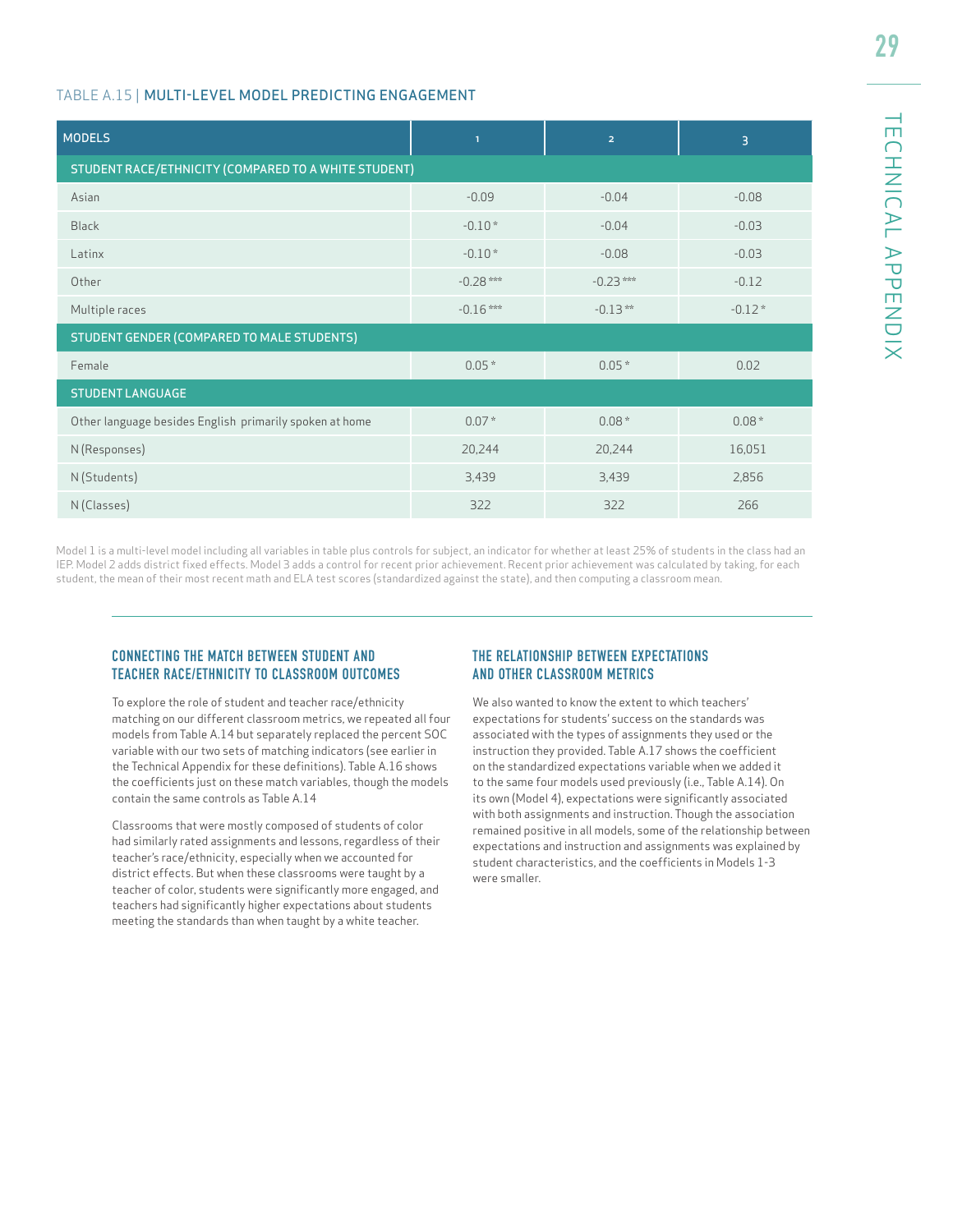#### TABLE A.16 | REGRESSION ESTIMATES FOR TEACHER MATCH VARIABLES FROM MODELS PREDICTING STANDARDIZED CLASSROOM-LEVEL OUTCOMES

|                                                                                                                      |              |                | <b>ASSIGNMENTS</b> |                |              |                | <b>INSTRUCTION</b>  |                |
|----------------------------------------------------------------------------------------------------------------------|--------------|----------------|--------------------|----------------|--------------|----------------|---------------------|----------------|
| <b>MODELS</b>                                                                                                        | $\mathbf{1}$ | $\overline{2}$ | $\overline{3}$     | $\overline{4}$ | $\mathbf{1}$ | $\overline{2}$ | $\overline{3}$      | $\overline{4}$ |
| BROAD MATCH COMPARED TO CLASSROOMS WITH WHITE TEACHER AND MAJORITY STUDENTS OF COLOR                                 |              |                |                    |                |              |                |                     |                |
| Teacher of color and majority<br>students of color                                                                   | $-0.13$      | 0.22           | $-0.27$            | $-0.18$        | 0.07         | 0.24           | $-0.11$             | 0.03           |
| All classrooms with majority white<br>students                                                                       | $-0.18$      | $-0.04$        | $-0.29$            | $0.29***$      | 0.16         | $-0.15$        | 0.13                | $0.53***$      |
| $R^2$                                                                                                                | 0.36         | 0.42           | 0.37               | 0.26           | 0.49         | 0.51           | 0.50                | 0.46           |
| SPECIFIC MATCH: COMPARED TO CLASSROOMS WITH MAJORITY STUDENTS OF COLOR BUT TEACHER<br>IS NOT THE SAME RACE/ETHNICITY |              |                |                    |                |              |                |                     |                |
| Majority students of color and<br>teacher is the same race as majority<br>of students                                | $-0.13$      | 0.11           | $-0.23$            | $-0.12$        | $-0.00$      | 0.08           | $-0.20$             | 0.02           |
| All classrooms with majority white<br>students                                                                       | $-0.20$      | $-0.02$        | $-0.33$            | $0.31**$       | 0.14         | $-0.14$        | 0.07                | $0.53***$      |
| R <sup>2</sup>                                                                                                       | 0.36         | 0.41           | 0.36               | 0.26           | 0.49         | 0.50           | 0.51                | 0.46           |
| N                                                                                                                    | 337          | 337            | 233                | 352            | 331          | 331            | 232                 | 349            |
|                                                                                                                      |              |                | <b>ENGAGEMENT</b>  |                |              |                | <b>EXPECTATIONS</b> |                |
| BROAD MATCH COMPARED TO CLASSROOMS WITH WHITE TEACHER AND MAJORITY STUDENTS OF COLOR                                 |              |                |                    |                |              |                |                     |                |
| Teacher of color and majority<br>students of color                                                                   | $0.44***$    | 0.28           | $0.34*$            | $0.45***$      | $0.60***$    | $0.55***$      | $0.67***$           | $0.41**$       |
| All classrooms with majority white<br>students                                                                       | 0.14         | $-0.37$        | $-0.12$            | $0.56***$      | $-0.24$      | 0.15           | $-0.33$             | 0.15           |
| $R^2$                                                                                                                | 0.15         | 0.20           | 0.17               | 0.11           | 0.26         | 0.35           | 0.31                | 0.11           |
| SPECIFIC MATCH: COMPARED TO CLASSROOMS WITH MAJORITY STUDENTS OF COLOR BUT TEACHER<br>IS NOT THE SAME RACE/ETHNICITY |              |                |                    |                |              |                |                     |                |
| Majority students of color and<br>teacher is the same race as majority<br>of students                                | $0.44***$    | 0.21           | $0.34*$            | $0.54***$      | $0.49***$    | $0.46***$      | $0.43***$           | $0.43***$      |
| All classrooms with majority<br>white students                                                                       | 0.22         | $-0.31$        | $-0.06$            | $0.53***$      | $-0.19$      | 0.26           | $-0.32$             | 0.12           |
| R <sup>2</sup>                                                                                                       | 0.15         | 0.19           | 0.17               | 0.12           | 0.23         | 0.34           | 0.26                | 0.11           |
| N                                                                                                                    | 281          | 281            | 231                | 293            | 367          | 367            | 257                 | 385            |

Model 1 is a weighted least squares model including all variables in table, with weights accounting for co-teaching situations so that each classroom is weighted equally. Model 2 adds district fixed effects. Model 3 adds a control for recent prior achievement. Model set 4 represents the coefficients from separate WLS regressions with only the variable listed in the row and controls for subject and grade level. For all models, classroom-level outcomes have been standardized against all classrooms with sufficient sample sizes. Thus, estimated coefficients represent associated change in standard deviation units. \*, \*\*, and \*\*\* represent estimates significantly different from zero at the 0.05, 0.01, and 0.001 levels respectively. All student demographic information provided by participating districts. Only classrooms with at least 10 students with each district demographic variable in model are included. One school in District C only provided student race data and thus their classrooms are only included in model set 4. See text for other variables in model but not shown in table.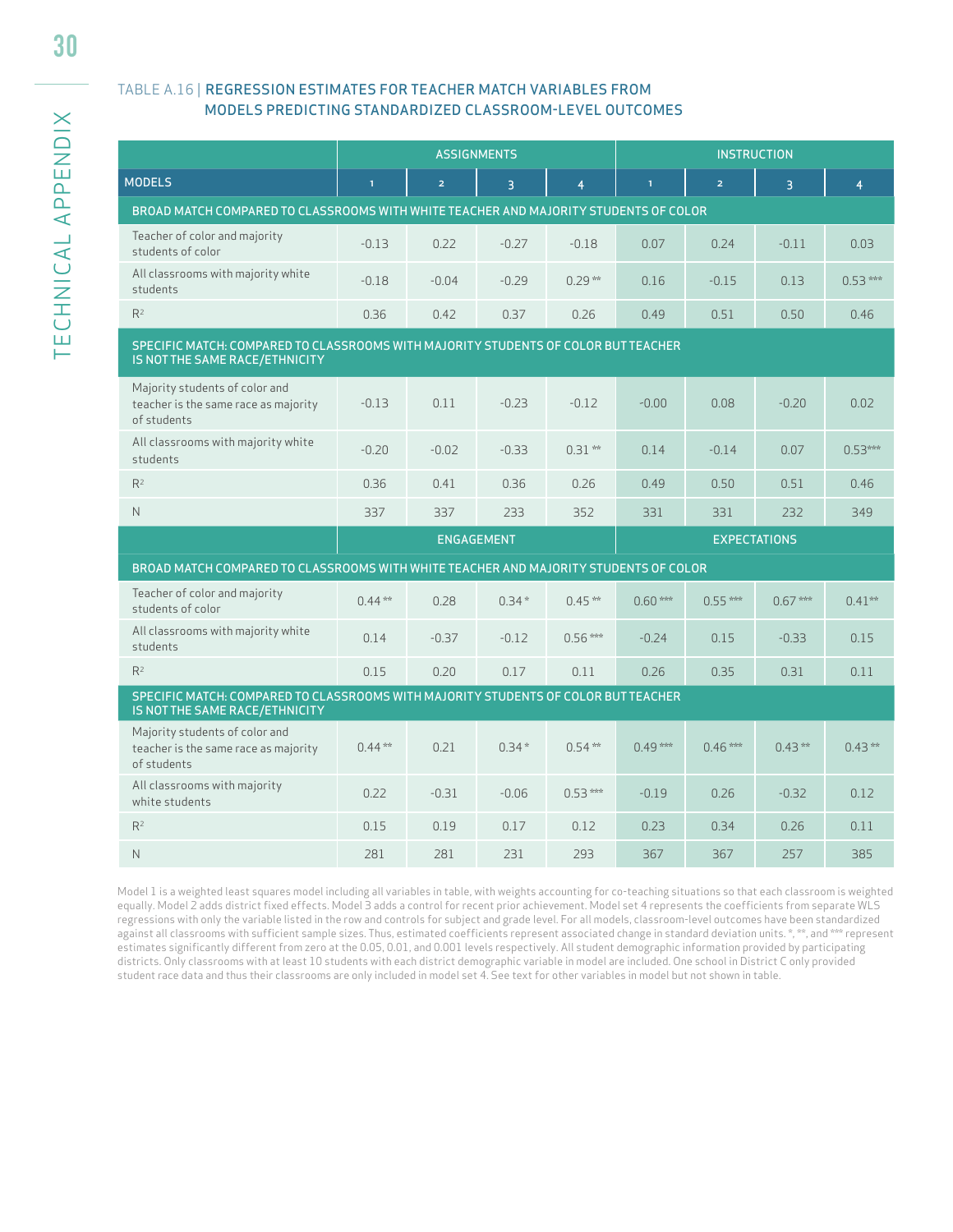#### TABLE A.17 | REGRESSION ESTIMATES FOR TEACHER EXPECTATION VARIABLE PREDICTING STANDARDIZED CLASSROOM-LEVEL OUTCOMES

|                             |      | <b>ASSIGNMENTS</b> |      |           | <b>INSTRUCTION</b> |                |      |           |
|-----------------------------|------|--------------------|------|-----------|--------------------|----------------|------|-----------|
| <b>MODELS</b>               | ٦.   | $\overline{2}$     | 3    | 4         | m                  | $\overline{2}$ | 3    | 4         |
| Expectations (standardized) | 0.04 | 0.07               | 0.06 | $0.14***$ | 0.06               | 0.07           | 0.05 | $0.11***$ |
| $R^2$                       | 0.33 | 0.39               | 0.31 | 0.23      | 0.49               | 0.50           | 0.50 | 0.42      |
| N                           | 351  | 351                | 244  | 368       | 349                | 349            | 246  | 369       |

Model 1 is a weighted least squares model including all variables in table, with weights accounting for co-teaching situations so that each classroom is weighted equally. Model 2 adds district fixed effects. Model 3 adds a control for recent prior achievement. Model set 4 represents the coefficients from separate WLS regressions with only the variable listed in the row and controls for subject and grade level. For all models, classroom-level outcomes have been standardized against all classrooms with sufficient sample sizes. Thus, estimated coefficients represent associated change in standard deviation units. \*, \*\*, and \*\*\* represent estimates significantly different from zero at the 0.05, 0.01, and 0.001 levels respectively. All student demographic information provided by participating districts. Only classrooms with at least 10 students with each district demographic variable in model are included. One school in District C only provided student race data and thus their classrooms are only included in Model set 4. See text for other variables in model but not shown in table.

#### CONNECTING STUDENT CHARACTERISTICS TO STUDENT SUCCESS ON ASSIGNMENTS

Table A.18 shows how successful different types of classrooms were on their assignments and in demonstrating the demands of the standards through their assignments. Because our primary means of connecting demographic information to students was at the classroom level, the first panel of Table A.18 shows average classroom success rates. To estimate the effect of a given demographic variable on classroom success, we used separate linear regression models predicting classroom success rates given demographic classifications and also controlling for grade level and subject. These models are similar to Model 4 from the previous section but with classroom success rate as the outcome of interest.

We restricted all analysis in Table A.18 to classrooms that provided at least five days of assignments and submitted at least five samples of student work. Though this latter analysis rule adds no further restrictions when examining success (on the assignment or against the standards) on all assignments (i.e., the first two sets of columns in Table A.18), it does substantially restrict which classrooms are included when we compare success on grade-level assignments. Many classrooms never provided students a grade-level assignment – i.e., an assignment that earned the highest rating on the "Content" domain – and this was especially true for classrooms with mostly students of color and classrooms with mostly students receiving free or

reduced-price lunch. Consequently, the values in the third pair of columns in Table A.18 are based only on a fraction of classrooms participating in the study, and it's difficult to compare these rates directly to the other values in the table.

For most characteristics, overall classroom assignment success rates did not differ significantly by demographic, except for freereduced lunch status: students in classrooms with fewer free and reduced lunch eligible students tended to have significantly more success on their assignments. This difference was exacerbated when we compared classrooms' rates of demonstrating the demands of the standards. Classrooms that began the year higher achieving also tended to have more success on assignments and against the standards. Classrooms with fewer students of color also tended to demonstrate the standards more frequently.

Most 3rd-12th grade students told us about their racial/ethnic background, gender, and whether another language was primarily spoken at home when they completed the student surveys. The second panel of Table A.18 shows the success rates by individual characteristics, not classrooms, for those who completed student surveys. We used a multi-level linear probability regression model with work samples nested within students nested within classrooms to estimate the effect of individual characteristics on the probability of success:

Work Sample Level:  $y_{\text{rsc}} = \pi_{\text{osc}} + e_{\text{rsc}}$ 

Student Level:  $\pi_{g_{\alpha\beta}} = \beta_{g_{\alpha\beta}} + \beta_{g_{\alpha\beta}}$  (Demographic Variable), +r<sub>gss</sub>

Classroom level:  $\beta_{\rho_{00}} = \gamma_{\rho_{00}} + \gamma_{\rho_{01}}$  (Subject)<sub>c</sub> +  $\gamma_{\rho_{02}}$  (Grade Level)<sub>c</sub> +  $u_{\rho_{00}}$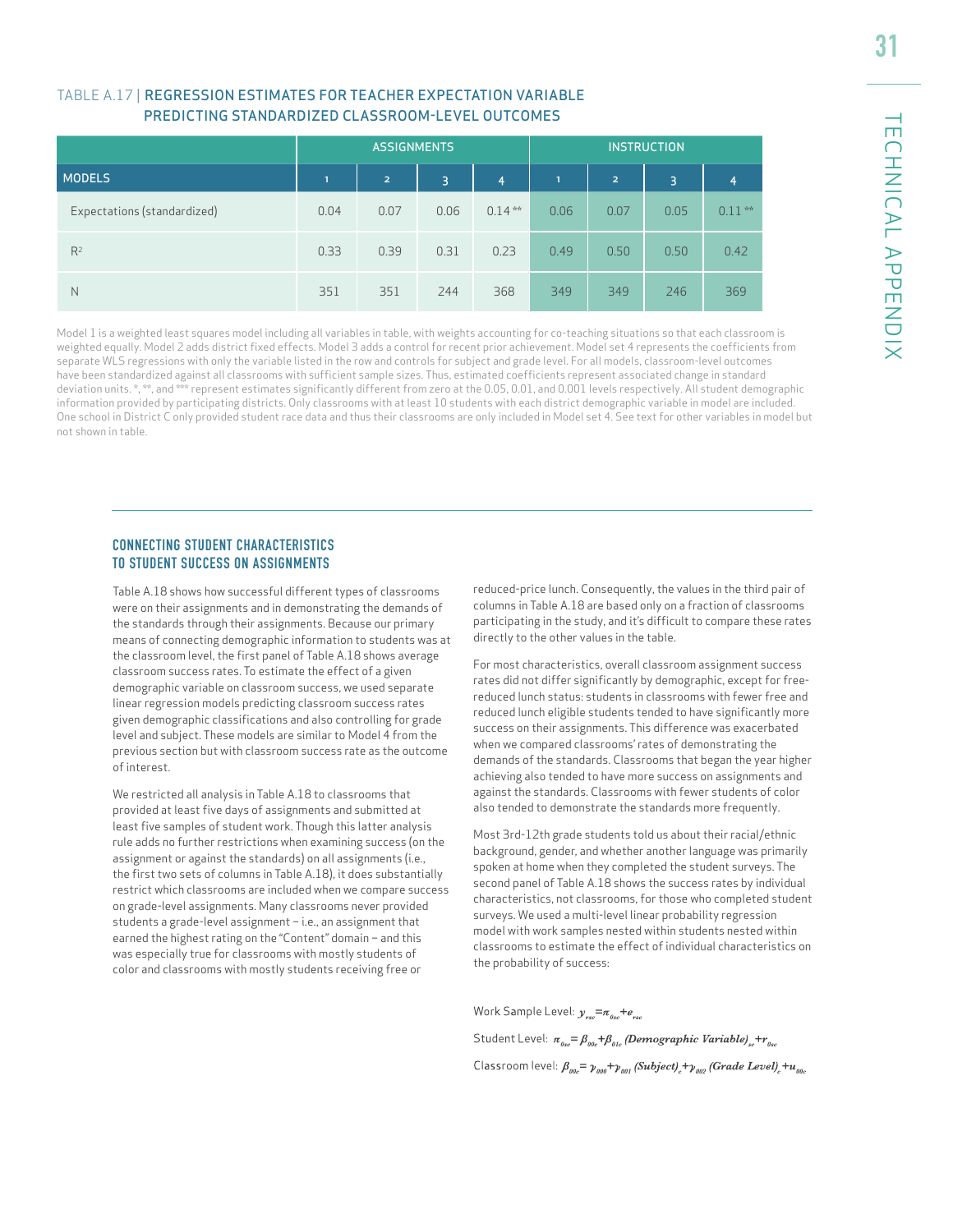### TABLE A.18 | AVERAGE CLASSROOM SUCCESS RATES AND REGRESSION ESTIMATES FOR EFFECT OF DEMOGRAPHIC VARIABLES ON CLASSROOM SUCCESS RATES

|                                                      | Successfully completed the<br>assignment       |                                         | Successfully demonstrated<br>the standard among all<br>assignments |                     | Successfully demonstrated the<br>standard among grade-level<br>assignments |                     |
|------------------------------------------------------|------------------------------------------------|-----------------------------------------|--------------------------------------------------------------------|---------------------|----------------------------------------------------------------------------|---------------------|
| <b>CLASSROOM CHARACTERISTICS</b>                     | Average<br><b>Class</b><br><b>Success Rate</b> | Estimated<br>Effect <sup>a</sup>        | Average<br><b>Class</b><br><b>Success Rate</b>                     | Estimated<br>Effect | Average<br><b>Class</b><br><b>Success Rate</b>                             | Estimated<br>Effect |
| Gender                                               |                                                |                                         |                                                                    |                     |                                                                            |                     |
| > 65% Female                                         | 73%                                            | 0.48                                    | 9%                                                                 | $-1.51$             | 55%                                                                        | 2.92                |
| < 35% Female                                         | 70%                                            | 2.15                                    | 14%                                                                | 1.75                | 50%                                                                        | 2.60                |
| 35-65% Female                                        | 69%                                            |                                         | 16%                                                                |                     | 54%                                                                        |                     |
| <b>FRL</b>                                           |                                                |                                         |                                                                    |                     |                                                                            |                     |
| >75% FRL                                             | 70%                                            | 0.07                                    | 12%                                                                | $-1.77$             | 53%                                                                        | $-1.21$             |
| <25% FRL                                             | 77%                                            | $7.27*$                                 | 33%                                                                | 14.55***            | 69%                                                                        | $11.17*$            |
| 25-75% FRL                                           | 67%                                            |                                         | 13%                                                                |                     | 49%                                                                        |                     |
| Race/Ethnicity                                       |                                                |                                         |                                                                    |                     |                                                                            |                     |
| > 50% Students of color                              | 68%                                            | $-3.66$                                 | 13%                                                                | $-4.97**$           | 51%                                                                        | $-5.07$             |
| > 50% White students                                 | 71%                                            |                                         | 15%                                                                |                     | 54%                                                                        |                     |
| <b>ELL</b>                                           |                                                |                                         |                                                                    |                     |                                                                            |                     |
| > 25% ELL                                            | 66%                                            | $-3.99$                                 | 13%                                                                | $-3.10$             | 51%                                                                        | $-3.70$             |
| <25% ELL                                             | 70%                                            |                                         | 15%                                                                |                     | 56%                                                                        |                     |
| <b>Special Education</b>                             |                                                |                                         |                                                                    |                     |                                                                            |                     |
| > 25% with IEP                                       | 69%                                            | 0.90                                    | 17%                                                                | 0.91                | 58%                                                                        | 4.97                |
| <25% with IEP                                        | 70%                                            |                                         | 15%                                                                |                     | 53%                                                                        |                     |
| <b>Recent Prior Achievement</b>                      |                                                |                                         |                                                                    |                     |                                                                            |                     |
| Mean prior < - 0.25 SDs                              | 66%                                            | $-1.12$                                 | 9%                                                                 | $-1.84$             | 45%                                                                        | $-2.11$             |
| Mean prior > 0.25 SDs                                | 72%                                            | 4.97                                    | 12%                                                                | 2.44                | 52%                                                                        | 4.71                |
| Mean prior within 0.25 SDs                           | 68%                                            |                                         | 10%                                                                |                     | 47%                                                                        |                     |
| <b>STUDENT CHARACTERISTICS</b><br>(Grades 3-12 Only) | Average<br><b>Class</b><br><b>Success Rate</b> | <b>Estimated</b><br>Effect <sup>a</sup> | Average<br><b>Class</b><br><b>Success Rate</b>                     | Estimated<br>Effect | Average<br><b>Class</b><br><b>Success Rate</b>                             | Estimated<br>Effect |
| Gender                                               |                                                |                                         |                                                                    |                     |                                                                            |                     |
| Female                                               | 70%                                            | $3.82***$                               | 14%                                                                | $1.37**$            | 55%                                                                        | 5.47***             |
| Male                                                 | 66%                                            |                                         | 12%                                                                |                     | 49%                                                                        |                     |
| Race/Ethnicity                                       |                                                |                                         |                                                                    |                     |                                                                            |                     |
| Asian                                                | 69%                                            | $-0.22$                                 | 10%                                                                | $-0.81$             | 50%                                                                        | $-2.24$             |
| <b>Black</b>                                         | 65%                                            | 5.86 ***                                | 14%                                                                | $-1.24$             | 51%                                                                        | $-3.31$             |
| Latinx                                               | 70%                                            | $-3.30*$                                | 7%                                                                 | $-1.69$             | 49%                                                                        | $-2.16$             |
| Other                                                | 66%                                            | $-7.82$ ***                             | 13%                                                                | $-1.80$             | 45%                                                                        | $-6.45$             |
| Multiple races                                       | 70%                                            | $-1.14$                                 | 15%                                                                | 0.19                | 57%                                                                        | 1.38                |
| White                                                | 70%                                            |                                         | 15%                                                                |                     | 54%                                                                        |                     |
| Language at Home                                     |                                                |                                         |                                                                    |                     |                                                                            |                     |
| Second language at home                              | 69%                                            | $-0.21$                                 | 11%                                                                | $-0.24$             | 51%                                                                        | $-0.25$             |
| No second language                                   | 68%                                            |                                         | 15%                                                                |                     | 52%                                                                        |                     |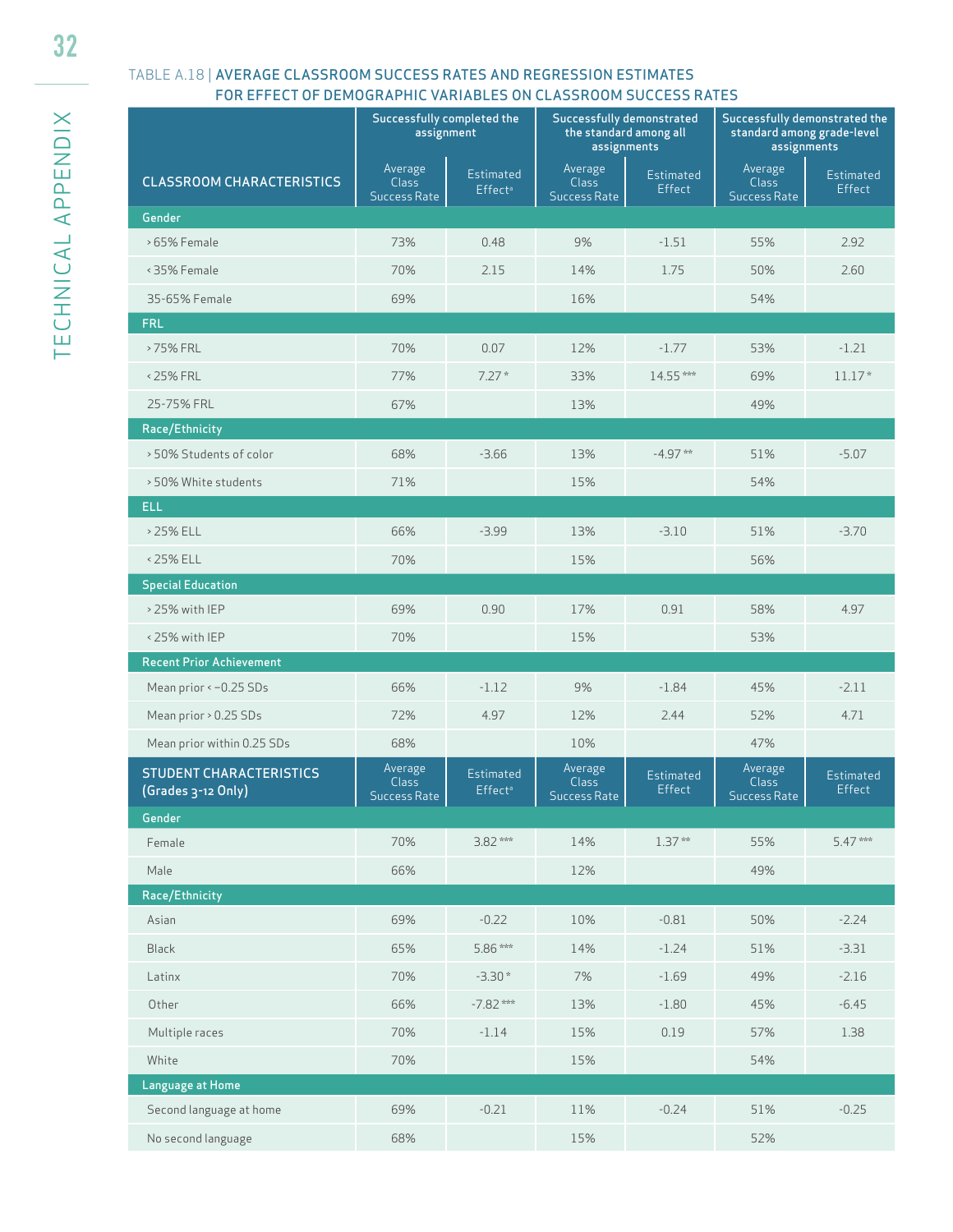\*, \*\*, and \*\*\* represent estimates significantly different from zero at the 0.05, 0.01, and 0.001 levels respectively. Grade-level assignments are those with the highest possible rating on the content domain. Estimated effects based on OLS regression model predicting classroom success rate with controls for class subject and grade level. Each set of demographic variables was modeled separately. Blank cells in the table were the comparison groups in the OLS models. Estimated odds ratios based on multi-level logistic regression with work samples nested within students nested within classrooms. Models also control for classroom subject and grade level. Only grade 3-12 students who completed student surveys are included in multi-level models.

Only core academic subjects included. Student success rate in second panel represents the success rate for each unique student-by-class combination. For analyses on classroom characteristics, only classrooms with at least 5 days of submitted assignments and at least 5 samples of work that meets the column's requirements are included. For analyses on student characteristics, only students with at least 5 samples of student work submitted on their behalf are included. Because of the low rate of grade-level assignments given to students, all students with at least 5 total student work submissions and at least 1 grade-level assignment were included in the success rate on grade-level assignments.

a: Estimated effects represented in percentage points. For example, an estimated effect of 0.48 represents 0.48 percentage points, not 48%.

Where  $y$  is a binary variable with 1 representing success and 0 representing no success.35 This model was run separately for each of the three sets of demographic variables available in the student surveys: gender, race/ethnicity, and home language status.

From these results, we found that female students tended to have more success than males, and students of color tended to have less success on all assignments than white students, but for many groups of students, success on grade-level assignments was more equal.

#### CONNECTING STUDENT GRADES AND TEST SCORES TO STUDENTS CHARACTERISTICS

Table A.19 shows three sets of analysis connecting student characteristics to course-taking and course grades. The first panel shows the proportion of students in the top two high school course-taking trajectories. The second panel compares the average student grade earned in core academic classes by student characteristic.

The third panel shows estimates from an OLS model predicting state test scores in grades 3-8 math and ELA (standardized among all students in the district) controlling for students' course grades, demographic characteristic, the interaction between course grades and the demographic, and additional controls for subject and grade-level:

Table A.19 shows that in nearly all of our participating districts, students of color, low-income, English Language Learners, and students with IEPs were significantly less likely to have taken a Mid-Level or Rigorous series of courses, earned significantly lower grades in their core classes, received significantly lower test scores for earning the same course grade, and tended to be in classes that had grading scales less aligned to state tests – compared to their comparison groups, their test scores improved significantly less for improving their course grades. District E was one exception, especially for differences by race: white and Black students had similar course patterns, course grades, and gradetest score connections.

 $y_{ik} = \beta_0 + \beta_1$  (Course Grade-85)<sub>ik</sub> + $\beta_2$  (Demographic)<sub>ik</sub> + $\beta_3$ \* (Course Grade-85)<sub>ik</sub> \* Demographic<sub>ik</sub>

Where  $y_{ik}$  represents the standardized test score for student  $i$  in subject *k*. We centered students' grades on 85 (out of 100). The estimates for  $\beta$ , represent the average difference in test scores between, for example, a B student receiving free or reduced-price lunch and a student earning the same grade but not receiving FRPL. By including an interaction term, we also estimated the extent to which the alignment between students' course grades and test results varied by student group. We rescaled course grades so that coefficients on the interaction effect  $(\beta_{3}, \beta_{4})$ represented by the "slope" column in the table) represent how much more or less test scores tended to change for every 10 points by which a student increased their course grade. We ran the above models separately for each district.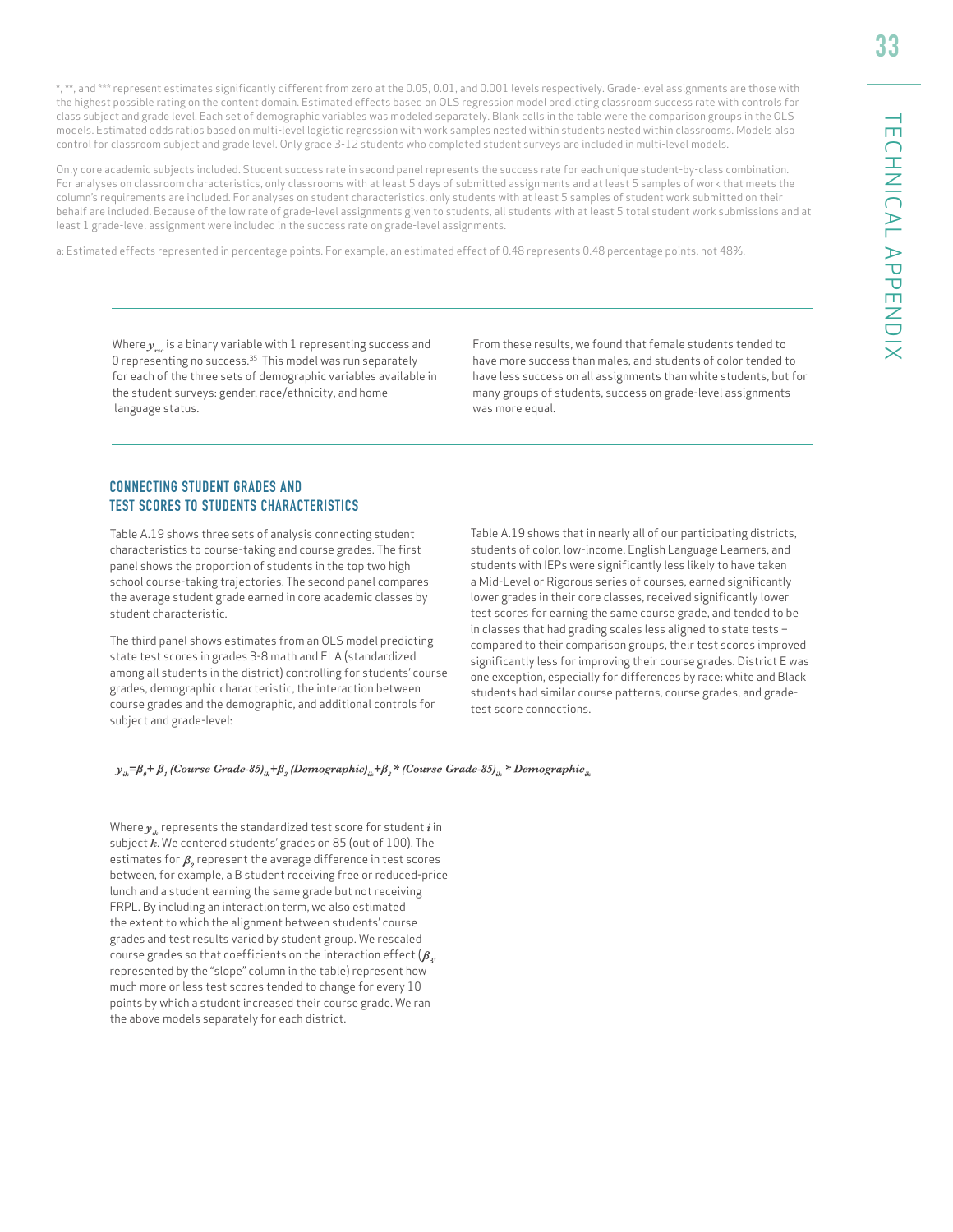### TABLE A.19 | STUDENT COURSE GRADES AND TRAJECTORIES BY DISTRICT AND STUDENT DEMOGRAPHICS

|                                                                                                                                        | <b>District A</b>     |                  | <b>District B</b>             |               | District C <sup>a</sup> |                   | <b>District D</b>             |                       | <b>District E</b>          |                     |
|----------------------------------------------------------------------------------------------------------------------------------------|-----------------------|------------------|-------------------------------|---------------|-------------------------|-------------------|-------------------------------|-----------------------|----------------------------|---------------------|
|                                                                                                                                        | Mid-<br>Level         | Rigor-<br>ous    | Mid-<br>Level                 | Rigor-<br>ous | Mid-<br>Level           | Rigor-<br>ous     | Mid-<br>Level                 | Rigor-<br>ous         | Mid-<br>Level              | Rigor-<br>ous       |
| Percent of students in each 4-year high school course trajectory b                                                                     |                       |                  |                               |               |                         |                   |                               |                       |                            |                     |
| Asian                                                                                                                                  | 22%                   | 15%**            | 50%                           | 26%           | $---$                   | $---$             | $---$                         | $\cdots$              | $\cdots$                   |                     |
| <b>Black</b>                                                                                                                           | 24%                   | 9% ***           | 48%                           | 8% ***        | $- - -$                 | $---$             | 54%                           | 12%                   | 81%                        | 0%                  |
| Latinx                                                                                                                                 | 20%                   | 8% ***           | 49%                           | 8% ***        | $- - -$                 | $---$             | 54%                           | 23%                   | $---$                      |                     |
| Other                                                                                                                                  | 29%                   | 10%              | 43%                           | 22% ***       |                         |                   | $---$                         | $---$                 |                            |                     |
| White                                                                                                                                  | 31%                   | 19%              | 36%                           | 40%           |                         |                   | 55%                           | 20%                   | 83%                        | 0%                  |
| Receives FRL                                                                                                                           | 22%                   | 8% ***           | 49%                           | 6% ***        | $- - -$                 | $---$             | 52%                           | 21% ***               | 81%                        | 0%                  |
| Does not receive FRL                                                                                                                   | 32%                   | 18%              | 41%                           | 31%           | $- - -$                 | $---$             | 55%                           | 31%                   | 83%                        | 0%                  |
| <b>ELL</b>                                                                                                                             | $--\,$                | $--\,$           | 50%                           | 8% ***        | $---$                   | $---$             | 53%                           | 14% ***               | $\cdots$                   |                     |
| Non-ELL                                                                                                                                | 25%                   | 11%              | 42%                           | 24%           | $- - -$                 | $---$             | 54%                           | 24%                   | 83%                        | ---                 |
| Has IEP                                                                                                                                | 8%                    | 1% ***           | 23%                           | 1% ***        | $- - -$                 | $---$             | 38%                           | 1% ***                | $\cdots$                   |                     |
| Does not have IEP                                                                                                                      | 28%                   | 13%              | 48%                           | 19%           | ---                     | $---$             | 56%                           | 25%                   | 90%                        | 0%                  |
| Mean numeric grade (0-100) in core courses by student demographic and district $\epsilon$                                              |                       |                  |                               |               |                         |                   |                               |                       |                            |                     |
| Asian                                                                                                                                  |                       | 83.1 ***         |                               | 83.9***       |                         | 80.9              |                               | $87.3***$             |                            | $\qquad \qquad - -$ |
| <b>Black</b>                                                                                                                           |                       | 75.5 ***         |                               | 77.6 ***      |                         | $74.1***$         |                               | 80.7***               | 74.0                       |                     |
| Latinx                                                                                                                                 |                       | 76.4 ***         |                               | 78.6 ***      |                         | 75.5 ***          |                               | 81.6***               |                            | 72.0                |
| Other                                                                                                                                  |                       | 79.1 ***         |                               | 80.7***       |                         | 83.4              |                               | 83.0                  | $-\, -\, -$                |                     |
| White                                                                                                                                  |                       | 80.2             |                               | 84.7          |                         | 80.1              |                               | 83.3                  |                            | 75.2                |
| <b>Receives FRL</b>                                                                                                                    |                       | 76.7***          |                               | 78.4 ***      | 73.8 ***                |                   | 81.3***                       |                       | 74.3                       |                     |
| Does not receive FRL                                                                                                                   |                       | 80.5             |                               | 83.8          |                         | 80.3              |                               | 84.2                  |                            | 75.4                |
| <b>ELL</b>                                                                                                                             |                       | 77.3**           |                               | 79.2 ***      |                         | 72.0**            |                               | 81.0***               |                            | 72.6                |
| Non-ELL                                                                                                                                |                       | 77.5             |                               | 81.0          |                         | 76.7              |                               | 81.7                  |                            | 75.5                |
| Has IEP                                                                                                                                |                       | 74.3 ***         |                               | 74.9 ***      |                         | 70.6 ***          |                               | 79.1 ***              |                            | 69.2***             |
| Does not have IEP                                                                                                                      |                       | 78.3             |                               | 81.0          |                         | 77.4              |                               | 81.9                  |                            | 76.3                |
| Estimated differences in district grade 3-8 Math and ELA standardized test scores for a B student, and differences in in the alignment |                       |                  |                               |               |                         |                   |                               |                       |                            |                     |
| (slope) between grades and test scores by student demographic <sup>d</sup>                                                             |                       |                  |                               | Slope         |                         |                   |                               |                       |                            |                     |
|                                                                                                                                        | B grade<br>$-0.39***$ | Slope<br>$0.04*$ | <b>B</b> grade<br>$-0.28$ *** | $-0.05$ ***   | <b>B</b> grade          | Slope<br>$\cdots$ | <b>B</b> grade<br>$-0.28$ *** | Slope<br>$0.28***$    | <b>B</b> grade<br>$\cdots$ | Slope<br>$\cdots$   |
| Asian<br><b>Black</b>                                                                                                                  | $-0.50$ ***           | $-0.16$ ***      | $-0.80$ ***                   | $-0.29$ ***   | $-0.59***$              | $-0.17$           | $-0.38***$                    | $-0.35***$            | $-0.09$                    | $0.26***$           |
|                                                                                                                                        | $-0.57***$            | $-0.15***$       | $-0.74$ ***                   | $-0.29***$    | $-0.43***$              | $-0.10$           | $-0.29***$                    | $-0.24$ ***           | $\cdots$                   | $---$               |
| Latinx<br>Other                                                                                                                        | $-0.11***$            | $-0.04*$         | $-0.25$ ***                   | $-0.09***$    | $---$                   | $---$             | $-0.17***$                    | $-0.24$ ***           | $---$                      |                     |
|                                                                                                                                        | $-0.51***$            | $-0.17$ ***      | $-0.73$ ***                   | $-0.29***$    | $-0.29$ ***             | $-0.20$ ***       | $-0.23***$                    | $-0.16***$            | $-0.14**$                  | $-0.06$             |
| Receives FRL<br>ELL                                                                                                                    | $-0.88$ ***           | $-0.25$ ***      | $-0.44$ ***                   | $-0.19***$    | ---                     | $---$             | $-0.14***$                    |                       | $---$                      |                     |
| Has IEP                                                                                                                                | $-0.71$ ***           | $-0.23***$       | $-0.97***$                    | $-0.33***$    | $-1.54***$              | $-0.46$ ***       | $-0.70$ ***                   | $-0.00$<br>$-0.30***$ | $-0.78$ ***                | $---$<br>$-0.06$    |
|                                                                                                                                        |                       |                  |                               |               |                         |                   |                               |                       |                            |                     |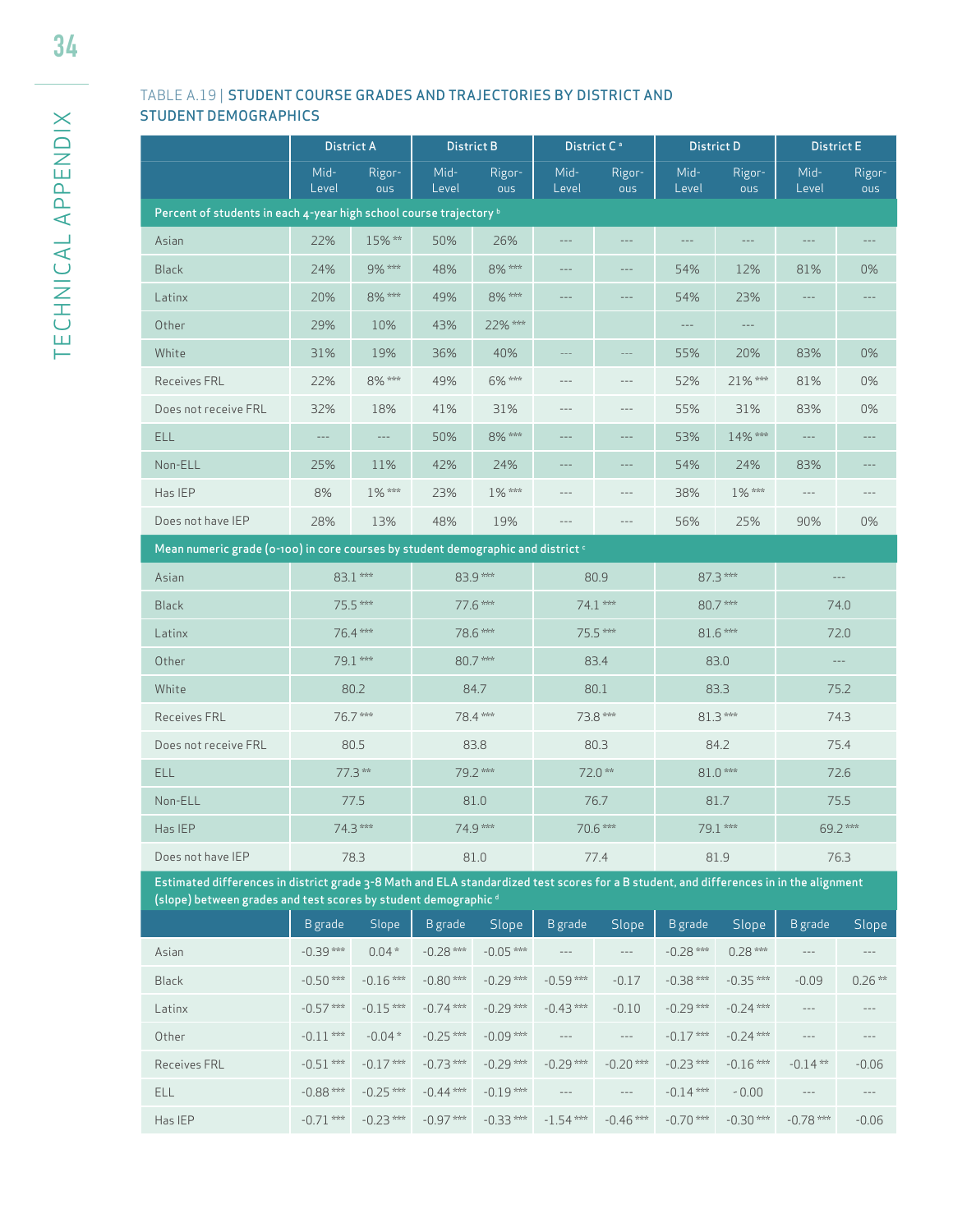\*, \*\*, and \*\*\* represent statistical significant differences at the 0.05, 0.01, and 0.001 levels respectively. In all panels, each race variable was tested against white students, students who received FRL were tested against those who did not, etc. Only combinations with at least 25 records were shown.

a: District C only provided grades for one of the three schools and not enough years of data to run a course trajectory analysis.

b: Significance tests represent 2-sample test for equality of proportions of the proportion of students in the mid-level or rigorous trajectory, even though the asterisks were only marked in the rigorous column. The graduating classes of 2016 and 2017 were used in all districts, though District E also included the class of 2015. District E did not offer a third-year foreign language class and so no student had the opportunity to be classified in the Rigorous trajectory. Only demographic groups with at least 25 students with classified trajectories are displayed.

c: Statistical tests represent simple t-tests with the comparison group. No other controls were included. Math, ELA, Science, and Social studies classes in grades 3-12 included. Across all district, both the 2015-2016 and 2016-2017 school years included. Only demographic groups with at least 25 students with classified trajectories are displayed.

d: Estimated obtained from a simple linear model controlling for students' course grade (centered on a grade of 85), an indicator for the given demographic and their interaction. We also included controls for subject and grade-level. All test scores were standardized against the district average. The course grade variable was re-scaled so that the slope estimate represents the association with a change in grade of 10 points (on a 0-100 scale). Math and ELA courses included only. Across all district, both the 2015-2016 and 2016-2017 school years included.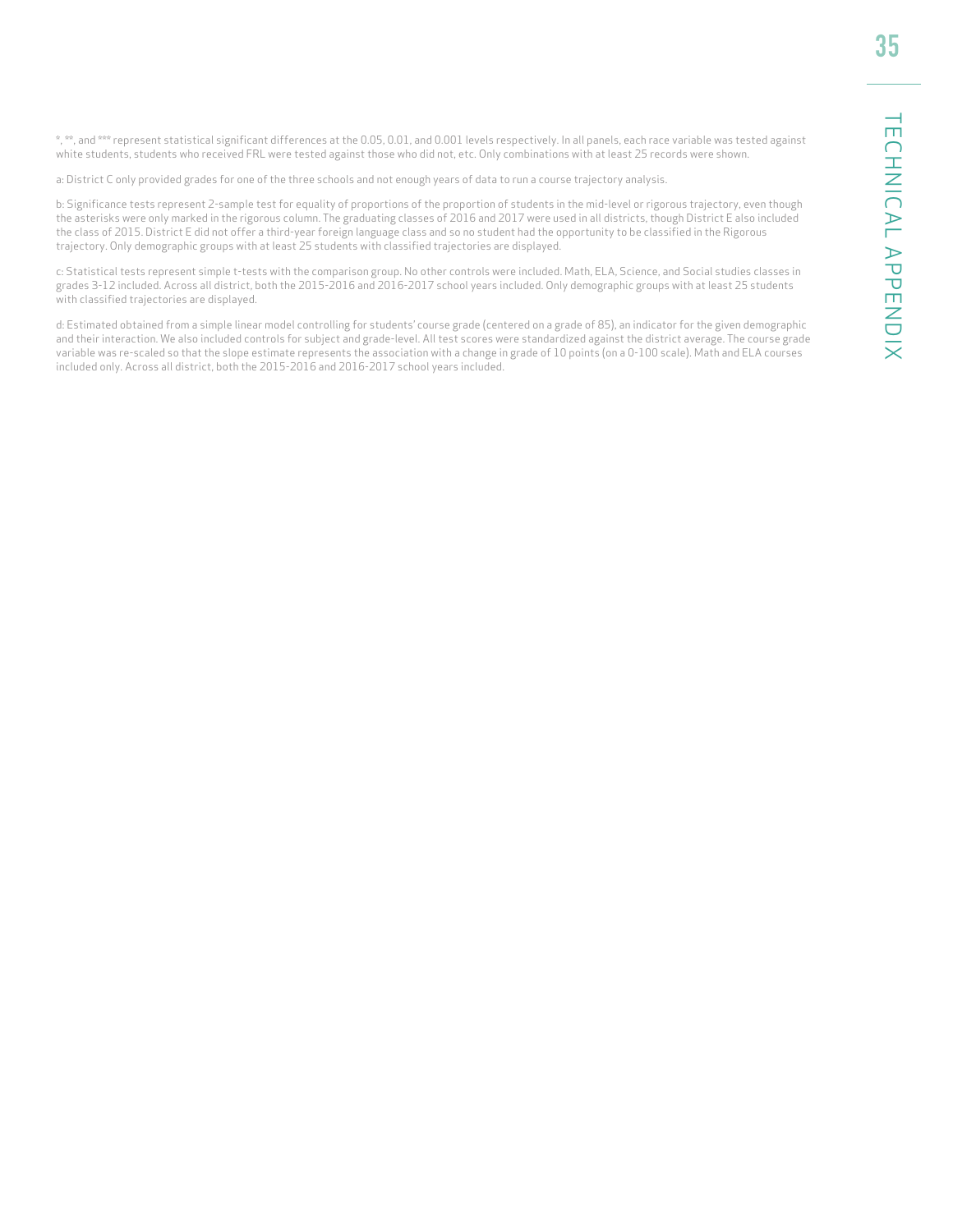36

# **RESEARCH QUESTION 3: PREDICTING STUDENT OUTCOMES**

We used our classroom-level measures of students' academic experiences as predictors of two student outcomes: state test scores and student-reported engagement. Though we consider student engagement a measure of academic experience – and thus an input to predict student test results – we wanted to explore the extent to which teachers' assignments, instruction, and expectations were associated with student perceptions.

#### PREDICTING STATE STANDARDIZED TEST RESULTS

Following the work of Kane & Staiger (2012),<sup>36</sup> we sought to estimate the correlation between our classroom metrics and the extent to which students' test scores in the year of our study were better or worse than expected given how students had scored on prior state tests. Commonly known as "value-added," we estimated a value for each math and ELA classroom in our participating districts that represented the mean difference between how students in the class actually scored on their endof-year state tests and how other students in the district with similar demographic characteristics and similar prior test scores tended to score.

Specifically, using every student in each participating district, we used an OLS regression model to predict students' subject specific end of year test result (standardized against all other students in the district):  $y_{isk} = X_i \beta + \beta * f(y_{i, math, t}) + \beta * f(y_{i, ELA, t})$  $+\bar{X}_{k\ell} \delta + \delta * f(\bar{V}_{math}+k+1}) + \delta * f(\bar{V}_{ELLk+1}) + \varepsilon_{iskt}$ 

Where  $y_{i,dt}$  represents the test score of student *i* in subject *s* in school *k*, in year *t*. To predict these values, we controlled for students' prior year test scores in both math (*yi,math,t-1*) and ELA  $(y_{i,ext})$ , entering them both into the model with cubic polynomial functions (f()) to account for potential non-linear relationships between prior and current test scores.37 We also included a vector of student characteristics  $\left( X_{i}\right)$ , which included students' FRL status, race/ethnicity, gender, ELL status, and IEP status. Finally, we included school means of all demographic and prior achievement variables (e.g.,  $\overline{X}_{\mu}$ ).

We ran the above model for all grades and courses in a district where students had prior year test results. This includes all grade 4-8 classes, but also some high school courses in states that had End-of-Course (EOC) exams. We constructed separate models for each district and for different combinations of prior achievement information. For example, some students who took the Algebra 1 EOC had 8th grade math as their prior year test scores but others (who took Algebra I in 8th grade) had 7th grade math as their

prior. These students were entered into separate models so that students were only being compared to other students who took identical prior year tests. We only modeled combinations of test scores with at least 50 students.

From these models, we extracted a residual for each student – the difference between how the student actually scored on the test and what the model predicted they would score – and then averaged these residuals for all students in a class. We were not provided official teacher-student allocation data but using the data on students' course taking we could identify the appropriate math and ELA class for students, especially those in our study. Some students were in multiple math and ELA courses in the same school year, so we used a weighted average of residuals to allow us to, for example, allocate a "half" a student to one teacher and the other half to another. We only kept value-added estimates for classrooms with at least 10 students, but all students were included in the model to create residuals.

The resulting value-added estimate represents the mean difference, in standard deviation units, between how students scored on their state tests and what was expected of them given their demographics and prior achievement. Like Kane & Staiger (2012), we loosely translated these units to months of learning using the conversion that nine months of learning is associated with a 0.25 standard deviation increase in achievement.

Obtaining value-added estimates for all eligible math and ELA classrooms in our participating districts allowed us to compare classrooms participating in the study to those that did not. Table A.20 displays how the distribution of partner classrooms compared to the rest of the district. In most districts and subjects, participating classrooms did not differ significantly from other classrooms. Because Districts C and E had substantially fewer classrooms and fewer teachers per gradelevel, we excluded both districts when comparing value-added results to classroom metrics.

Table A.21 shows the correlations between the classroom metrics we collected and value-added, as well as the mean difference in value-added estimates between classrooms rated in the top and bottom quartiles on our metrics. Quartiles in the latter were based exclusively on classrooms that had both a value-added estimate and a classroom metric score so that the number of classrooms in each quartile were relatively equal. All classroom metrics were standardized by subject, though we did this in two ways. The first pools classrooms across all districts. The

|                              | <b>District A</b> | <b>District B</b> | <b>District C</b> | <b>District D</b> | <b>District E</b> |
|------------------------------|-------------------|-------------------|-------------------|-------------------|-------------------|
| Mean difference in:          |                   |                   |                   |                   |                   |
| <b>ELA</b>                   | 0.079             | $-0.014$          | 0.041             | 0.028             | 0.091             |
| Math                         | 0.012             | $-0.100**$        | $- - -$           | $-0.019$          | 0.070             |
| <b>Number of classrooms:</b> |                   |                   |                   |                   |                   |
| In study                     | 24                | 34                | $\overline{2}$    | 34                | 17                |
| Not in study                 | 1373              | 3340              | 26                | 2840              | 29                |

#### TABLE A.20 | MEAN DIFFERENCE IN VALUE-ADDED AND NUMBER OF CLASSROOMS BY DISTRICT AND STUDY PARTICIPATION

\*, \*\*, and \*\*\* represent significantly different mean value-added estimates at the 0.05, 0.01, and 0.001 levels respectively.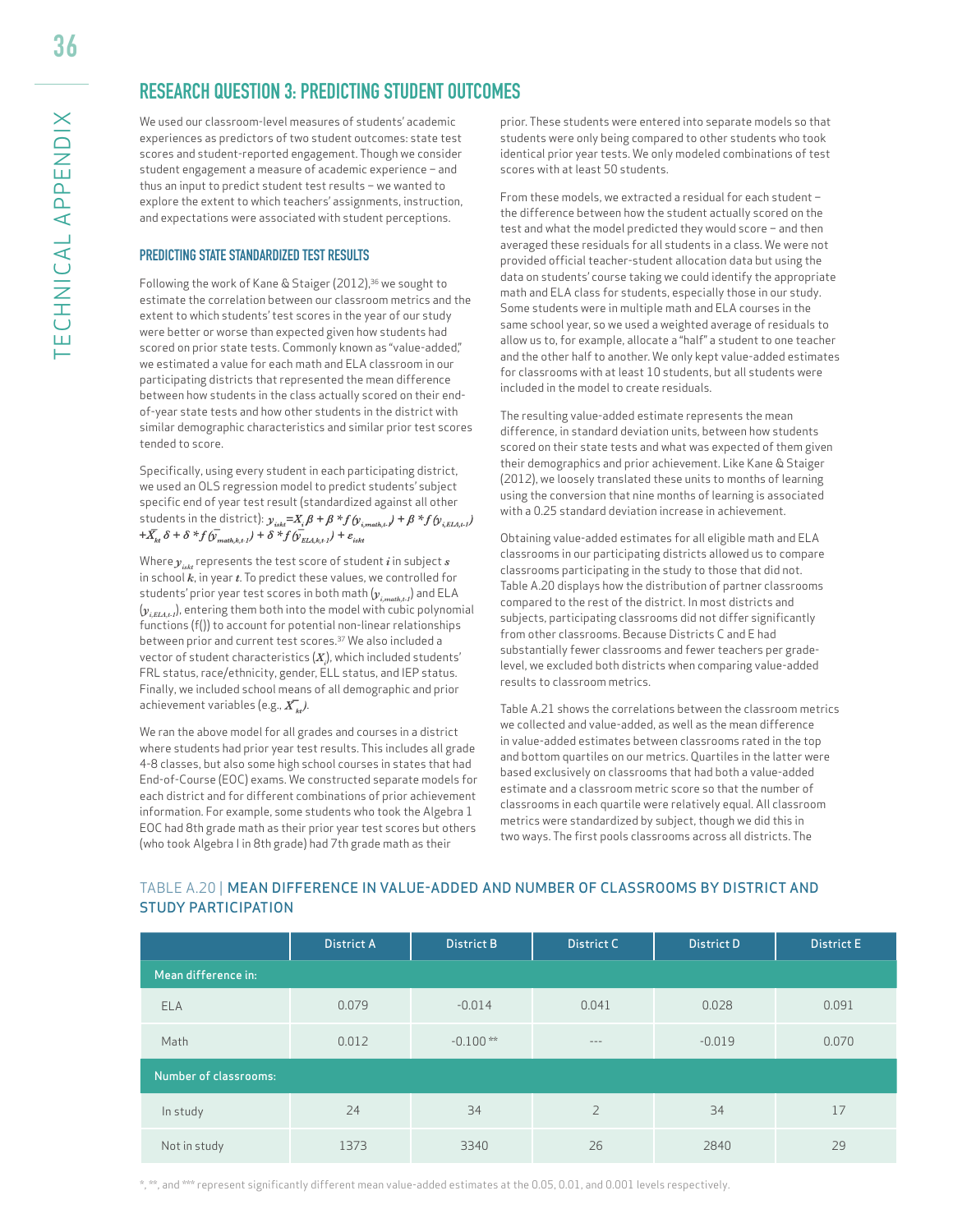second standardizes classroom metric scores separately within each district to account for potential district effects. Both standardization approaches are displayed in Table A.21.

We found that most metrics in both types of correlations demonstrated at least some positive association. With sample sizes near 70, we were not seeking to validate each measure, but instead wanted to explore whether the associations were directionally aligned. Notably, the correlations with assignments and expectations were at least 0.2 and for expectations, significantly different from zero.

We also wanted to know whether the relationships with our metrics held among classrooms with students who tended to be furthest behind their grade-level peers and classrooms who began the year above the average student in the state. We isolated all classrooms that began the year with an average prior achievement score of 0.5 standard deviations below the state

average or lower – the rough equivalent of starting at least two years behind the state – as well as classrooms that started the year at least 0.5 standard deviations above the state. Table A.21 shows the correlations among these classrooms. Because the sample size is small, we did not perform within district standardizations, and we split classrooms into top and bottom half groups rather than quartiles.

When we isolated classrooms in which the average student was substantially behind the state average, we tended to find stronger relationships between value-added results and most measures. Most notably, instruction, assignments, and expectations all demonstrated large correlations. The opposite was somewhat true for classrooms that began the year far ahead of the state mean – correlations between VAM and our assignment and instruction metrics were negative, though correlations with expectations and engagement remained positive.

#### TABLE A.21 | RELATIONSHIPS BETWEEN VALUE-ADDED AND CLASS METRICS

| <b>All Classrooms</b>                                                   |                               |                                           |              |                                        |
|-------------------------------------------------------------------------|-------------------------------|-------------------------------------------|--------------|----------------------------------------|
|                                                                         | <b>Pooled Standardization</b> |                                           |              | <b>Within-District Standardization</b> |
|                                                                         | Correlation                   | Quartile difference                       | Correlation  | Quartile difference                    |
| Assignments                                                             | 0.20                          | 0.05                                      | 0.17         | 0.10                                   |
| Instruction                                                             | 0.05                          | 0.01                                      | 0.04         | 0.04                                   |
| Engagement                                                              | 0.09                          | 0.07                                      | 0.13         | 0.07                                   |
| Worth                                                                   | 0.01                          | $-0.04$                                   | 0.09         | 0.04                                   |
| Support                                                                 | 0.02                          | 0.04                                      | 0.11<br>0.06 |                                        |
| Expectations                                                            | $0.24*$                       | $0.13*$                                   | $0.36***$    | $0.22***$                              |
| Classrooms with prior achievement substantially BELOW the state average |                               |                                           |              |                                        |
|                                                                         | Correlation                   | Difference between<br>top and bottom half |              |                                        |
| Assignment score                                                        | 0.39                          | $0.20*$                                   |              |                                        |
| Instruction score                                                       | $0.62**$                      | 0.17                                      |              |                                        |
| Engagement                                                              | 0.13                          | 0.03                                      |              |                                        |
| Worth                                                                   | $-0.00$                       | $-0.02$                                   |              |                                        |
| Support                                                                 | 0.19                          | $-0.06$                                   |              |                                        |
| Expectations                                                            | 0.35                          | $0.22*$                                   |              |                                        |
| Classrooms with prior achievement substantially ABOVE the state average |                               |                                           |              |                                        |
|                                                                         | Correlation                   | Difference between<br>top and bottom half |              |                                        |
| Assignment score                                                        | $-0.12$                       | 0.03                                      |              |                                        |
| Instruction score                                                       | $-0.74$ **                    | $-0.21$                                   |              |                                        |
| Engagement                                                              | 0.21                          | 0.18                                      |              |                                        |
| Worth                                                                   | 0.12                          | 0.08                                      |              |                                        |
| Support                                                                 | $-0.02$                       | $-0.03$                                   |              |                                        |
| Expectations                                                            | 0.50                          | 0.18                                      |              |                                        |

\*, \*\*, and \*\*\* represent values significantly different from zero at the 0.05, 0.01, and 0.001 levels respectively. Only Districts A, B, and D are included. Classrooms with prior achievement substantially below the state average are classrooms with mean prior achievement (standardized against the state) of -0.5 or lower. Ns varied by metric but were typically near 70 for all classrooms and near 20 for classrooms with substantially lower prior achievement.

a: Split was based on whether the class was above or below the median on metric among all classes in analysis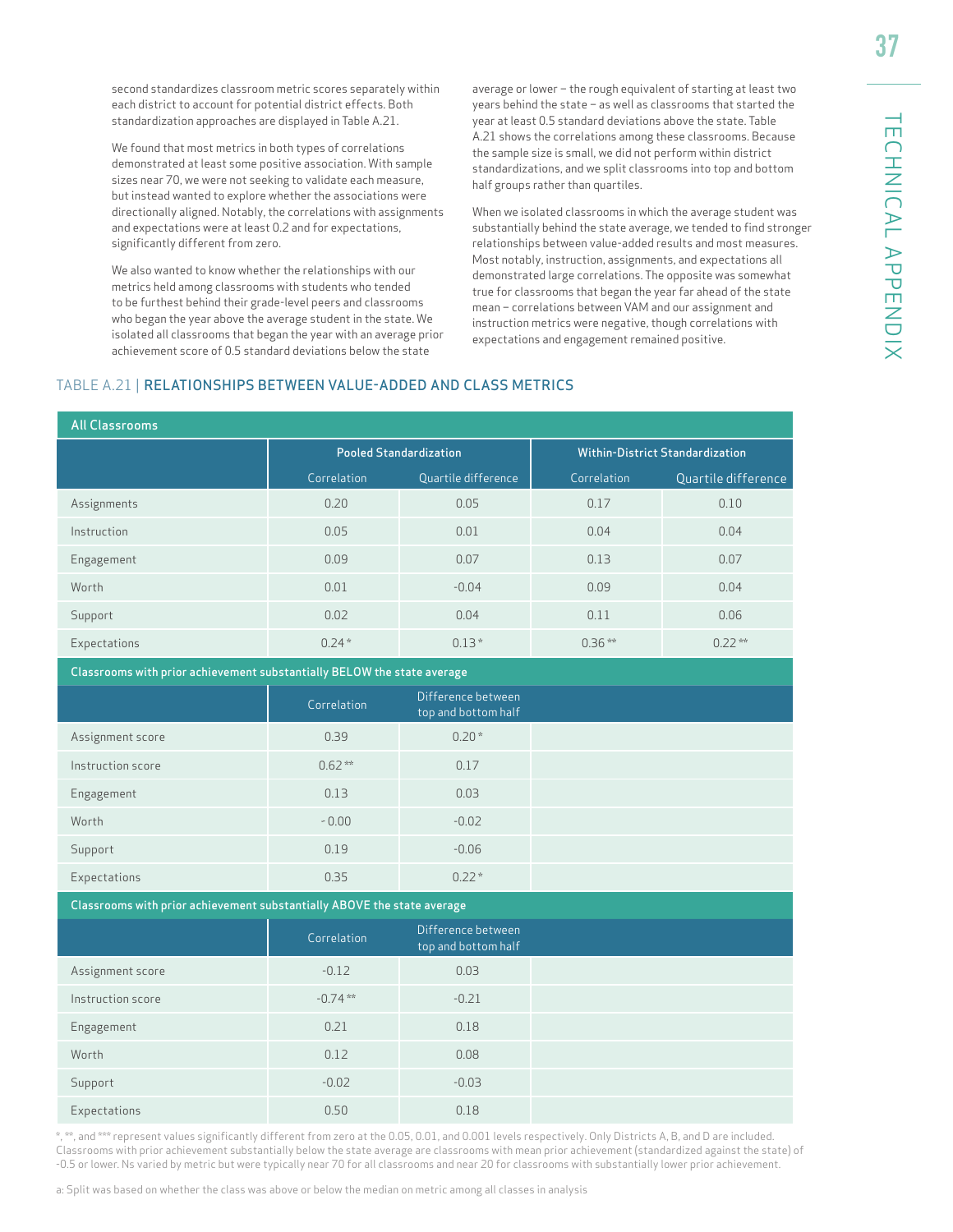#### PREDICTING ENGAGEMENT

We connected students' perceptions of engagement to the remaining classroom metrics in three ways. First, using a separate multi-level model with survey responses nested within students nested within classrooms for each metric, we modeled engagement as an outcome controlling for student characteristics (gender, race and language status), classroom characteristics (classroom percent IEP, percent FRL, and subject area)<sup>38</sup> and included the classroom metric of interest. We also employed the same model but included both classroom measures of assignments and observations and their interaction to see if there were meaningful differences when classrooms had higher scores on both metrics.

Next, we leveraged the fact that students completed their surveys on multiple days and used a student fixed effects model to compare engagement on days with better or worse assignments and instruction. In a student fixed effects model,

#### **ANALYSIS AND DATA SOFTWARE**

We used R for all quantitative analyses and data preparation: 39 We heavily used the R packages from the overarching tidyverse, particularly dplyr.40 All multi-level models were based on functions from the lme4 package<sup>41</sup>, and all fixed-effects linear models were based on functions from the plm package<sup>42</sup>; We used the TAM package<sup>43</sup> to perform all Rasch-based analyses and the irr package to test the interrater reliability of assignment and student work ratings.44

students act as their own control such that we're able to analyze whether a student is more engaged than they normally are on days when they had a better assignment. All assignment and instruction scores were standardized by subject area so coefficients reported for this model represent the change in standardized student-level engagement scores for a one standard deviation increase in the daily assignment or instruction score.

The results to all three models are displayed in Table A.22. Across all models instruction was positively and significantly related to engagement: classrooms that had better instruction scores tended to have students who were more engaged. And the same students tended to be more engaged on days with better instruction. On the other hand, while engagement tended to be minimally, though positively, related to the overall assignment quality of a classroom, when we followed the same student on different days, they tended to be less engaged on days with higher quality assignments.

#### TABLE A.22 | ESTIMATED RELATIONSHIPS BETWEEN EACH METRIC AND ENGAGEMENT AS AN OUTCOME

| All Classrooms           |                                                       |                                                                                    |                                            |  |  |
|--------------------------|-------------------------------------------------------|------------------------------------------------------------------------------------|--------------------------------------------|--|--|
|                          | MODEL SET <sub>1</sub><br>Separate multi-level models | MODEL 2<br>One multi-level model with<br>assignment and instruction<br>interaction | MODEL SET 3<br>Student fixed effect models |  |  |
| Assignments              | 0.04                                                  | $-0.01$                                                                            | $-0.04***$                                 |  |  |
| Instruction              | $0.11***$                                             | $0.09*$                                                                            | $0.07*$                                    |  |  |
| Assignment X Instruction | $- - -$                                               | 0.04                                                                               | $- - -$                                    |  |  |
| Expectations             | $-0.01$                                               | ---                                                                                | $\sim$ $-$                                 |  |  |

\*, \*\*, and \*\*\* represent significantly different mean value-added estimates at the 0.05, 0.01, and 0.001 levels respectively. Model set 1 is a separate multilevel model for each classroom metric predicting engagement. Controls include student ender, student race/ethnicity, student language status, classroom subject, classroom grade level, and percent of students in class receiving IEPs and percent receiving FRL. Model 2 is a single version of the same multi-level model but with both assignments and instruction included, as well as their interaction. Model set 3 is two separate student-fixed effects models using each metric (assignments and instruction) measured on a given day in class compared to students' engagement on that same day. Only students who had at least two days' worth of assignments or two days' worth of instruction in our data were included.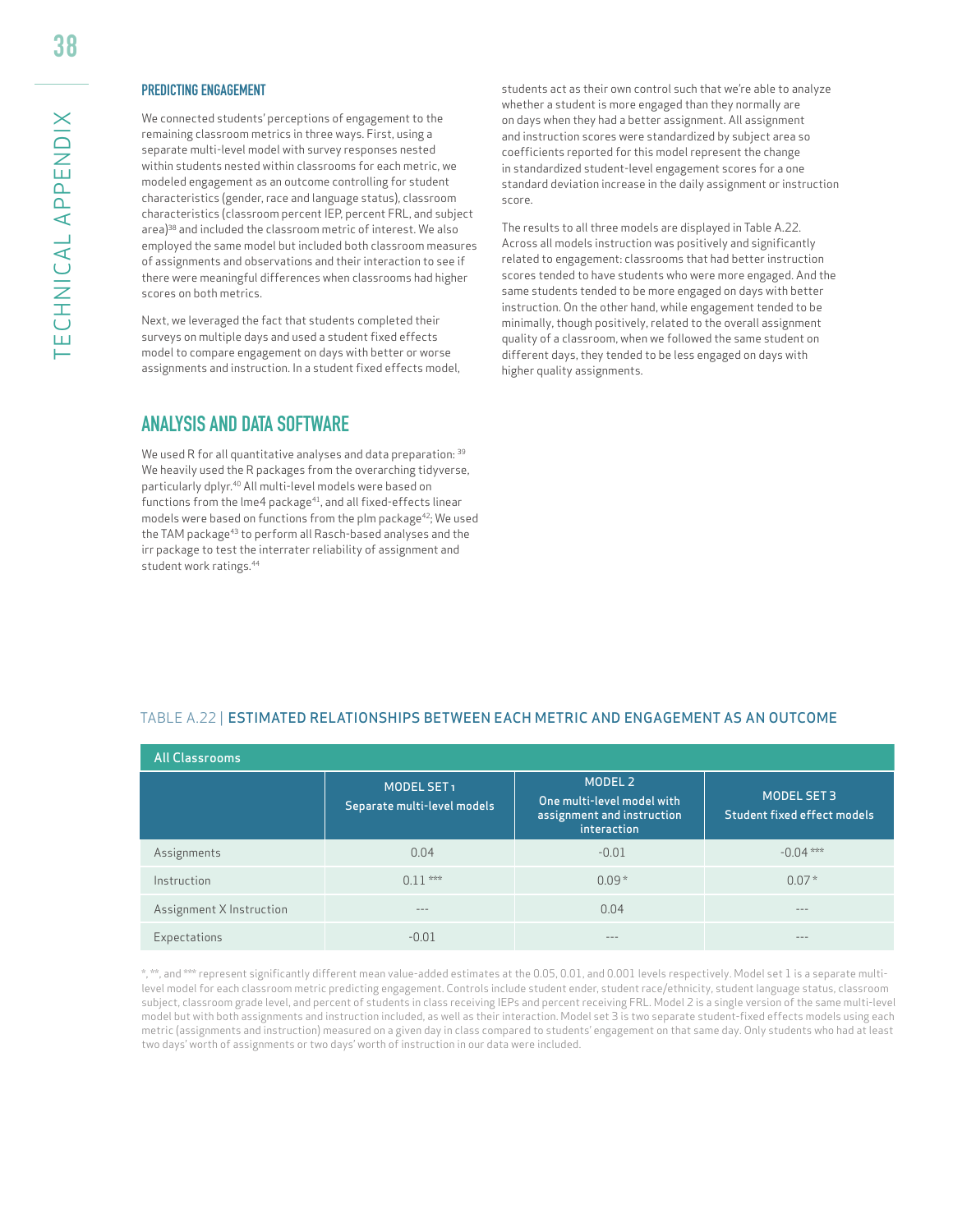# **STATE AND DISTRICT POLICY ANALYSIS**

In addition to our quantitative data analysis we also conducted a qualitative analysis of state and district-level policies. As part of this policy review, we interviewed teachers and school leaders to learn how they experience these policies.

#### STATE-LEVEL ANALYSIS

In order to understand the state-level policies that influenced the decisions made in classrooms, schools, and districts, we reviewed state legislation – including what the state regulates and funds – related to learning standards, instructional materials, course and graduation requirements, intervention, and assessments. We also considered expectations the state set regarding serving students with disabilities and English language learners.

To conduct this analysis, a policy analyst reviewed the state code and state Board of Education policies in each state where we had a district participating in the study. We then used the findings from this review to inform our district-level interview protocols, as well as our teacher focus group protocols and principal interview protocols, both described below.

#### TEACHER AND ADMINISTRATIVE INTERVIEWS

#### District-level policy interviews

We conducted virtual and in-person interviews with district-level staff. Questions focused on each district's approach to adopting instructional materials and setting expectations for their usage, lesson planning, assessments, intervention, graduation requirements, and course scheduling, including advanced coursetaking enrollment expectations. We also considered expectations each district set for serving students with disabilities and English language learners.

In each district, we customized the district-level policy interview protocol using the state-level policy analyses referenced above. We then scheduled interviews with as many district staff as needed to fully answer our research questions.

#### School leader interviews

We conducted at least one in-person interview with each of the school leaders in the sample to answer questions regarding the school's approach to selecting instructional materials and setting expectations for their usage, lesson planning, assessments, intervention, and course scheduling, including advanced coursetaking enrollment expectations. We also considered expectations each school set for serving students with disabilities and English language learners.

#### Teacher focus groups

At each school, we conducted at least one hour-long in-person teacher focus group with a subset of the teachers participating in the study to learn about teachers' approach to using instructional materials, lesson planning, assessments, and intervention. We also asked teachers about their approaches to serving students with disabilities and English language learners. At each school, we selected participating teachers by identifying 5-7 teachers per school, attempting to get a representation across grade levels for both math and ELA.

Tables A.23, A.24, and A.25 display the interview protocols used for district leaders, school leaders, and teachers.

After completing teacher focus groups, school leader interviews, and district-level policy interviews, we compared answers to identify policies or practices that were implemented differently at the teacher or classroom level than expected by the school leaders or district leaders.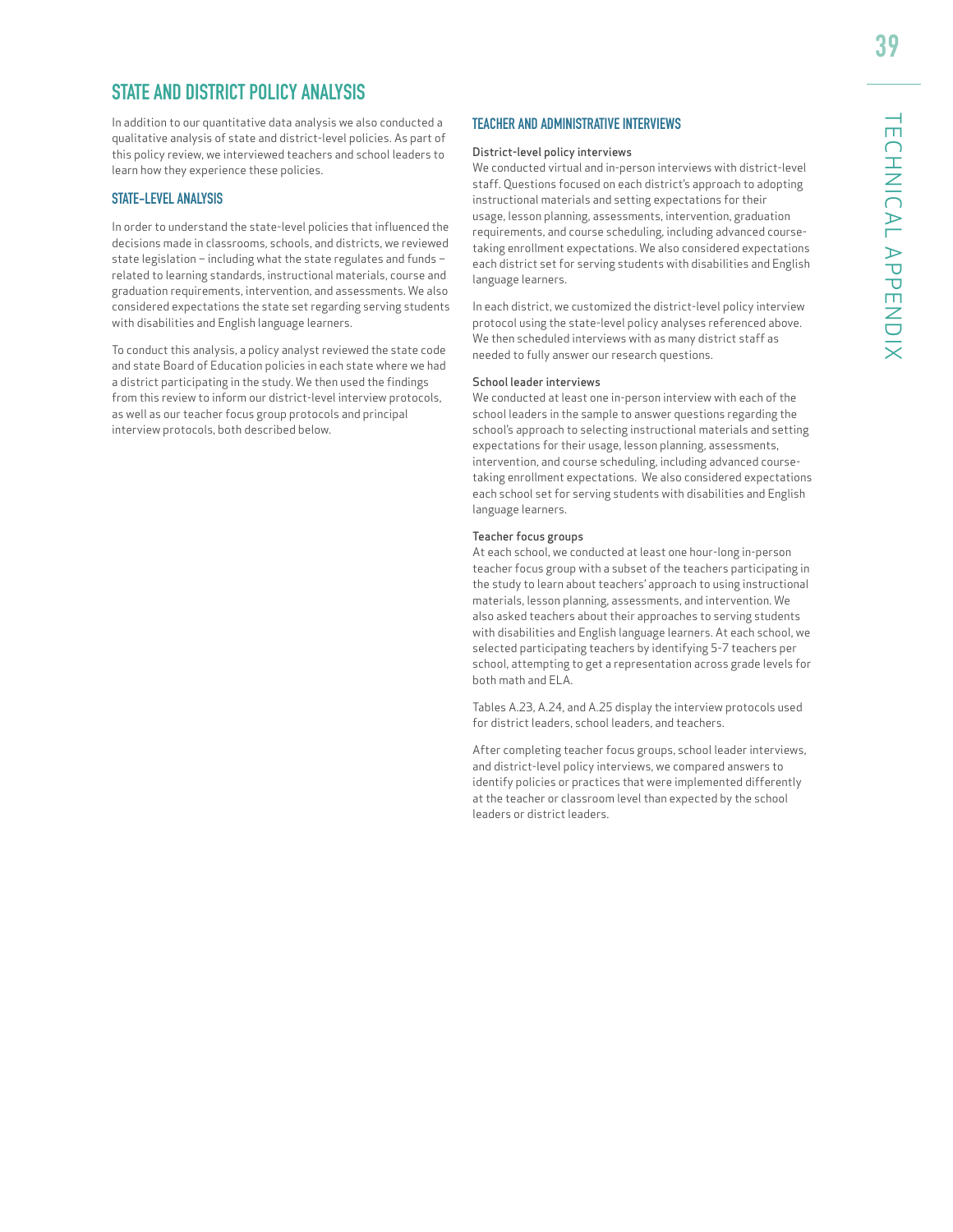| <b>TOPIC</b>                                                                   | <b>QUESTIONS</b>                                                                                                                                                                                                                                                                                                                                                                                                                                                                                                                                                                                                                                                                                                                                                                                                                                                                                                                                                                                                                                                                                                                                                                                                                                                                                                                                                                                                                                                                                                                                                                                                                                                                                                                                                                                                                                                                                                                                                                                        |  |  |  |
|--------------------------------------------------------------------------------|---------------------------------------------------------------------------------------------------------------------------------------------------------------------------------------------------------------------------------------------------------------------------------------------------------------------------------------------------------------------------------------------------------------------------------------------------------------------------------------------------------------------------------------------------------------------------------------------------------------------------------------------------------------------------------------------------------------------------------------------------------------------------------------------------------------------------------------------------------------------------------------------------------------------------------------------------------------------------------------------------------------------------------------------------------------------------------------------------------------------------------------------------------------------------------------------------------------------------------------------------------------------------------------------------------------------------------------------------------------------------------------------------------------------------------------------------------------------------------------------------------------------------------------------------------------------------------------------------------------------------------------------------------------------------------------------------------------------------------------------------------------------------------------------------------------------------------------------------------------------------------------------------------------------------------------------------------------------------------------------------------|--|--|--|
| Adopted Materials<br>at the District Level                                     | What are the state requirements for curricular adoption in your state?<br>• What process does your district use when adopting curriculum, given those requirements?<br>Do all of your core adopted materials come from the state-approved list?<br>• (If not) How do you ensure that self-selected materials are high quality and aligned to standards?<br>Do you have to receive a waiver/approval to use these materials?<br>Are schools or teachers ever allowed to select their own curriculum?<br>• Are there any processes or guidelines they have to follow when choosing their own curriculum?<br>• How do you know if their curriculum meets state standards?<br>What core curricular resources have you adopted in literacy across the grade levels?<br>• How effective and well-aligned to state standards are each of these curricula?<br>How do you determine alignment?<br>• Which are most useful? Which are least useful? Why?<br>• Has the district created any supplements (like a pacing guide) that would support teachers<br>in using these materials? (If yes $-$ can we see them?)<br>What core curricular resources have you adopted in mathematics across the grade levels?<br>• How effective and well-aligned to state standards are each of these curricula?<br>• How do you determine alignment<br>• Which are most useful? Which are least useful? Why?<br>• Has the district created any supplements (like a pacing guide) that would support teachers in using<br>these materials? (If yes $-$ can we see them?)<br>What computer or web-based instructional materials has the district adopted for literacy and math? (e.g.,<br>iReady)<br>• How effective area each of these resources? Which are most useful? Which are least useful? Why?<br>Are there any materials or resources you wish you had access to that you do not currently<br>have access to? If so, what are they?<br>What training have teachers received on using any of these curricular resources? |  |  |  |
| Daily Lesson Planning<br>at the School Level<br>(as perceived by the district) | Where do your math & ELA teachers' daily lesson plans come from? E.g. Do they create them themselves?<br>Are they expected to use district-provided lesson plans?<br>Do teachers spend more time creating lesson plans or preparing to use already created plans?<br>$\bullet$<br>• Is there a process for reviewing and approving teachers' lesson plans? How do leaders ensure lesson<br>plans fully address instructional standards?<br>• What daily lesson planning materials, if any, has the district created? (If yes - can we see them?)<br>• What additional materials has the district purchased for schools?<br>• Are certain instructional materials mandated for use? If so, what expectations has the district<br>set for usage of those materials?<br>• If from other sources, where?                                                                                                                                                                                                                                                                                                                                                                                                                                                                                                                                                                                                                                                                                                                                                                                                                                                                                                                                                                                                                                                                                                                                                                                                    |  |  |  |

40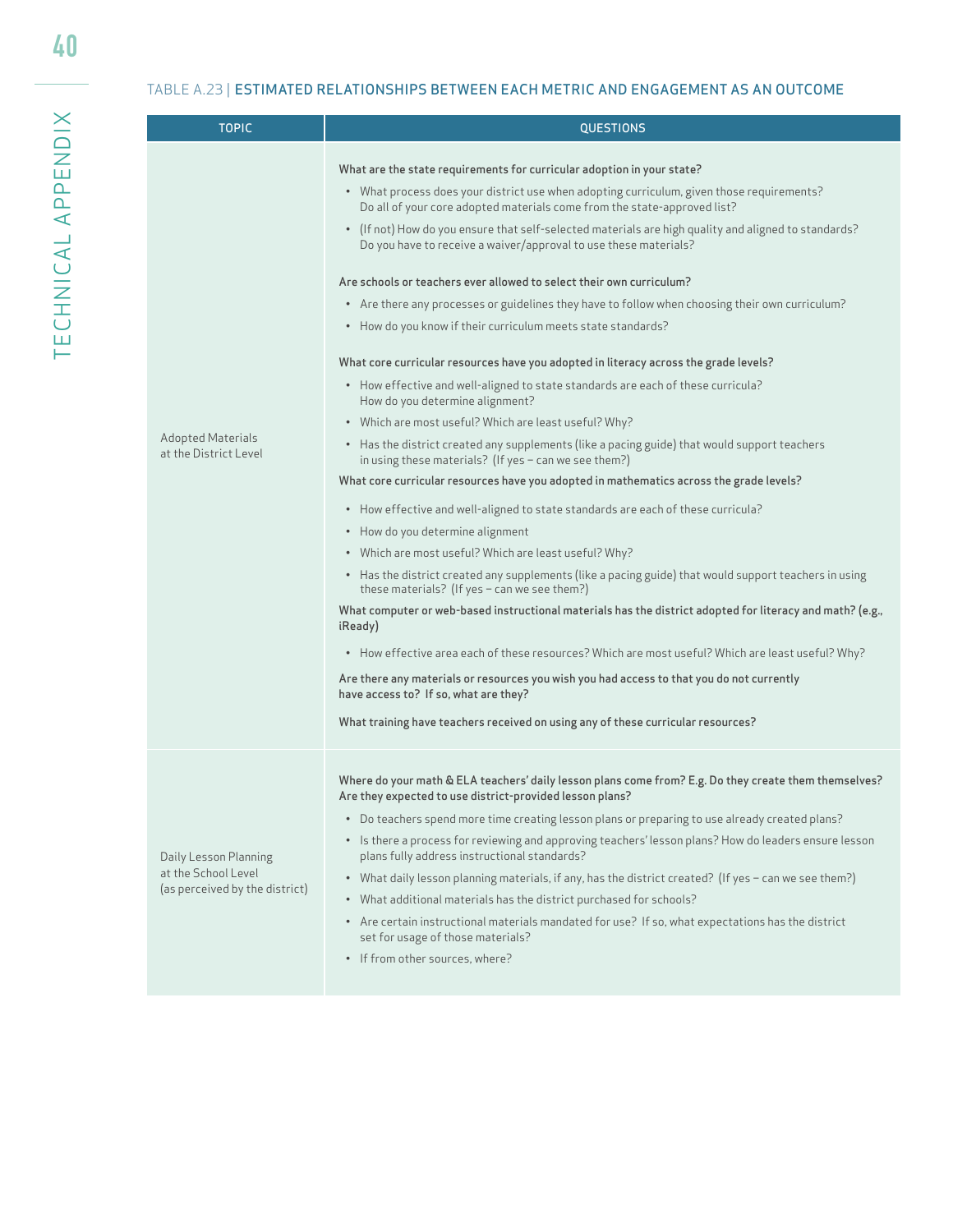# TABLE A.23 CONTINUED

| <b>TOPIC</b>         | <b>QUESTIONS</b>                                                                                                                                                                                                |  |  |  |
|----------------------|-----------------------------------------------------------------------------------------------------------------------------------------------------------------------------------------------------------------|--|--|--|
|                      |                                                                                                                                                                                                                 |  |  |  |
|                      | In your opinion, are the state's summative assessments a good reflection of your curricula and what<br>students should be learning? Are they a good reflection of state standards?                              |  |  |  |
|                      | How are your students doing on state assessments? To what do you attribute their performance?                                                                                                                   |  |  |  |
|                      | How does student performance on state assessments factor into district, school, and teacher ratings?<br>How do they factor into student grades or promotion and graduation?                                     |  |  |  |
|                      | What benchmark assessments do you use for literacy and math by grade band?                                                                                                                                      |  |  |  |
| Assessments and Data | • How well-aligned are these benchmarks to your curricula and state standards? How do you know?                                                                                                                 |  |  |  |
|                      | • Can you send us copies of your benchmarks?                                                                                                                                                                    |  |  |  |
|                      | How much time do you spend on benchmark assessment during the year?                                                                                                                                             |  |  |  |
|                      | • Are there any district-wide expectations for what teachers are expected to do with<br>benchmark assessment results? (e.g. review with students; create plans for individual<br>students who are behind, etc.) |  |  |  |
|                      | How do you use assessment data to adjust district instruction in relation to standards?                                                                                                                         |  |  |  |
|                      |                                                                                                                                                                                                                 |  |  |  |
|                      | How does the district determine which students will receive intervention<br>(especially intervention as distinct from special education-related supports)?                                                      |  |  |  |
|                      | What policies does the district set related to intervention time?<br>(e.g. required 30 min/day of reading on top of Tier 1 instruction)                                                                         |  |  |  |
|                      | • When are students supposed to receive intervention during the day?<br>E.g. are they pulled out of certain classes?                                                                                            |  |  |  |
| Intervention         | How does the instruction that those students in intervention receive differ from<br>the instruction that others receive?                                                                                        |  |  |  |
|                      | Does the district use specific instructional programs (e.g. iReady) for intervention purposes?<br>Which ones?                                                                                                   |  |  |  |
|                      | • How well aligned to state standards are those programs? How do you know?                                                                                                                                      |  |  |  |
|                      | By what measures do you assess the effectiveness of intervention across the district?<br>Is intervention effective in your district?                                                                            |  |  |  |
|                      | • Do you know what % of intervention students move off of intervention or achieve<br>proficiency on state exams?                                                                                                |  |  |  |
|                      | What do the literacy and math blocks/classes look like in your schools?                                                                                                                                         |  |  |  |
|                      | • How much time do students spend in math and literacy relative to other subjects in elementary,<br>middle and high school?                                                                                     |  |  |  |
| Classroom Structure  | Are there district-wide expectations for how time is used or the structure of these blocks/classes?                                                                                                             |  |  |  |
| and Time Usage       | • What expectations has the district set for these blocks?                                                                                                                                                      |  |  |  |
|                      | • How is time allocated during the literacy block?                                                                                                                                                              |  |  |  |
|                      | • How is time allocated during the math block?                                                                                                                                                                  |  |  |  |
|                      | • How closely do teachers follow these expectations?                                                                                                                                                            |  |  |  |
|                      | How are your teachers generally doing with implementing new state standards: where are they                                                                                                                     |  |  |  |
| Standards            | excelling and where are they struggling?                                                                                                                                                                        |  |  |  |
|                      | Has the state provided any support in better understanding and implementing state standards?                                                                                                                    |  |  |  |
|                      | • How effective or helpful has that support been? What has been most or least helpful?                                                                                                                          |  |  |  |
|                      | What sort of support has the district provided teachers in understanding and implementing<br>state standards?                                                                                                   |  |  |  |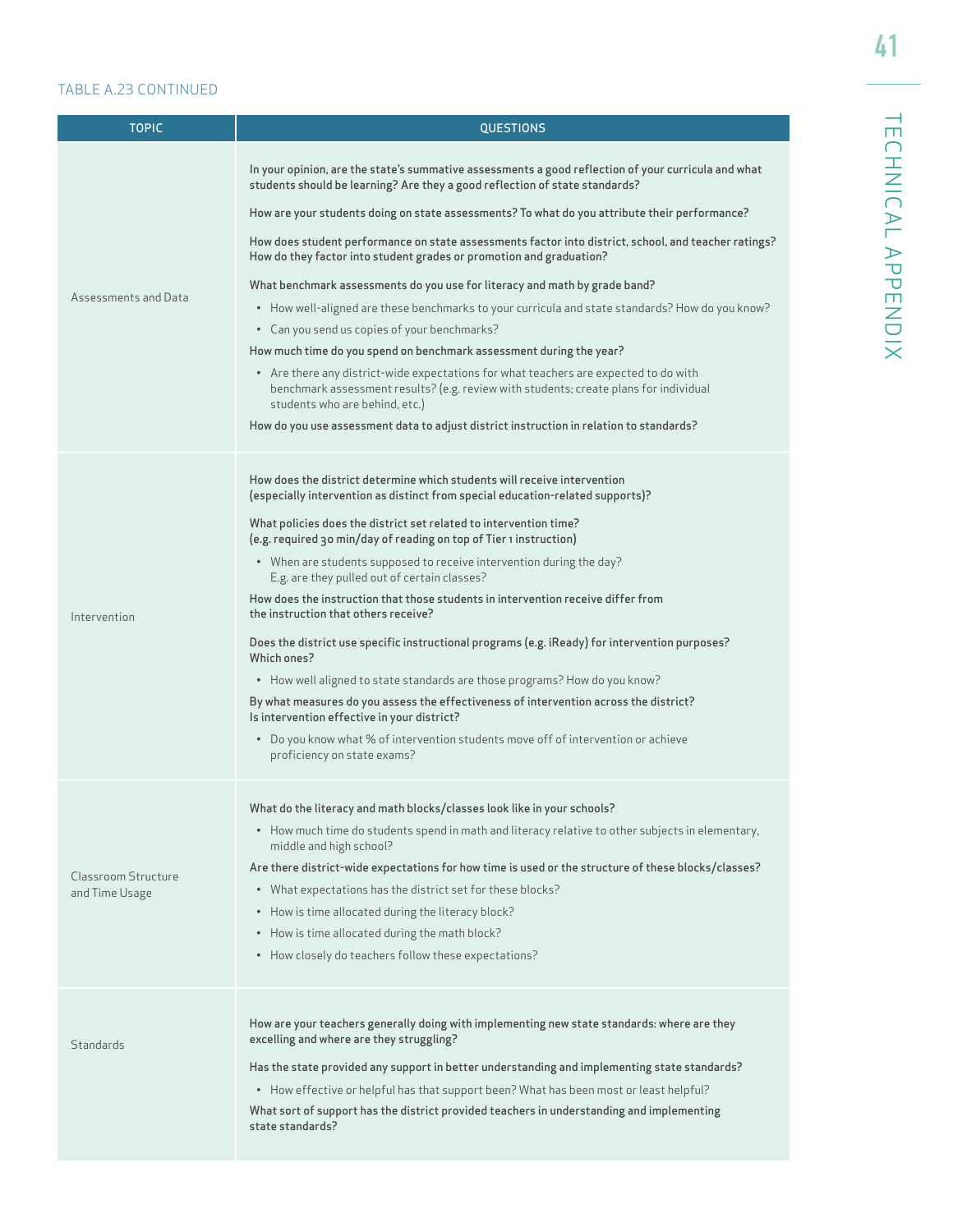### TABLE A.23 CONTINUED

| <b>TOPIC</b>                                                                  | <b>QUESTIONS</b>                                                                                                                                                                                                                                                                                                                                                                                                                                                                                                                                                                                                                                                                                                                                                                                                                                                                                                                                                                                                                                                                                                                                                                                                                                                                        |  |  |  |
|-------------------------------------------------------------------------------|-----------------------------------------------------------------------------------------------------------------------------------------------------------------------------------------------------------------------------------------------------------------------------------------------------------------------------------------------------------------------------------------------------------------------------------------------------------------------------------------------------------------------------------------------------------------------------------------------------------------------------------------------------------------------------------------------------------------------------------------------------------------------------------------------------------------------------------------------------------------------------------------------------------------------------------------------------------------------------------------------------------------------------------------------------------------------------------------------------------------------------------------------------------------------------------------------------------------------------------------------------------------------------------------|--|--|--|
| School Enrollment/Zoning                                                      | What is the district's school zoning and enrollment policy outlining how students get assigned to<br>or choose their schools? Do students have to go to their neighborhood school or do they have choice<br>in where they go?<br>Is there any sort of application/selection process for students who want to choose a school<br>outside of their neighborhood?<br>What percent of students go to their neighborhood school vs a choice school?<br>• What are the main barriers that keep more students from choosing schools outside of their<br>neighborhood? What supports does your district offer?<br>Does the district have any information about how students fare at choice schools when they leave<br>neighborhood schools?<br>• What about those students who are left behind?                                                                                                                                                                                                                                                                                                                                                                                                                                                                                                 |  |  |  |
| <b>Graduation Requirements</b><br>& Master Schedules at the<br>District Level | What is the length of the school year? The school day?<br>• What expectations do you set at the district level for teacher common planning time?<br>• What expectations do you set at the district level for time teachers spend in district-level PD?<br>What are the state-level graduation requirements that influence how your district approaches<br>creating course schedules for students?<br>• Have you created any district-level course or graduation requirements?<br>How do you expect schools to approach making sure that all students are enrolled in the<br>courses they would need to meet those graduation requirements?<br>• What do you do at the district level to monitor students' course enrollments?<br>How do schools approach creating master schedules?<br>What are the expectations for how students are assigned to classes?<br>For instance, which students get assigned to Algebra I as freshmen vs a lower level math course?<br>What is your district graduation rate? How has that rate changed, if at all, across the past few years?<br>What programs (e.g., credit recovery programs, summer school) does the district use to<br>increase graduation rates?<br>• How do you ensure that those programs continue to be aligned to state standards? |  |  |  |
| <b>Advanced Programming</b><br>at the District Level                          | What advanced programming opportunities exist in your secondary schools?<br>• Do any of your schools offer Advanced Placement courses for students? If so, which schools?<br>• Do any of your schools offer International Baccalaureate programming for students?<br>If so, which schools?<br>• Do any of your schools offer dual enrollment courses for your students? If so, which schools?<br>• Are there any other honors-designated courses at your schools?<br>Do any advanced programming opportunities (i.e. honors courses, gifted and talented programs)<br>exist at the elementary level? If so, what are those?<br>How do you determine which students are able to enroll in the advanced courses offered at your schools?<br>• Are there district-level requirements students have to meet to be able to enroll in<br>these advanced courses?<br>How do you measure the success of your advanced programming?<br>What are your pass rates on any advanced programming assessments?<br>• Do all or only some students enrolled in advanced coursework take the advanced<br>coursework assessments?                                                                                                                                                                          |  |  |  |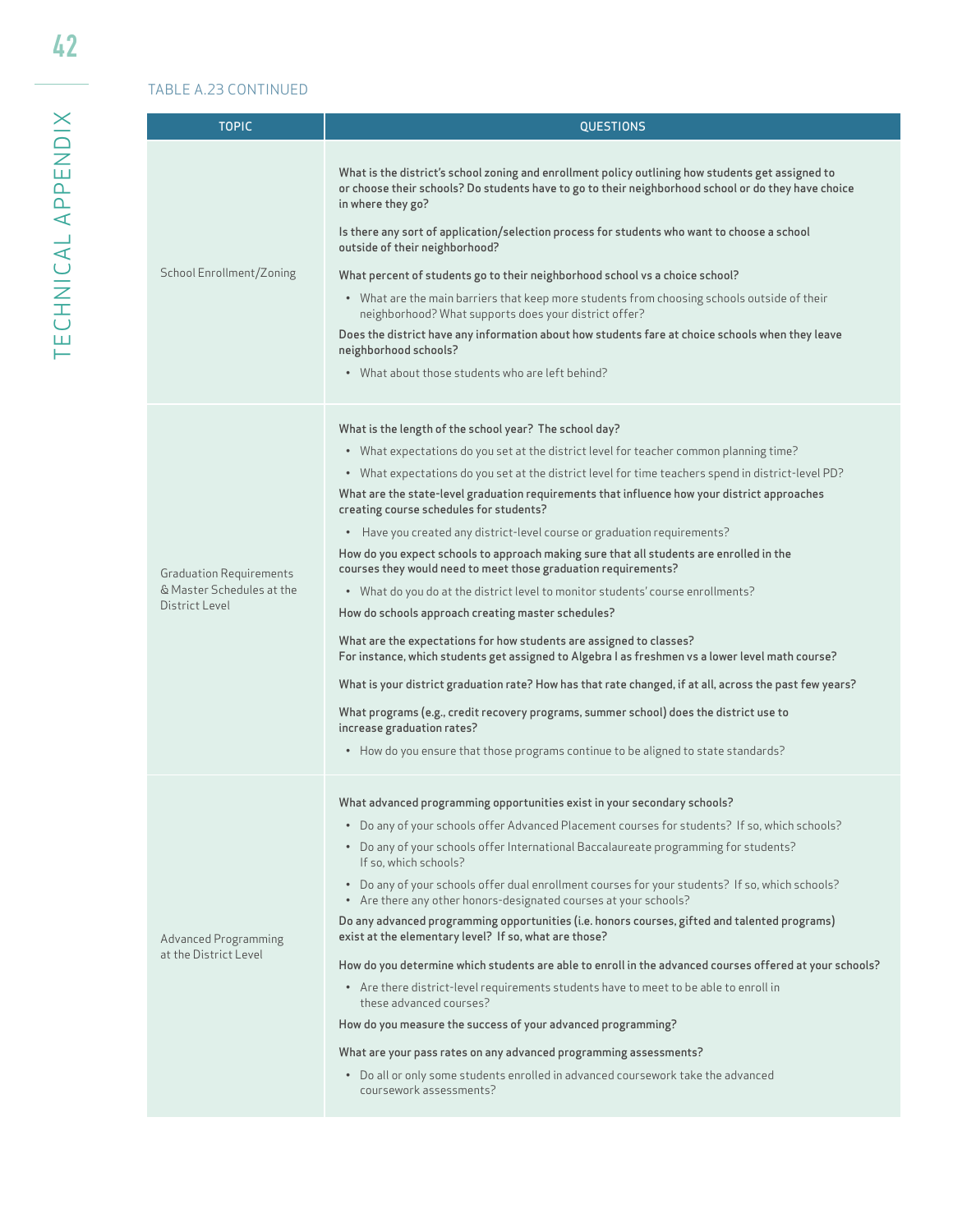### TABLE A.23 CONTINUED

| <b>TOPIC</b>                                                                                                                        | <b>QUESTIONS</b>                                                                                                                                                                                                                                                                                                                                                                                                                                                                                                                                                                                                                                                                                                                                                                                                                                                                                                                                                                                                                                                                                         |
|-------------------------------------------------------------------------------------------------------------------------------------|----------------------------------------------------------------------------------------------------------------------------------------------------------------------------------------------------------------------------------------------------------------------------------------------------------------------------------------------------------------------------------------------------------------------------------------------------------------------------------------------------------------------------------------------------------------------------------------------------------------------------------------------------------------------------------------------------------------------------------------------------------------------------------------------------------------------------------------------------------------------------------------------------------------------------------------------------------------------------------------------------------------------------------------------------------------------------------------------------------|
| <b>Subpopulation Policies</b><br>& Expectations at the<br>District Level:<br>Students with Individualized<br>Education Plans (IEPs) | What expectations does the district set for how students with IEPs must be served?<br>E.g. What sort of educational services and modifications must be made available to them?<br>• How does the instruction for students with IEPs differ from the rest of the student population?<br>• What model do you use to serve students with IEPs (i.e. inclusion, self-contained classrooms, etc.)?<br>• (If students are pulled out) What courses are students with IEPs pulled from?<br>How often are they pulled out?<br>• Are there any specific academic programs or curricula you use with students on IEPs<br>to support their learning? (e.g. Read180)<br>Are students with IEPs held to the same academic standards as other students?<br>• Are they required to take/pass the same courses to graduate?<br>• Are they required to take the same standardized assessments?<br>• What, if any, modifications are provided them?<br>How does evaluation differ for teachers of students with IEPs?<br>• Are student assessments factored into their evaluations?<br>• Into school/district evaluations? |
| <b>Subpopulation Policies</b><br>& Expectations at the<br>District Level:<br>English Language Learners                              | How many ELL students are in the district?<br>Do you have a tiering system for ELL students that determines what type of services<br>those students receive?<br>Do you have pull out classes for ELL students, or are ELL students included in general<br>education classes? (If pull-out: What courses are ELL students pulled from?)<br>Are ELL students held to the same academic standards as other students?<br>• Are they required to take/pass the same courses to graduate?<br>• Are they required to take the same standardized assessments?<br>• What, if any, modifications are provided for them?<br>How does evaluation differ for teachers of ELL students? Are student assessments<br>factored into their evaluations?                                                                                                                                                                                                                                                                                                                                                                    |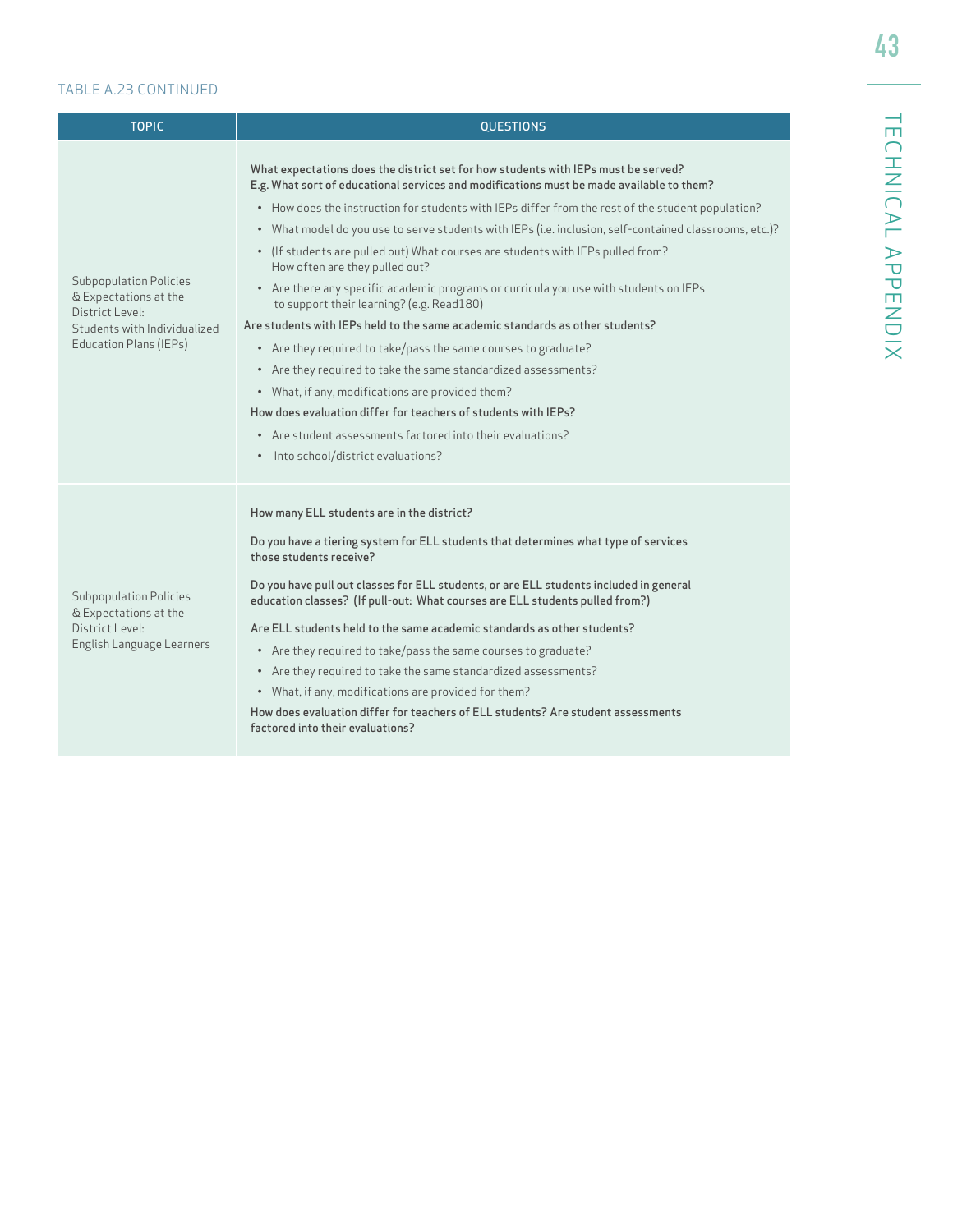# TABLE A.24 | SCHOOL LEADER INTERVIEW PROTOCOL

| <b>TOPIC</b>                                                                                  | <b>QUESTIONS</b>                                                                                                                                                                                                                                                                                                                                                                                                                                                                                                                                                                                                                                                                                                                                                                                                                                                                                                                                                                                                                                                                                                                                                                                                                                                                                                                                                              |  |  |  |
|-----------------------------------------------------------------------------------------------|-------------------------------------------------------------------------------------------------------------------------------------------------------------------------------------------------------------------------------------------------------------------------------------------------------------------------------------------------------------------------------------------------------------------------------------------------------------------------------------------------------------------------------------------------------------------------------------------------------------------------------------------------------------------------------------------------------------------------------------------------------------------------------------------------------------------------------------------------------------------------------------------------------------------------------------------------------------------------------------------------------------------------------------------------------------------------------------------------------------------------------------------------------------------------------------------------------------------------------------------------------------------------------------------------------------------------------------------------------------------------------|--|--|--|
| Adopted Curricular<br>Materials at the<br>School Level                                        | What core curriculum do you use in literacy across the grade levels?<br>• How effective are each of those curricula in your opinion?<br>• Are they aligned to state standards? How do you know?<br>What core curriculum do you use in mathematics across the grade levels?<br>• How effective are each of those curricula in your opinion?<br>• Are they aligned to state standards? How do you know?<br>Have you adopted any additional computer or web-based curricula for literacy or mathematics?<br>(e.g., iReady)<br>Did you choose these curricular resources, or were they chosen at the district level?<br>(If chosen by the principal/school) why did you choose these specific resources?<br>$\bullet$<br>Are math and ELA teachers required to use district/school adopted curricula?<br>Or do they have discretion to find/use their own?<br>• (If teachers have discretion) How do you ensure that math and ELA teachers' curricula<br>are aligned to state standards?<br>How often do you do school-level development related to improving teachers' understanding<br>of state literacy and math standards and any district/school-adopted curriculum?<br>• Has the district or state provided any support to you or your teachers in understanding standards<br>or implementing specific math or ELA curricular resources? How helpful has that support been? |  |  |  |
| Lesson Planning Materials<br>at the Classroom Level (as<br>perceived by the school<br>leader) | Where do your ELA and math teachers' daily lesson planning materials come from<br>(e.g. Do they develop their own? Follow a scripted curriculum?)<br>• In general, would you say that your math and ELA teachers spend more time creating<br>lesson plans or preparing to deliver already developed lesson plans?<br>What math and ELA lesson planning materials, if any, has the district/school created?<br>• What is the quality of district/school-developed lesson plans?<br>• Are math and ELA teachers expected to use district/school-created lesson planning<br>materials or do they have discretion in creating their own?<br>(If teachers are allowed to create their own lesson plans) Are there specific sources<br>teachers are going to in order to get lesson plans (e.g. Teachers Pay Teachers)<br>• How do you ensure that teacher-developed lesson plans fully address state standards?                                                                                                                                                                                                                                                                                                                                                                                                                                                                    |  |  |  |
| Assessments and Data                                                                          | What are the main literacy and math benchmark assessments that your school uses to<br>assess student performance throughout the year?<br>• How did you choose/develop these assessments?<br>• Are they aligned to standards? To your curriculum? How do you know?<br>How often do you use these assessments to assess student progress?<br>Are they helpful in identifying student instructional progress and outstanding needs?<br>$\bullet$<br>How are teachers using assessment data in your school to make instructional adjustments?<br>How are your students doing on state literacy and math assessments?<br>• Are there any particular school-based factors to which you attribute their performance?                                                                                                                                                                                                                                                                                                                                                                                                                                                                                                                                                                                                                                                                 |  |  |  |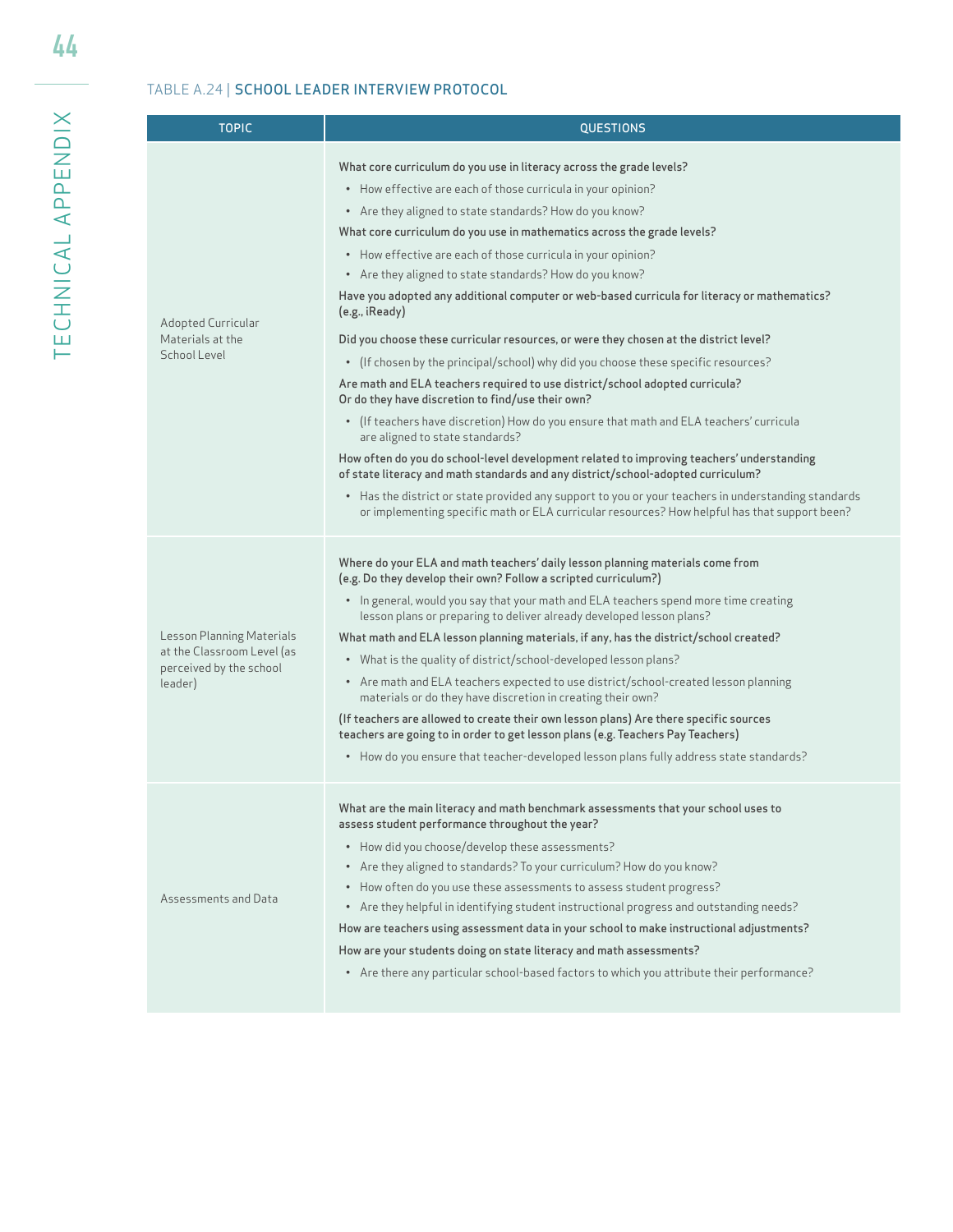#### TABLE A.24 CONTINUED

| <b>TOPIC</b>                                        | <b>QUESTIONS</b>                                                                                                                        |  |  |  |  |
|-----------------------------------------------------|-----------------------------------------------------------------------------------------------------------------------------------------|--|--|--|--|
|                                                     | How does the school determine which students will receive intervention supports<br>(intervention as distinct from special education)?   |  |  |  |  |
|                                                     | What policies does the district set related to intervention time?<br>(e.g. required 30 min/day of reading on top of Tier 1 instruction) |  |  |  |  |
|                                                     | • When do students receive intervention during the day? E.g. are they pulled out of certain classes?                                    |  |  |  |  |
|                                                     | How does the instruction that students in intervention receive differ from the instruction<br>that others receive?                      |  |  |  |  |
| Intervention                                        | • What additional supports do students receive?                                                                                         |  |  |  |  |
|                                                     | What intervention programs (if any) do you use at the school level?                                                                     |  |  |  |  |
|                                                     | • Are those programs district-mandated or specific to your school?                                                                      |  |  |  |  |
|                                                     | • Are those programs aligned to state standards? How can you tell?                                                                      |  |  |  |  |
|                                                     | How effective are your school's intervention process and programs?<br>How do you measure intervention effectiveness?                    |  |  |  |  |
|                                                     | • Do you know what % of students on intervention move out of intervention?<br>What % achieve proficiency on state assessments?          |  |  |  |  |
|                                                     | What are the state requirements for graduation?                                                                                         |  |  |  |  |
|                                                     | • Does your school offer all courses required to meet state graduation requirements?                                                    |  |  |  |  |
|                                                     | How does your school approach creating course schedules for students that ensures<br>they meet graduation requirements?                 |  |  |  |  |
| Graduation Requirements/<br>Master Scheduling (High | • How do you monitor student course enrollment to ensure students remain<br>on track for graduation?                                    |  |  |  |  |
| Schools Only)                                       | How do you assign individual students to individual courses?                                                                            |  |  |  |  |
|                                                     | • How do you factor student ability into course scheduling?                                                                             |  |  |  |  |
|                                                     | What programs (e.g., credit recovery programs, summer school) does your school<br>use to increase graduation rates?                     |  |  |  |  |
|                                                     | • Are those programs aligned state standards? How do you know?                                                                          |  |  |  |  |
|                                                     | What advanced programming opportunities exist in your school, if any?<br>E.g. AP, IB, dual enrollment, honors.                          |  |  |  |  |
|                                                     | How do you determine which students are able to enroll in the advanced courses<br>offered at your school?                               |  |  |  |  |
| <b>Advanced Programming</b><br>at the School Level  | • Who sets those requirements?                                                                                                          |  |  |  |  |
|                                                     | (For high schools only) How do you measure the success of your advanced programming?                                                    |  |  |  |  |
|                                                     | • What are your pass rates on any advanced programming assessments?                                                                     |  |  |  |  |
|                                                     | • Do all or only some students enrolled in advanced coursework take the<br>advanced coursework assessments? What %?                     |  |  |  |  |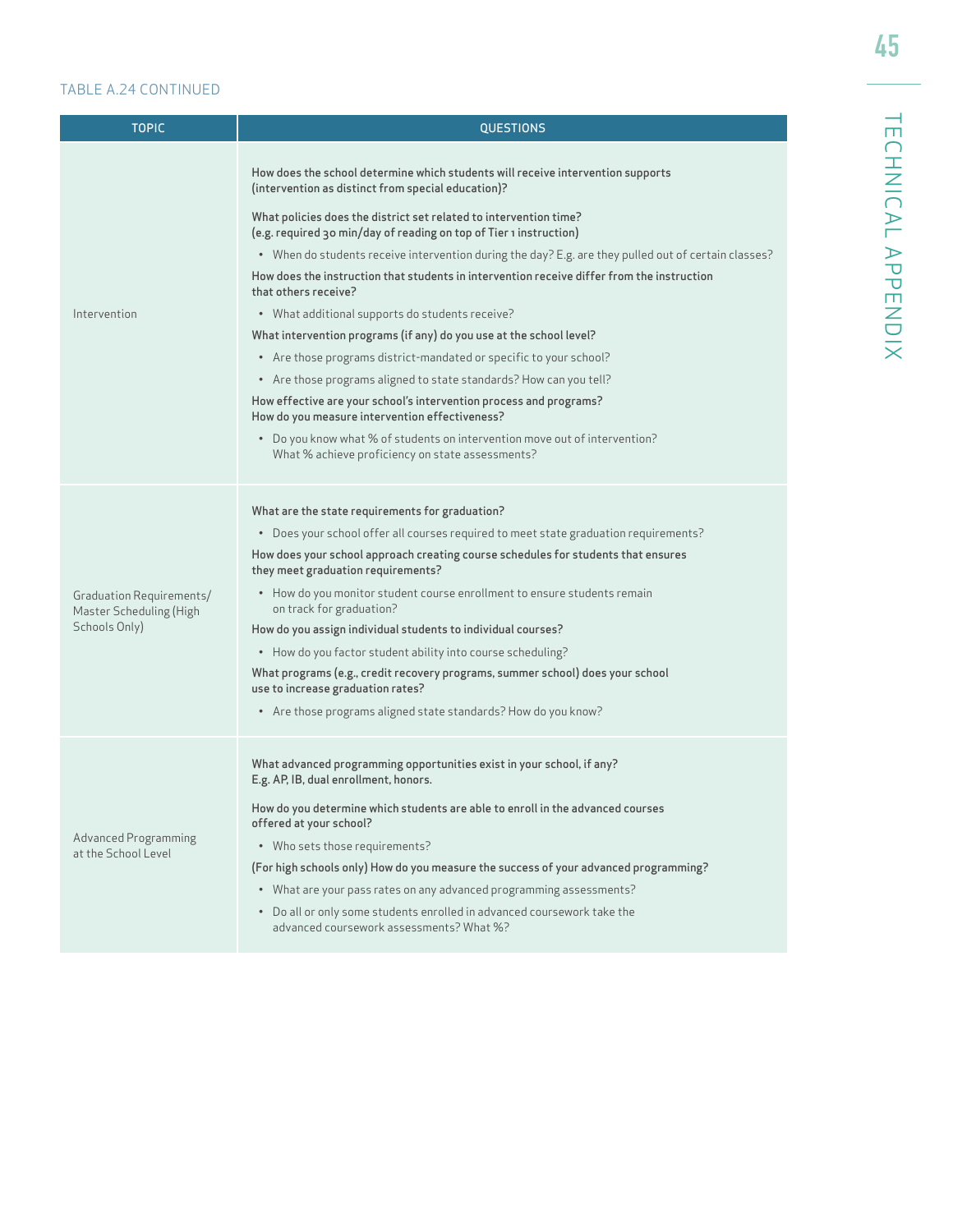# TABLE A.24 CONTINUED

I

| <b>TOPIC</b>                                                                                                                      | <b>QUESTIONS</b>                                                                                                                                                                                                                                                                                                                                                                                                                                                                                                                        |  |  |  |
|-----------------------------------------------------------------------------------------------------------------------------------|-----------------------------------------------------------------------------------------------------------------------------------------------------------------------------------------------------------------------------------------------------------------------------------------------------------------------------------------------------------------------------------------------------------------------------------------------------------------------------------------------------------------------------------------|--|--|--|
| Subpopulation Policies<br>& Expectations at the<br>School Level:<br>English Language Learners                                     | What expectations do you have for how teachers serve English Language Learners?<br>What modifications/interventions must ELL students receive, for example?<br>• (For high schools only) How do you determine which courses ELL students are enrolled in?<br>Are they required to take the same courses to graduate as other students?<br>How do you measure the effectiveness of your school's ELL instruction?<br>• How effective would you say your school's ELL instruction is?<br>• To what do you attribute those results?        |  |  |  |
| <b>Subpopulation Policies</b><br>& Expectations at the<br>School Level:<br>Students with Individualized<br>Education Plans (IEPs) | What expectations do you have for how teachers serve students with IEPs?<br>What modifications/interventions must students with IEPs receive, for example?<br>• (For high schools only) How do you determine which courses students with IEPs are enrolled in?<br>How do you measure the effectiveness of your school's Special Education instruction?<br>• How effective would you say your school's Special Education instruction is?<br>• To what do you attribute those results?                                                    |  |  |  |
| <b>Subpopulation Policies</b><br>& Expectations at the<br>School Level:<br>Gifted & Talented Students                             | How do you identify gifted and talented students?<br>• How do you determine which courses gifted and talented students are enrolled in?                                                                                                                                                                                                                                                                                                                                                                                                 |  |  |  |
| Standards                                                                                                                         | How would you rate your own understanding of state standards and the instructional<br>shifts they require?<br>In your opinion, is your teachers' instruction in math and ELA generally meeting the expectations<br>called for in state standards?<br>How do you ensure that your teachers' instruction is aligned with standards?                                                                                                                                                                                                       |  |  |  |
| Classroom Structure<br>and Time Usage                                                                                             | How much time do students spend in math & literacy classes relative to others?<br>How are literacy and math blocks/classes structured in your school?<br>Are there school-wide expectations for how time is used or the structure of these blocks/classes?<br>(e.g. twenty minutes must be in whole group).<br>• What expectations has the school set for these blocks?<br>• How is time allocated during the literacy block?<br>• How is time allocated during the math block?<br>• How closely do teachers follow these expectations? |  |  |  |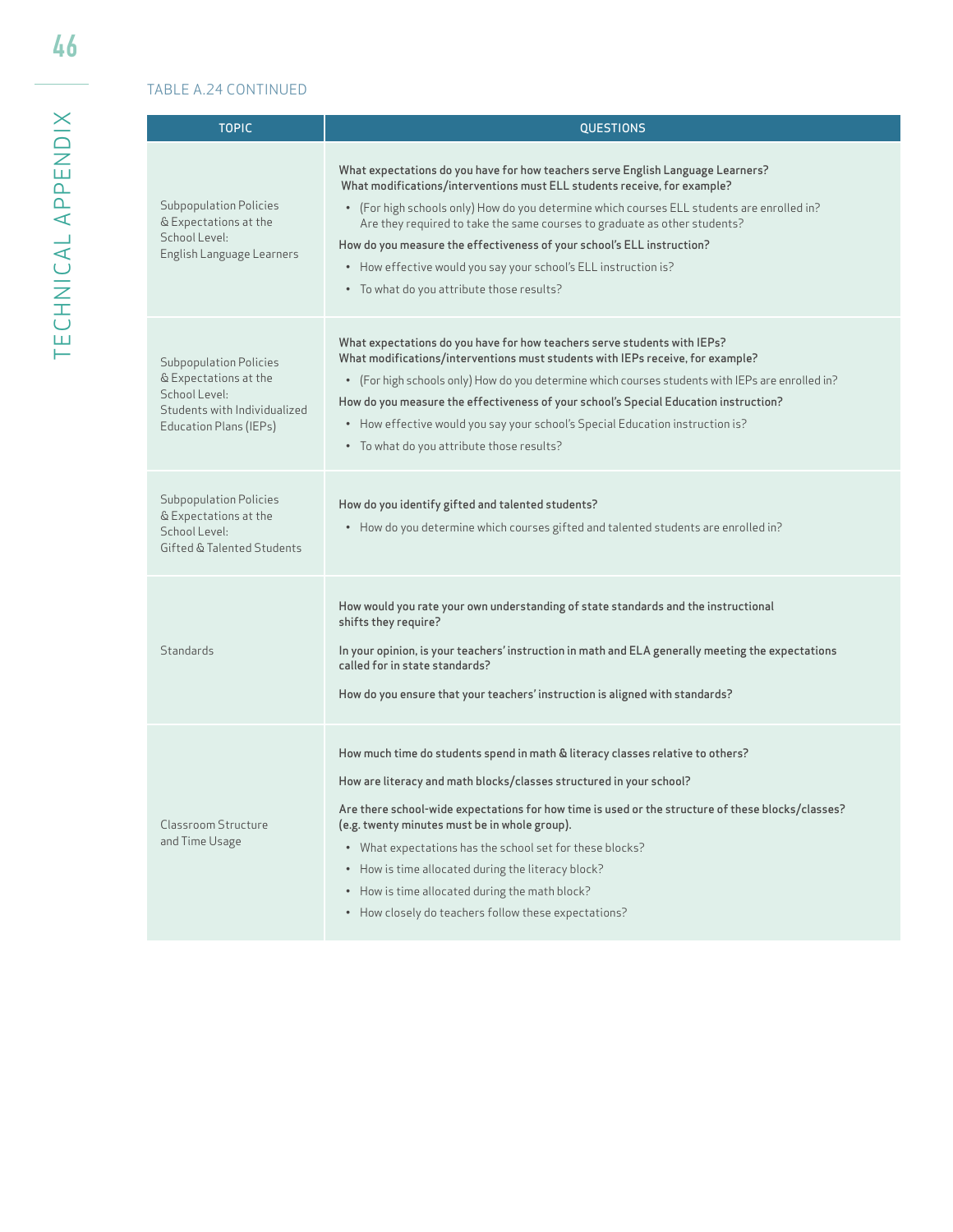TECHNICAL APPENDIX

TECHNICAL APPENDIX

# TABLE A.25 | TEACHER FOCUS GROUP PROTOCOL

| <b>TOPIC</b>                                    | <b>QUESTIONS</b>                                                                                                                                                                                                                                                                                                                                                                                                                                                                                                                                                                                                                                                                                                                                                                                                                                                                                                                                     |  |  |  |
|-------------------------------------------------|------------------------------------------------------------------------------------------------------------------------------------------------------------------------------------------------------------------------------------------------------------------------------------------------------------------------------------------------------------------------------------------------------------------------------------------------------------------------------------------------------------------------------------------------------------------------------------------------------------------------------------------------------------------------------------------------------------------------------------------------------------------------------------------------------------------------------------------------------------------------------------------------------------------------------------------------------|--|--|--|
| Standards                                       | How do you take state standards into account when planning your lessons and longer term plans?<br>In your opinion, does your instruction generally meet the expectations called for by state standards?                                                                                                                                                                                                                                                                                                                                                                                                                                                                                                                                                                                                                                                                                                                                              |  |  |  |
| <b>Adopted Materials</b><br>at the School Level | What core ELA curriculum do you primarily use throughout the year?<br>What are the core math curricula you use?<br>Is your curriculum mandated by the district or school?<br>• If yes, how effective is the curriculum in your opinion? Does it align to state standards?<br>• If yes, is there any curriculum you would prefer to use? Which one? Why?<br>• If not mandated, why did you choose this curriculum?<br>• If not If not mandated, do you have to demonstrate to your school that your<br>curriculum meets standards in any way?<br>Does your school or district provide you with any support in understanding state standards<br>and implementing your curriculum effectively?<br>• What sort of support have they provided?<br>• How helpful has that support been, in your opinion?<br>Do you use any supplemental curricular materials in math and ELA, whether print or<br>computer or web-based? (e.g., iReady) If so, which ones? |  |  |  |
| Daily Lesson Planning<br>at the Classroom Level | When it comes to daily lesson planning, do you more frequently develop your own materials or<br>do you use materials provided by the district, school, or your adopted curriculum? Why?<br>When developing your own lesson plans, what specific sources do you turn to to find materials?<br>Please be as specific as possible (e.g. Teachers Pay Teachers).<br>• Why do you use those sources?<br>• How do you ensure alignment of your self-created lesson plans to state standards?                                                                                                                                                                                                                                                                                                                                                                                                                                                               |  |  |  |
| Classroom Structure<br>and Time Usage           | What do your literacy and/or math blocks/classes look like?<br>• How do you allocate time during these blocks?<br>(For self-contained elementary teachers) How much time do you devote to math and literacy<br>instruction each day on average? How does that compare to other content areas you teach?<br>• Why do you use this breakdown of time spent on math and literacy?                                                                                                                                                                                                                                                                                                                                                                                                                                                                                                                                                                       |  |  |  |
| Assessments and Data                            | Do your students take a summative state assessment?<br>If so, how did you class last year perform on state assessments?<br>• To what do you attribute their performance?<br>What are the main literacy and math benchmark assessments that you use<br>(e.g. on a quarterly basis)?<br>• Why do you use these benchmarks?<br>• Are they aligned to standards? To your curriculum? How do you know?<br>How helpful are your assessments in providing you with information about your students?<br>• How are you using assessment data to adjust your instruction in relation to state standards?<br>How do student assessment scores factor into your own evaluation?<br>• Has this changed how you teach at all?                                                                                                                                                                                                                                      |  |  |  |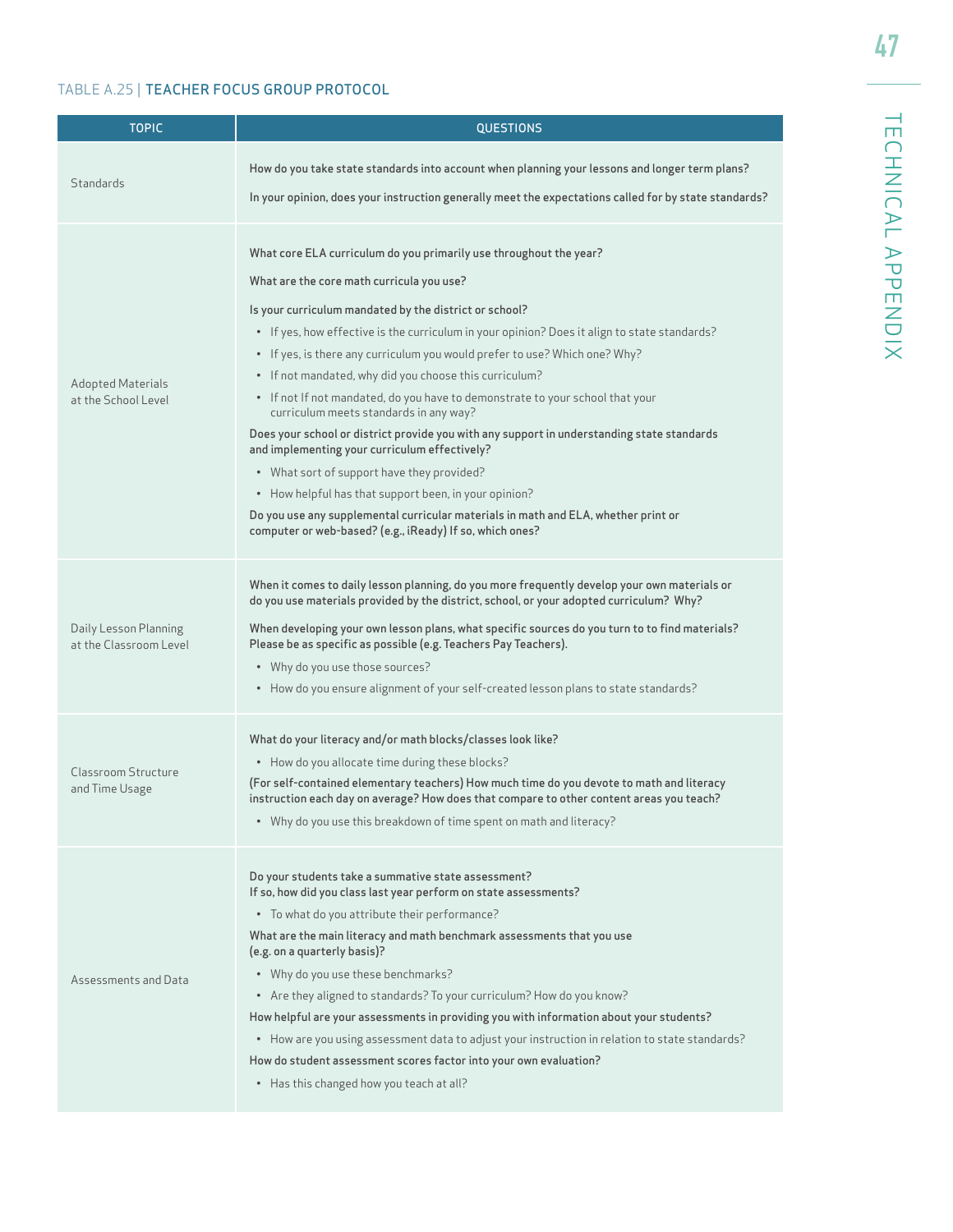# TABLE A.25 CONTINUED

| <b>TOPIC</b>                                                                                                                      | <b>OUESTIONS</b>                                                                                                                                                                                                                                                                                                                                                                                                           |
|-----------------------------------------------------------------------------------------------------------------------------------|----------------------------------------------------------------------------------------------------------------------------------------------------------------------------------------------------------------------------------------------------------------------------------------------------------------------------------------------------------------------------------------------------------------------------|
| Intervention                                                                                                                      | What role do you play in helping the school determine which students will receive academic<br>intervention supports (intervention as distinct from special education supports)?<br>How does the instruction that students in intervention receive differ from the instruction<br>that others receive?<br>• What additional supports do they receive?<br>Is intervention support at your school effective? How do you know? |
| <b>Subpopulation Policies</b><br>& Expectations at the<br>School Level:<br>English Language Learners                              | How do you adjust your instruction for English Language Learners?<br>How do you measure the success of your English Language Learners?<br>Are your ELL students successful by your standards?<br>How are you held accountable for the success of English Language Learners in your class?                                                                                                                                  |
| <b>Subpopulation Policies</b><br>& Expectations at the<br>School Level:<br>Students with Individualized<br>Education Plans (IEPs) | How do you adjust your instruction for students with IEPs?<br>How do you measure the success of your students with IEPs?<br>Are your students with IEPs successful by your standards?<br>How are you held accountable for the success of students with IEPs in your class?                                                                                                                                                 |
| <b>Subpopulation Policies</b><br>& Expectations at the<br>School Level:<br>Gifted & Talented Students                             | How do you adjust your instruction for gifted and talented students in your classroom?                                                                                                                                                                                                                                                                                                                                     |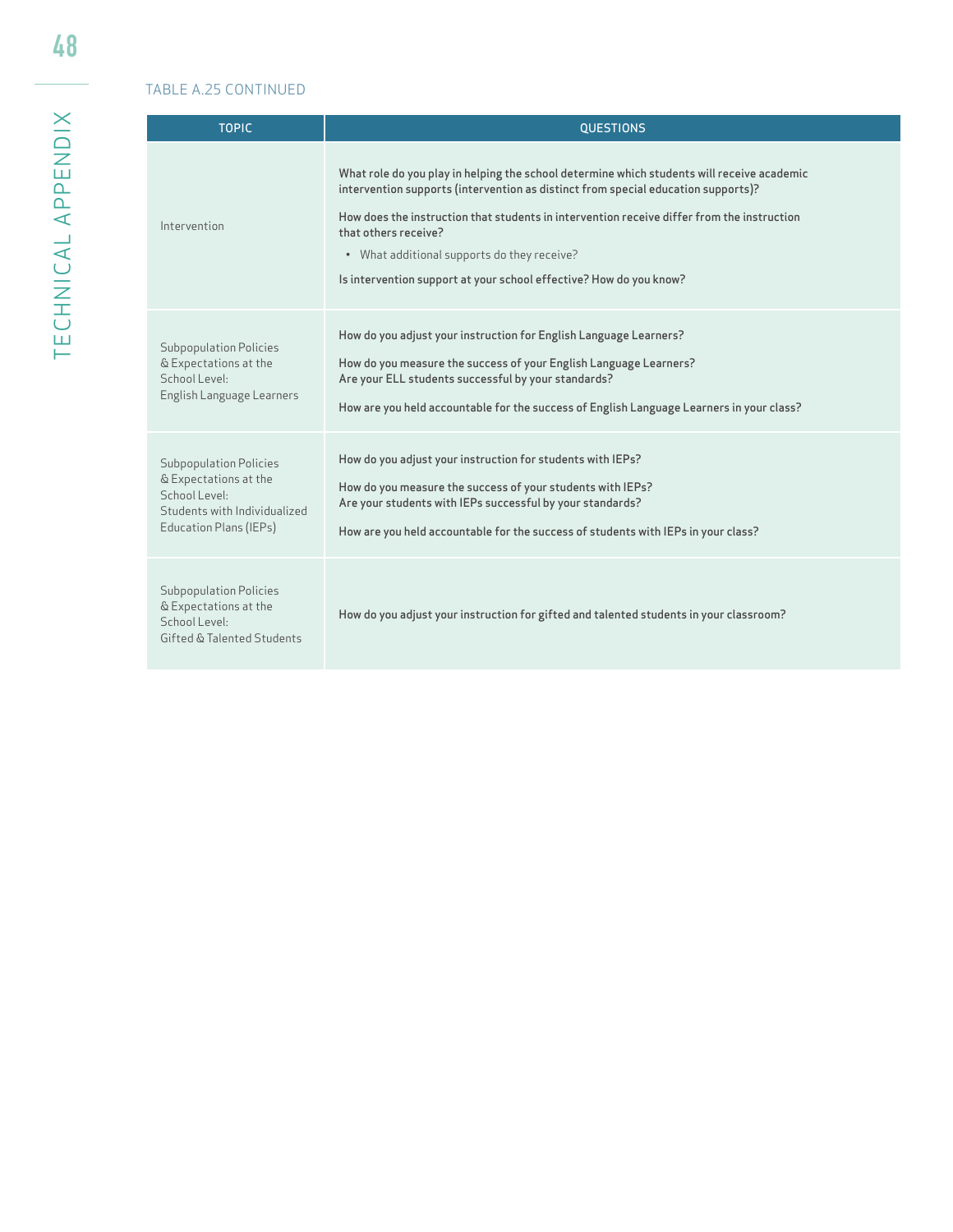# **CURRICULUM/INSTRUCTIONAL MATERIALS QUALITY REVIEW**

#### MATH

We reviewed districts' instructional materials for their alignment to CCSS standards in both Math and ELA at grades 1, 4, 7, and 10 using the Instructional Materials Evaluation Tool (IMET)<sup>45</sup>. The IMET in mathematics 46 is designed to help determine whether instructional materials are aligned to the shifts and major features of the Common Core State Standards. In mathematics, those shifts are:

- Focus: Focus strongly where the Standards focus.
- Coherence: Think across grades and link to major topics within the grade.
- Rigor: In major topics, pursue conceptual understanding, procedural skill and fluency, and application with equal intensity.

To determine whether materials meet those three key shifts, the K-8 IMET in Mathematics<sup>46</sup> and High School IMET in Mathematics<sup>47</sup> require that materials are first rated on "nonnegotiables." If the set of provided instructional materials meet those non-negotiables, they are then also rated against three "alignment criteria." The non-negotiables are:

- Non-Negotiable 1<sup>48</sup>: Freedom from Obstacles to Focus : Materials reflect the basic architecture of CCSS by not assessing topics before they are intended by the standards.
- Non-Negotiable 2: Focus and Coherence: Materials focus coherently on the Major Work/Widely Applicable Prerequisites for College and Career<sup>49</sup> of the grade in a way that is consistent with the progressions in CCSS, and a large majority of instruction is focused on Major Work/Widely Applicable Prerequisites for College and Career.

And the alignment criteria are:

- Alignment Criterion 1: Rigor and Balance: Materials reflect the appropriate balance in CCSS between conceptual understanding, procedural fluency, and mathematical application.
- Alignment Criterion 2: Standards for Mathematical Practice: Materials authentically connect content- and practice standards, ensuring that students have ample opportunity to engage in the CCSS standards for mathematical practice (e.g. persevere in solving challenging problems).
- Alignment Criterion 3: Access to Standards for All Students: Materials provide supports for English Language Learners and other special populations to access CCSS at their grade level and demonstrate their mathematical understanding independently.

Table A.26 displays the IMAT mathematics ratings for each district and grade. Materials that were rated as Not Aligned typically did not focus sufficiently on the major work of the grade.

|                 | <b>District A</b> | <b>District B</b> | District C        | <b>District D</b> | <b>District E</b> |
|-----------------|-------------------|-------------------|-------------------|-------------------|-------------------|
| 1st Grade Math  | Aligned           | Aligned           | Aligned           | Not Aligned       | Not Aligned       |
| 4th Grade Math  | Aligned           | Aligned           | Aligned           | Not Aligned       | Not Aligned       |
| 7th Grade Math  | Aligned           | Not Aligned       | Aligned           | Not Aligned       | Not Aligned       |
| 10th Grade Math | Partially Aligned | Aligned           | Partially Aligned | Not Aligned       | Partially Aligned |

#### TABLE A.26 | IMET RATINGS BY DISTRICT IN MATHEMATICS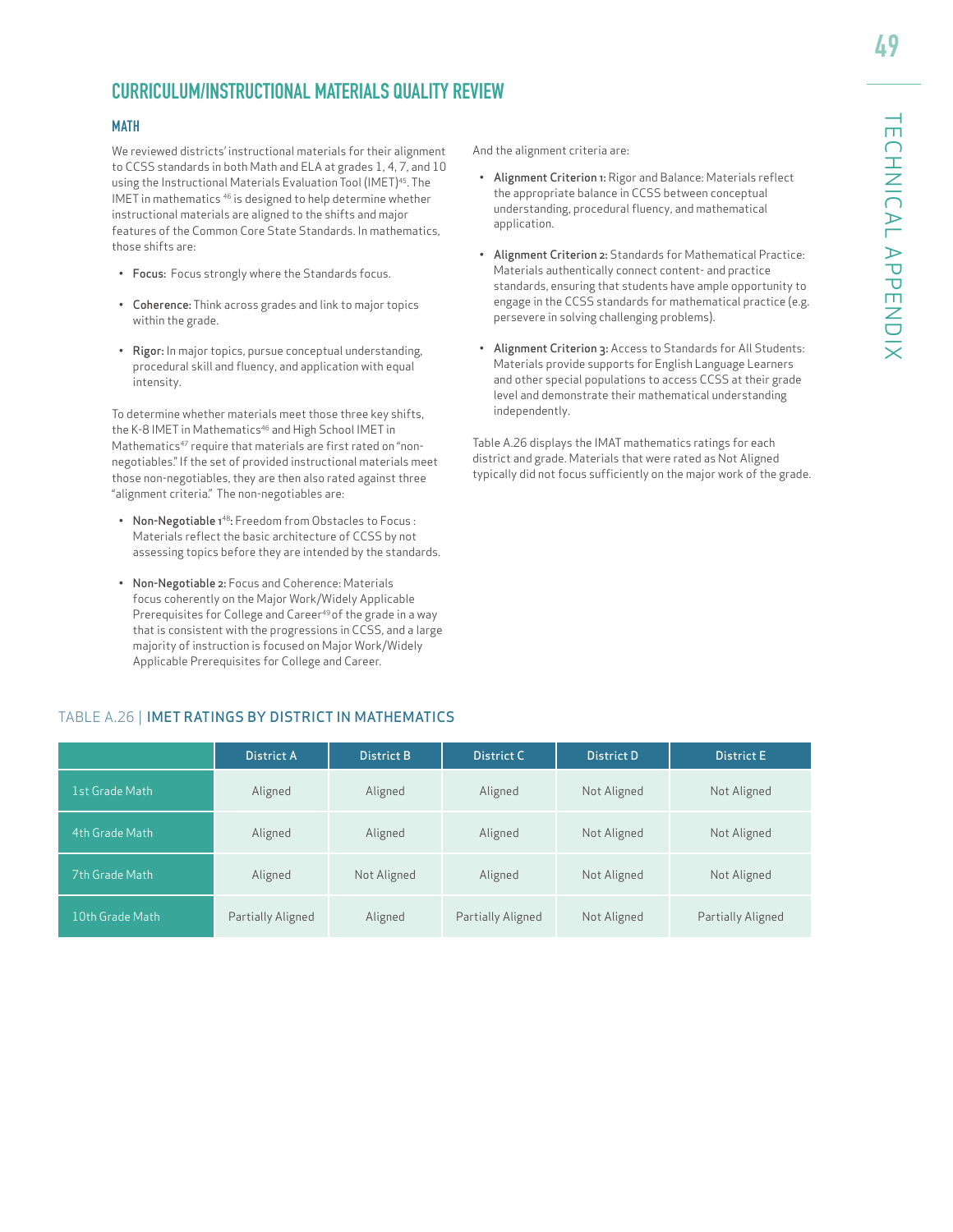### **LITERACY**

The Instructional Materials Evaluation Tool (IMET) in ELA/ Literacy is designed to help determine whether instructional materials are aligned to the shifts and major features of the Common Core State Standards. In ELA/literacy, those shifts are:

- Complexity: Regular practice with complex text and academic language.
- Evidence: Reading, writing, and speaking grounded in evidence from literature and informational text.
- Knowledge: Building knowledge through content-rich nonfiction.

To determine whether materials meet those three key shifts, the K-2 IMET in ELA/Literacy<sup>50</sup> and 3-12 IMET in ELA/Literacy<sup>51</sup> require, like math, that materials are first rated on nonnegotiables, then alignment criteria. The non-negotiables are:

- Non-Negotiable 1: High Quality Texts: Anchor texts are high quality and worthy of student attention, of the appropriate quantitative and qualitative grade-level complexity and comprised of both informational texts and literature.
- Non-Negotiable 2: Evidence-Based Discussions and Writing: At least 80% of questions and tasks are text-dependent, requiring students use textual evidence. Materials include frequent opportunities for evidence-based discussion and writing
- Non-Negotiable 3: Build Knowledge: Materials provide a sequence of texts organized around a variety of topics at each grade level that systematically build knowledge and vocabulary through reading, writing, speaking, and listening.
- Non-Negotiable 4: Foundational Reading Skills (K-2 only): Materials include instruction across foundational skills concepts (phonics, concepts of print, etc.) and a variety of reading material with frequent foundational skills practice, helping students use foundational skills to make meaning from reading.

And the alignment criteria are:

- Alignment Criterion 1: Range and Quality of Texts: Materials reflect grade level text complexity and the proper distribution of genres and text types (50/50 informational/ literature split in 3-5 and a more substantial focus on highquality non-fiction in 6-12). Materials provide frequent opportunities for developing reading fluency with grade level materials.
- Alignment Criterion 2: Questions, Tasks, and Assignments: Materials support students in building reading comprehension, finding and producing textual evidence, and developing grade-level academic language.
- Alignment Criterion 3: Building Knowledge with Texts, Vocabulary, and Tasks: Materials build students' knowledge across topics and content areas and include frequent research projects and opportunities to engage with academic vocabulary.
- Alignment Criterion 4: Access to the Standards for all Students: Materials are designed to provide thoughtful supports/scaffolds to support all students in accessing the Standards at their grade level.

Table A.27 displays the IMET literacy ratings for each district and grade. Materials that were rated as Not Aligned typically did not feature texts that were sufficiently rigorous for the grade or that did not adequately build relevant content knowledge. Many "Not Aligned" materials also did not feature questions and tasks that were appropriately text-dependent.

|                | District A  | District B        | District C         | District D  | <b>District E</b> |
|----------------|-------------|-------------------|--------------------|-------------|-------------------|
| 1st Grade ELA  | Not Aligned | Not Aligned       | NA-Teacher Created | Not Aligned | Partially Aligned |
| 4th Grade ELA  | Not Aligned | Aligned           | NA-Teacher Created | Not Aligned | Not Aligned       |
| 7th Grade ELA  | Aligned     | Aligned           | Aligned            | Not Aligned | Not Aligned       |
| 10th Grade ELA | Aligned     | Partially Aligned | NA-Teacher Created | Not Aligned | Not Aligned       |

#### TABLE A.27 | IMET RATINGS BY DISTRICT IN LITERACY/ELA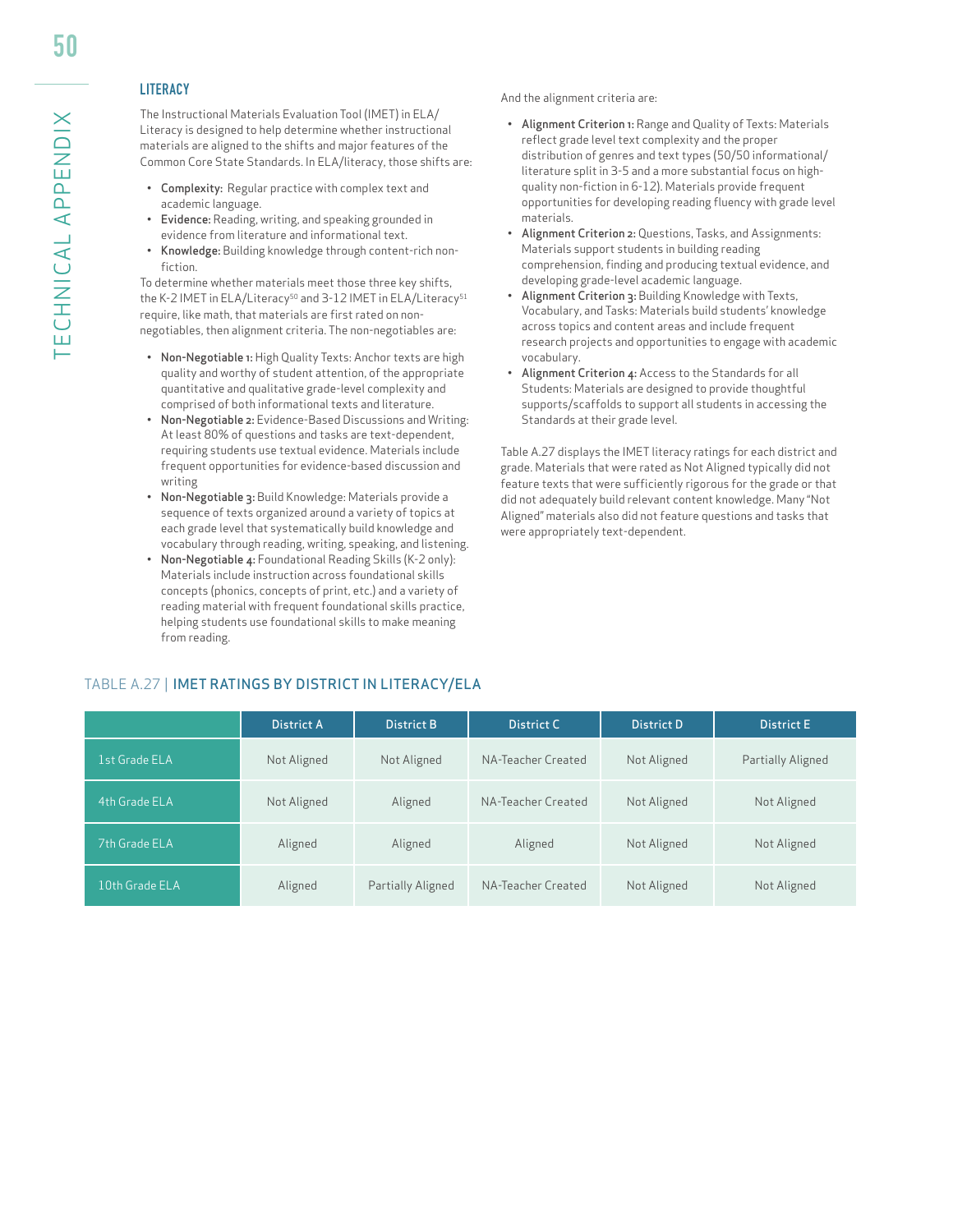# **ASSESSMENT QUALITY REVIEW**

We reviewed districts' benchmark assessments for their alignment to CCSS standards in both Math and ELA at grades 1, 4, 7, and 10 using the Assessment Evaluation Tool (AET)52. Like the IMET, we first reviewed for the AET's listed non-negotiables, and then alignment criteria. Assessments were rated Aligned if they met all the non-negotiables and alignment criteria. They were rated partially aligned if they meet the non-negotiables but not all the alignment criteria. They are rated not aligned if they did not meet all the non-negotiables. Alignment criteria are not rated if the assessment does not meet the non-negotiables.

#### **MATH**

The AET math non-negotiables are:

- Non-Negotiable 1: Focus on Major Work—The large majority of points in each grade K–8 are devoted to the Major Work of the grade, and the majority of points in each high school course are devoted to Widely Applicable Prerequisites.
- Non-Negotiable 2: Freedom from Obstacles to Focus—No item assesses topics directly or indirectly before they are introduced in the CCSSM.
- Non-Negotiable 3: Coherence of the Standards—Test items elicit direct, observable evidence of the degree to which a student can independently demonstrate the targeted Standard(s), reflecting the coherence of the CCSSM.

And the alignment criteria are:

- Alignment Criterion 1: Rigor and Balance—The Standards set expectations for attention to all three aspects of rigor: conceptual understanding, procedural skill and fluency, and application. Thus, assessments must reflect the balances in the Standards and help students meet the Standards' rigorous expectations.
- Alignment Criterion 2: Emphasize the Progressions— Assessments reflect the grade-by-grade progressions in the Standards.
- Alignment Criterion 3: Standards for Mathematical Practice—The Standards require mathematical practices to be connected with mathematical content. Thus, assessments should demonstrate authentic connections between content Standards and practice Standards.
- Alignment Criterion 4: Supporting Focus—The assessment program supports the focus of the Standards by connecting concepts and presenting score report information in a manner that highlights the emphasis of the grade or course.

Across all four grades, and in all five districts, all math assessments were rated "Not Aligned" on the AET.

#### **LITERACY**

The AET literacy non-negotiables are:

- Non-Negotiable 1: Complexity and Quality of Text—Texts are worthy of student time and attention; they have the appropriate level of complexity for the grade, according to both quantitative and qualitative analyses of text complexity.
- Non-Negotiable 2: Text-Dependent and Standards-Based Questions—High-quality reading test questions are textdependent and Standards-based; they require students to read closely, find the answers within the text, and use textual evidence to support responses.

And the alignment criteria are:

- Alignment Criterion 1: Range of Texts—Texts reflect the distribution of text types and genres required by the reading Standards.
- Alignment Criterion 2: Assessing Vocabulary—Because of the importance of vocabulary acquisition and use to college and career readiness, vocabulary questions comprise a significant part of ELA/literacy assessments, assess tier 2 words in context, and focus on central ideas in the text.
- Alignment Criterion 3: Aligned Use of Item Types—A variety of item types is used to appropriately and strategically assess the Standards.
- Alignment Criterion 4: Test Blueprints and Score Reports— Test blueprints and the corresponding score reports reflect the focus of the Standards.
- Alignment Criterion 5: Writing to Sources—Writing tasks reflect the writing types named in the Standards and require students to write to sources.
- Alignment Criterion 6: Language—Test questions assessing conventions and writing strategies focus on the specifics of the Standards and reflect actual practice to the extent possible.
- Alignment Criterion 7: Speaking and Listening—Test questions assessing speaking and listening reflect true communication skills required for college and career readiness.

Table A.28 displays the AET literacy ratings for each district and grade. Assessments that were rated as Not Aligned typically did not feature sufficiently challenging texts for the grades and/or questions that were appropriately text-dependent.

|                | District A        | District B        | District C  | District D  | <b>District E</b> |
|----------------|-------------------|-------------------|-------------|-------------|-------------------|
| 1st Grade ELA  | Not Aligned       | Not Aligned       | Not Aligned | Not Aligned | Not Aligned       |
| 4th Grade ELA  | Not Aligned       | Not Aligned       | Not Aligned | Not Aligned | Not Aligned       |
| 7th Grade ELA  | Partially Aligned | Not Aligned       | Not Aligned | Not Aligned | Not Aligned       |
| 10th Grade ELA | Not Aligned       | Partially Aligned | Not Aligned | Not Aligned | Not Aligned       |

#### TABLE A.28 | AET RATINGS BY DISTRICT AND GRADE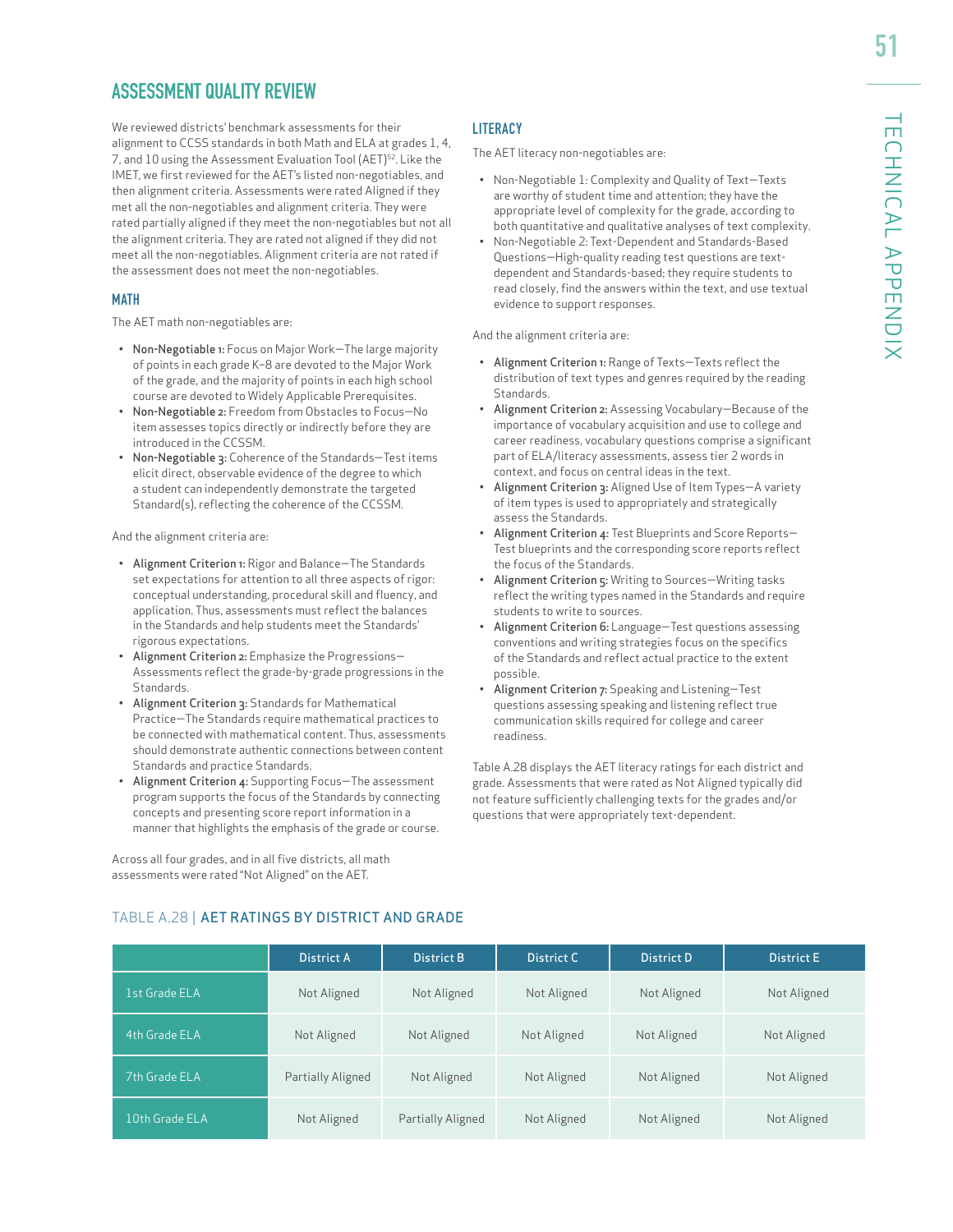# ENDNOTES

<sup>1</sup> Though the CMO schools in our study are all located in different public school districts, throughout the Technical Appendix we refer to the CMO schools collectively as a single district.

<sup>2</sup> A few additional teachers (less than five) who taught subjects for which we did not have tools (e.g., world languages) or in types of classes out of the purview of our study and tools (e.g., pullout special education classes) participated in our study so that they could receive formative feedback. These classrooms were not included in any analyses.

<sup>3</sup> We did not collect any studentlevel information on students who did not return a consent form and thus did not track the exact return rate. However, we compared the number of consent forms received to the total number of students enrolled in the course derived from district-provided data (see later in the appendix for more information on this data). Percent in text weights each student equally, but the average classroom rate was similar, at 58%.

4 Choices adapted from Kane, T.J., Owens, A.M., Marinell, W.H., Thal, D.R., & Staiger, D.O. (2016). *Teaching higher: Educator's perspectives on Common Core implementation.* Boston, MA: Center for Education Policy Research at Harvard University.

5 While the first two domains focus more heavily on the extent to which the assignment aligns to grade-level expectations and gives students meaningful opportunities to engage them, the third domain focuses more heavily on the authenticity of what the assignment asks students to do. An assignment's "value beyond school" was one of three domains used by Newmann and colleagues in their study finding significant associations between student assignments and student achievement. See Newmann, F. M., Lopez, G., & Bryk, A.S. (1998). *The quality of intellectual work in Chicago schools: A baseline report.*  Chicago: Consortium on Chicago School Research.

6 For example, Newmann and colleagues reported exact agreement rates of approximately 70%, though their domains had four categories, not three. See Newmann, F.M., Lopez, G., & Bryk, A.S. (1998). *The quality* 

*of intellectual work in Chicago schools: A baseline report.* Chicago: Consortium on Chicago School Research. Additionally, Clare and Aschenbacher (2001) reported kappa coefficients ranging from 0.27 to 0.59 depending on the domain for their tool assessing language arts assignments, though they too had domains on a 4-point scale. Our range of unweighted kappa values across all subjects was 0.51 – 0.63, and 0.54 – 0.62 for ELA. See Clare, L. & Aschbacher, P. R. (2001). Exploring the technical quality of assignments and student work as indicators of classroom practice. *Educational Assessment*, 7(1) 39-59.

7 See TNTP Core Teaching Rubric (https://tntp.org/publications/ view/tntp-core-teaching-rubrica-tool-for-conducting-classroomobservations) and Achieve the Core Instructional Practice Guide (https://achievethecore. org/page/1119/coaching-tool) respectively.

8 For an overview of ESM, see Hektner, J.M., Schmidt, J.A., & Csikszentmihalyi, M. (2006). *Experience Sampling Method: Measuring the quality of everyday life*. Thousand Oaks, CA: Sage Publications. See also Mehl, M. R. & Conner, T. S. (Eds.) (2012). *Handbook of Research Methods for studying daily life.* New York: The Guilford Press.

9 Watches were programmed so that they did not vibrate until at least 10-15 minutes of class time had transpired so teachers could hand out materials and begin instruction.

10 In summarizing existing ESM research Zirkel, Garcia, and Murphy (2015, page 9) note though ESM data cannot eliminate all bias, "… research suggests that by asking people to report on their activities, affect, and actions in situ and on many small occasions, we may be able to get a more accurate picture than when we ask participants to reflect backward over a period of time." Zirkel, S., Garcia, J. A., & Murphy, M C. (2015). Experiencesampling research methods and their potential for education research. *Educational Researcher*, 44(1), 7-16.

<sup>11</sup> Spanish versions of both the daily and background surveys were available in districts, schools, or classrooms that required or requested them.

12 Fredericks and McColskey (2012) highlight three types of student engagement: behavioral

(Does the student participate academically and socially in school? Do they follow school rules and norms?); emotional (Do students have positive reactions to teachers and classmates? Do they have a sense of belonging?); and cognitive (Are students invested in learning?) Fredericks, J.A. & McColskey, W. (2012). The measurement of student engagement: A comparative analysis of various methods and student self-report instruments. In S.L. Christenson et al. (eds.) *Handbook of research on student engagement* (pp 763 – 782). New York: Springer.

13 The interest, enjoyment, and concentration approach to measuring engagement is based on Shernoff, D.J., et al. (2003). Student engagement in high school classrooms from the perspective of Flow Theory. School Psychological Quarterly, 18(2), pp 158 – 176. Engagement survey items also adopted from Uekawa, K., Borman, K. & Lee, R. (2007). Student engagement in U.S. urban high school mathematics and science classrooms: Findings on social organization, race, and ethnicity. *The Urban Review*, 39(1), pp 1 – 43.

14 *Ibid* Endnote 13

15 We used a Rasch Partial Credit model that allows the differences between estimated thresholds to vary by item. Principal component analyses suggested that the items making up each construct were well represented by a single construct, with a leveling off of eigenvalues after the first, and the first principal component accounting for 62% – 76% of the variation depending on the grade level and construct. All Rasch estimation conducted using Marginal Maximum Likelihood Estimation with the TAM package in the statistics language software, Robitzsch, A., Kiefer, T., & Wu, M. (2017). TAM: Test analysis modules. R package version 2.2-49. https://CRAN.R-project. org/package=TAM. The mean and standard deviation of the posterior distributions were used to obtain Individual estimates of engagement or worth and their standard errors respectively (i.e., expected a posteriori, EAP).

<sup>16</sup> Items where more disagreement represents more engagement – "I feel bored," for example – were reverse coded before they were entered into the Rasch process. The conversion to a 10-point scale is based on the process used in the Chicago Consortium for School Research: http://ccsr.uchicago. edu/downloads/9585ccsr\_rasch\_ analysis\_primer.pdf

17 Bond, T. G. & Fox, C. M. (2007). *Applying the Rasch model: Fundamental measurement in the human sciences*, second edition. New York: Rutledge.

18 See https://www.bls.gov/ soc/ for the Standard Occupation Classification codes and https:// www.bls.gov/ooh/ for Occupational Outlook Handbook.

19 For example, Kane, T.J., Owens, A.M., Marinell, W.H., Thal, D.R., & Staiger, D.O. (2016). *Teaching higher: Educator's perspectives on Common Core implementation.*  Boston, MA: Center for Education Policy Research at Harvard University; Opfer, V.D., Kaufman, J.H., & Thompson, L.E. (2016). *Implementation of K–12 state standards for mathematics and English language arts and literacy.* Santa Monica, CA: RAND; Markow, D., Macia, L., & Lee, H. (2013). The MetLife survey of the *American teacher: Challenges for school leadership.* New York, NY: Metropolitan Life Insurance Company.

20 One item in the support scale – "The standards make teaching less enjoyable" - had a large infit value, implying that many individuals did not respond to this question as expected, but we retained it because it represented teachers' beliefs about how the standards affected their day-to-day work.

21 See, for example, Phelps, G., Corey, D., DeMonte, J., Harrison, D., & Loewenberg Ball, D. (2012). How much English language arts and mathematics instruction do students receive? Investigating variation in instructional time. *Educational Policy*, 26(5), 631-662. Rowan, B., Camburn, E., & Correnti, R. (2004). Using teacher logs to measure the enacted curriculum: A study of literacy teaching in thirdgrade classrooms. *The Elementary School Journal*, 105(1), 75-101. Rowan, B., Harrison, D. M., & Hayes, A. (2004). Using instructional logs to study mathematics curriculum and teaching in the early grades. *The Elementary School Journal*, 105(1), 103-127.

22 For example, Newmann et al. (2001) similarly use shrunk estimates to describe classroom assignment quality. See Newmann, F. M., Bryk, A. S., & Nagaoka, J. K. (2001). *Improving Chicago's Schools*. Chicago: Consortium on Chicago School Research. For more information about shrunk estimates derived from multilevel linear models, see Gelman, A. & Hill, J. (2007). *Data analysis using regression and multilevel/*